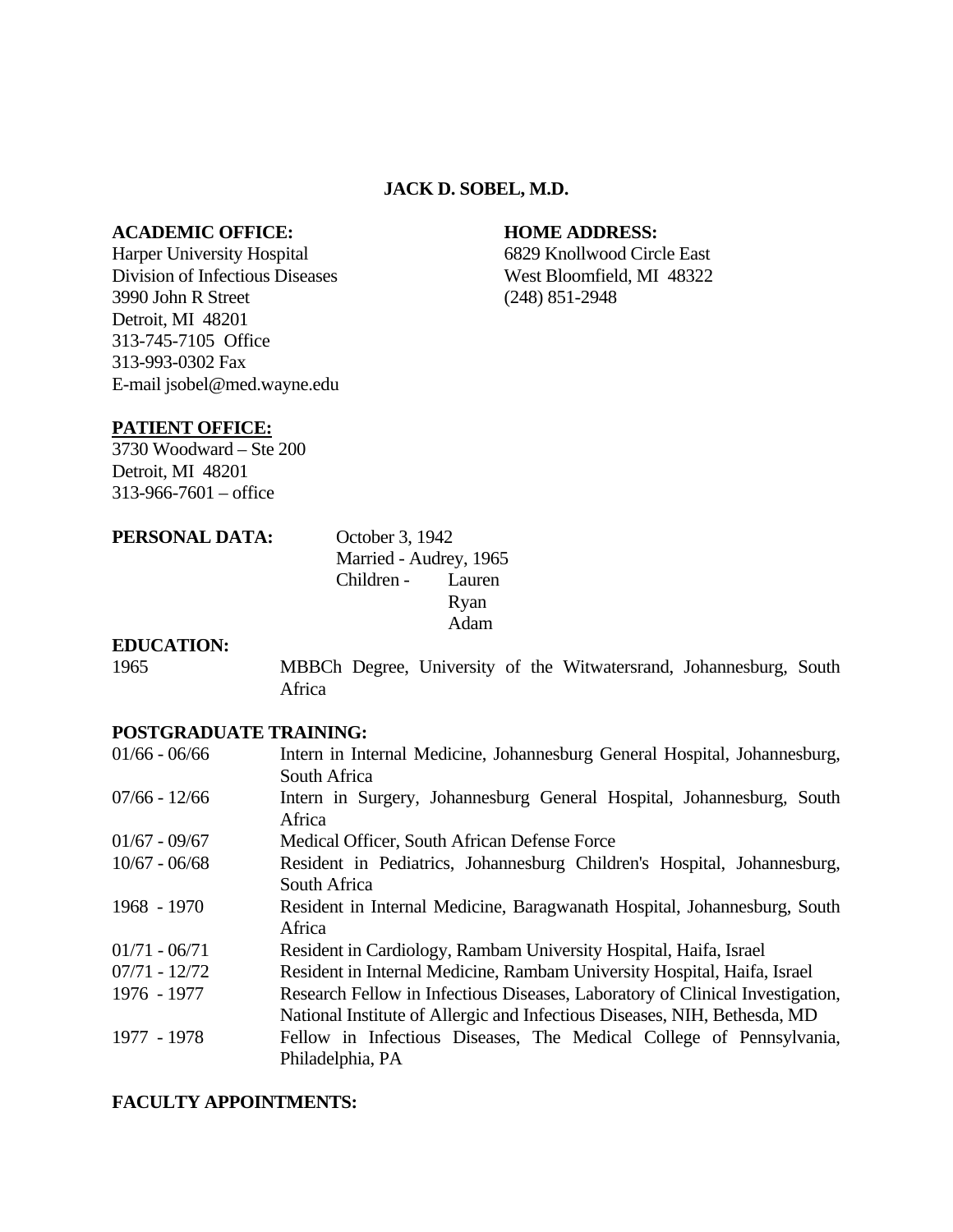| 1973 - 1976           | Assistant Professor of Medicine, Full-Time Lecturer, Department of Internal |
|-----------------------|-----------------------------------------------------------------------------|
|                       | Medicine, Technion School of Medicine, Haifa, Israel                        |
| 1978 - 1979           | Assistant Professor of Medicine, The Medical College of Pennsylvania,       |
|                       | Philadelphia, PA                                                            |
| 1981 - 1985           | Associate Professor of Medicine, Division of Infectious Diseases, The       |
|                       | Medical College of Pennsylvania, Philadelphia, PA                           |
| <b>1985 - Present</b> | Professor of Medicine, Department of Internal Medicine, Wayne State         |
|                       | <b>University School of Medicine, Detroit, MI</b>                           |
| <b>1987 - Present</b> | Professor, Department of Immunology and Microbiology, Wayne State           |
|                       | <b>University School of Medicine, Detroit, MI</b>                           |
| <b>1989 - Present</b> | Professor, Department of Obstetrics and Gynecology, Wayne State             |
|                       | <b>University School of Medicine, Detroit, MI</b>                           |
| $2008 -$ Present      | Distinguished Professor of Medicine, Department of Internal Medicine,       |
|                       | <b>Wayne State University School of Medicine, Detroit, MI</b>               |
| <b>2009 – Present</b> | <b>Associate Chairman for Research, Department of Internal Medicine</b>     |

## **HOSPITAL OR OTHER PROFESSIONAL APPOINTMENTS:**

| 1978 - 1979           | Section Chief, Infectious Diseases, VA Hospital, Philadelphia, PA        |
|-----------------------|--------------------------------------------------------------------------|
| 1979 - 1981           | Chief, Infectious Diseases, Rambam Medical Center, Technion Medical      |
|                       | School, Haifa, Israel                                                    |
| <b>1985 - Present</b> | <b>Chief, Infectious Diseases, Hutzel Hospital, Detroit, MI</b>          |
| <b>1985 - Present</b> | Chief, Division of Infectious Diseases, Wayne State University School of |
|                       | <b>Medicine, Detroit, MI</b>                                             |
| <b>1987 - Present</b> | <b>Chief, Infectious Diseases, Harper Hospital, Detroit, MI</b>          |

## **MAJOR PROFESSIONAL SOCIETIES:**

Fellow, American College of Physicians, 1983 Fellow, American Society of Infectious Diseases, 1987 Member, American Society of Microbiology, 1976 Member, American Federation of Clinical Research, 1986 Member, Wayne County Medical Society & Michigan State Medical Society, 1986 Member, American Medical Association, 1986 Member, Michigan Infectious Diseases Society, 1985 Member, National Institutes of Health Alumni Association, 1988 Member, Mycosis Study Group (MSG), NIAD, National Institutes of Health, 1991 Member, International Society for Human and Animal Mycology (ISHAM), 1991 President, Michigan Infectious Diseases Society, 1997 - 1999 **Member, Infectious Diseases Society of America, National State President's Committee, 1998 present Member, Infectious Diseases Society of America, Practice guidelines Committee, 1999-**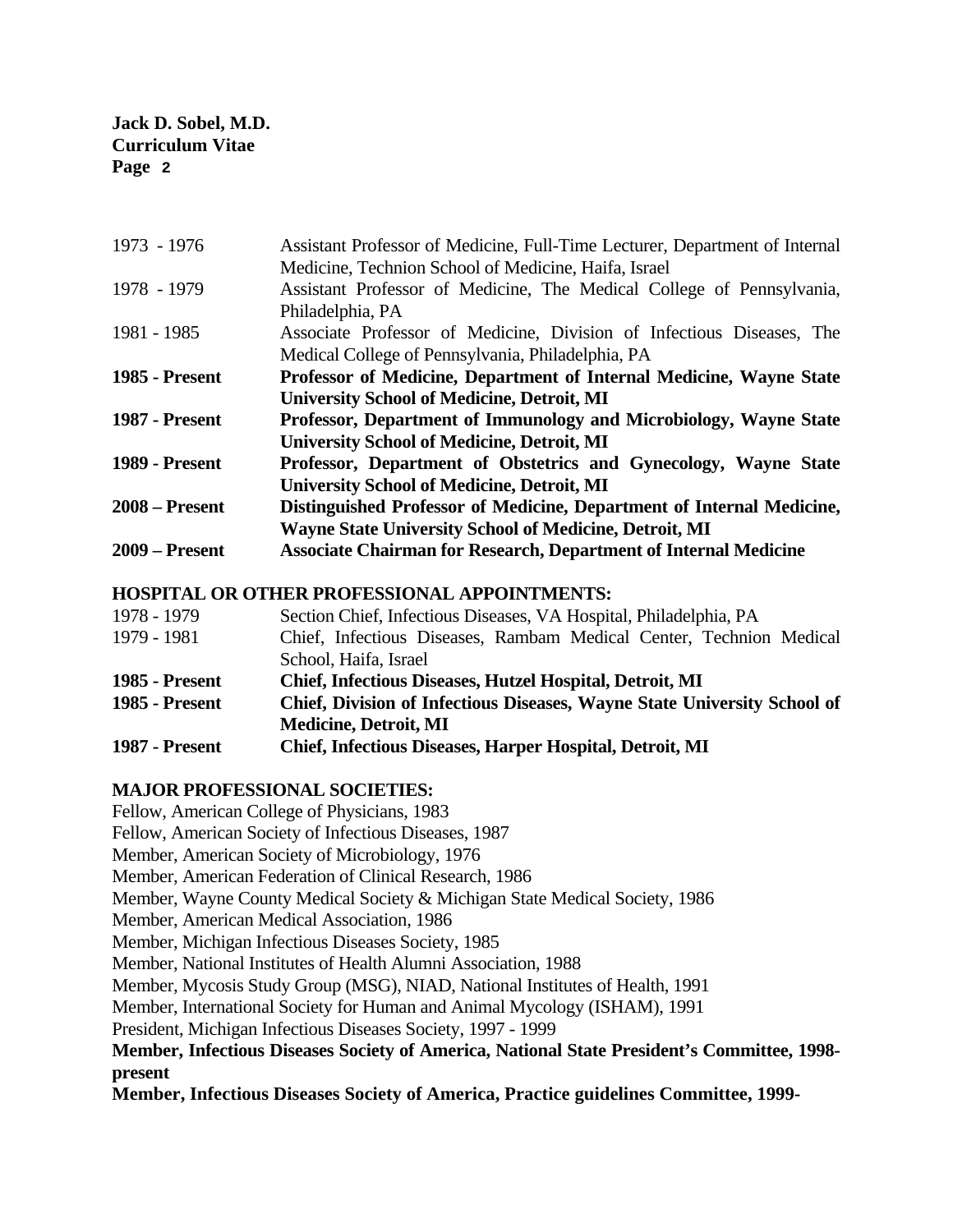## **Present**

**Member, International Society for the Study of Vulvovaginal Disease (ISSUD), 2007 present** 

## **MEDICAL LICENSURE:**

Licensure - States of Maryland, Pennsylvania and Michigan

## **BOARD CERTIFICATION:**

Fellow, College of Physicians South Africa, 1970 Member, Royal College of Physicians of the United Kingdom, 1970 Diplomate, American Board of Internal Medicine, 1978 Diplomate, Infectious Diseases, 1982

## **HONORS/AWARDS:**

Graduated from Medical School, University of Witwatersrand with honors. Suzman Gold Medal (1970) awarded to the most outstanding medical resident performance in the Fellow of the College of Physicians (South Africa) examination (Boards to Internal Medicine). Golden Apple Award from third year class. Award for best clinical teacher in Medical School Clinical Faculty for third year, The Medical College of Pennsylvania (1979). Medical House Staff Annual Award for Excellence in Clinical Teaching (1984/1985). The Medical College of Pennsylvania Distinguished Faculty Award, Department of Internal Medicine (1986/1987), Wayne State University 2004 School of Medicine Teaching Award Nomination to the Provost's Office WSU Distinguished Faculty Fellowship, 2004 **Best Doctors in America Award, 1992, 1996, 1998, 1999, 2000, 2001, 2002, 2003, 2004, 2005, 2006, 2007, 2008** 

**Gershenson Distinguished Faculty Award, WSU, 2008**

## **SERVICE:**

## **Wayne State University/DMC:**

| V.A. Research and Development Committee (Deans representative)            |
|---------------------------------------------------------------------------|
| Chairman, Pharmacy and Therapeutic Committee, Hutzel Hospital             |
| Affiliated Internists Board of Directors (formally University Internists) |
| <b>Detroit Medical Center IOAD</b>                                        |
| Michigan Infectious Diseases Society                                      |
| Chairman, WSU Search Committee for New Chairman of                        |
| Department of Surgery                                                     |
|                                                                           |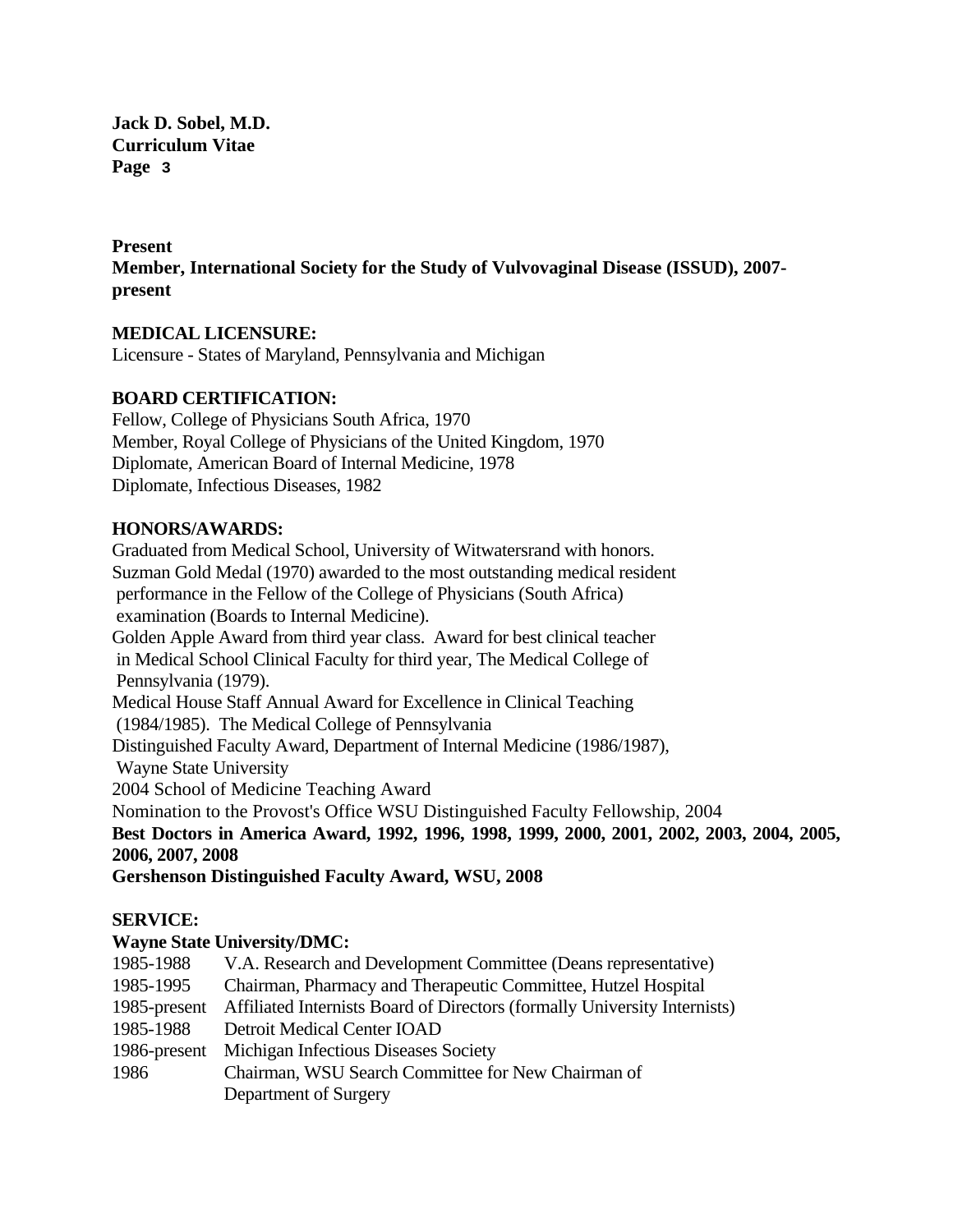| 1986         | Member of Dean's Building Committee                                               |
|--------------|-----------------------------------------------------------------------------------|
| 1985-1988    | Credentials Committee, Hutzel Hospital                                            |
| 1988-1990    | <b>Executive Committee DMC Joint Venture Laboratory</b>                           |
| 1988-1991    | <b>Advisory Committee Damon Laboratory</b>                                        |
| 1989-present | Promotion and Tenure Committee, Dept. of Medicine, WSU                            |
| 1989-1990    | Search Committee for Chairman Department of Obstet. Gynecol.                      |
| 1991         | Sabbatical Leave Committee, Wayne State University                                |
| 1991         | Chairman of Promotion and Tenure Committee, Department of Medicine, WSU           |
| 1991-1992    | Chairman of the LCME, Department of Surgery Review Committee, WSU School of       |
|              | Medicine                                                                          |
| 1991-1994    | Executive Committee of Faculty Senate, WSU School of Medicine                     |
| 1991-1994    | Executive Subcommittee on Faculty Tenure, WSU School of Medicine                  |
| 1992-1994    | Chairman, Executive Subcommittee on Year III & IV Curriculum                      |
| 1992-1993    | Chairman, Ad Hoc TB Committee for the Detroit Medical Center                      |
| 1993-1994    | Chairman, Search Committee for Pulmonary Division Chief, Department of Internal   |
|              | Medicine                                                                          |
| 1995-1996    | Chairman, Educational Task Force on Year III & IV Curriculum                      |
| 1998-2000    | Search Committee for Chairman, Department of Dermatology                          |
| 1998         | Department of Surgery, Wayne State University, 5 Year Internal Review             |
| 2001         | Wayne State University Task Force for Conflict of Interest in Research            |
| 2001-present | Chair, Committee for Department of Internal Medicine Medical Records              |
| 2002-2003    | CEO, University Research, Inc. (URNI)                                             |
| 2002-2003    | Member, HIPAA Committee (WSU School of Medicine)                                  |
| 2002-2006    | Chairman, Search Committee for Chief, Division of Hematology/Oncology             |
| 2005         | Member, Immunology/Microbiology Departmental Review Committee                     |
| 2004-2006    | Member, Wayne State University School of Medicine Dean Search                     |
|              | Committee                                                                         |
| 2006-2007    | Member of the Wayne State University Clinical Trial Office (CTO)                  |
|              | <b>Committee (Chaired by N. Rossi)</b>                                            |
| 2006-2007    | Member of the Department of Medicine - Medical Education Committee                |
|              | (Chaired by S. Badr)                                                              |
| 2006-2008    | Member of ad hoc Committee WSU Task Force on Clinical Research                    |
|              | (Chaired by J. Oliver)                                                            |
| 2006-2008    | Member, Karmanos Cancer Institute Clinical Leadership Council                     |
|              | 2006-present Member, Research Committee, Department of Internal Medicine.         |
|              | 2006-present Member, Detroit Medical Center Research Grant Committee              |
|              | 2006-present Member, Clinical and Translational Science Award (CTSA) Planning and |
|              | <b>Strategic Committee (Chaired by M Diamond)</b>                                 |
|              | 2008-present Member, WSU Advisory Working Committee for CTSA                      |
|              |                                                                                   |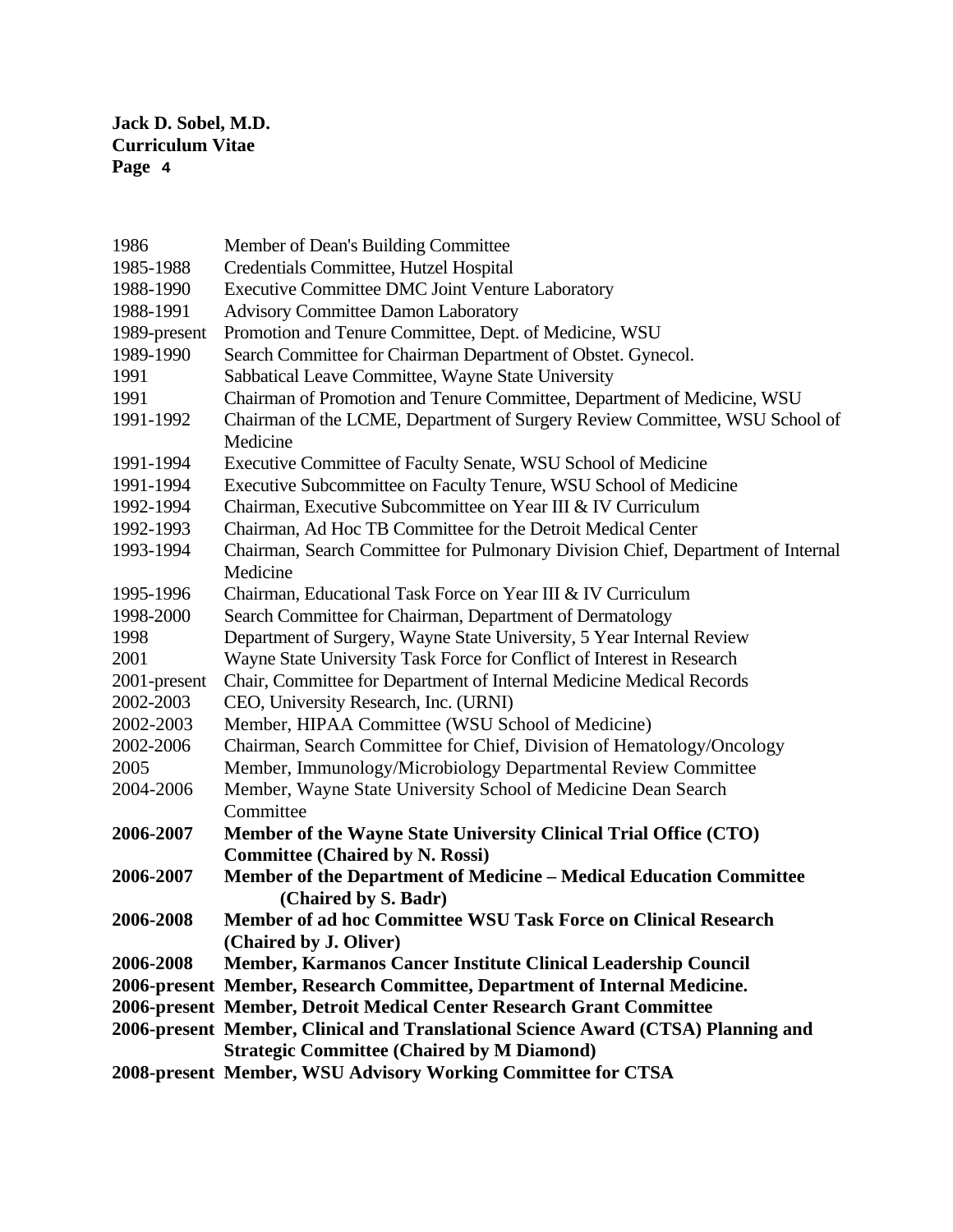## **SCHOLARLY SERVICE: EDITORIAL BOARDS**

# 1985-1989 Sexually Transmitted Diseases 1991-1993 Infection and Immunity 1991-Present Mycology Review 1994-Present Newsletter of Columbia University School of Public Health, Scientific studies of Alternative Medicine 1995-Present Associate Editor: Infectious Diseases in Obstetrics and Gynecology 2001-Present Editorial Board: Sexually Transmitted Infections

2001-Present Editorial Board: BioMed Central

## **CONSULTANT:**

Centers for Disease Control and Prevention, Special Committee for recommending Guidelines for treatment of Sexually Transmitted Diseases, 1993 and 1997, 2000, 2009

## **JOURNAL REVIEWER (Ad Hoc)**

American Journal of Medicine American Journal of Obstetrics and Gynecology Annals of Internal Medicine Antimicrobial Agents and Chemotherapy Infection and Immunity Journal of Infectious Diseases Medical Mycology New England Journal of Medicine Obstetrics and Gynecology Reviews of Infectious Disease

## **TEACHING:**

## **Mentoring (2008):**

- 1. Zainab Shahid, M.D., Resident (2006-07)
- 2. Dr Orna Reichman, I.D./Gyn Fellow (2007-09)
- 3. Sarah Kabbani, M.D., Resident, (2008-09)
- 4. Teena Chopra, M.D, Fellow (2008-09)

## **2008 Lectures**

- 1. I.D. Grand Rounds, Harper University Hosp, Detroit, MI, (Students, residents, fellows, attendings)
- 2. Infectious Diseases Clinical Consult Rounds, (Students, residents, fellows)
- 3. Infectious Disease Tutorial Lectures, (Residents and students)
- 4. Infectious Disease Research Conference, (Students, residents, fellows, attendings)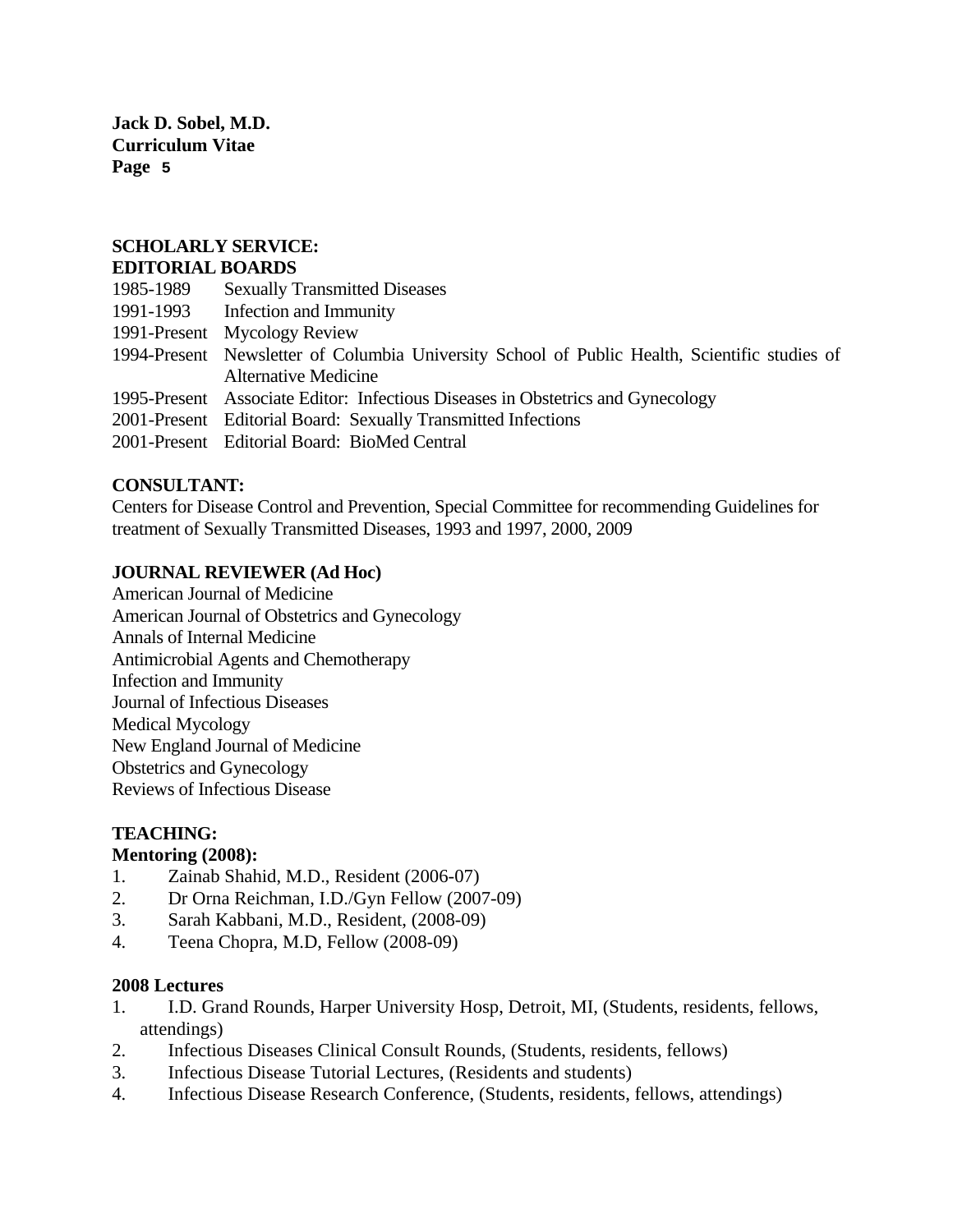- 5. Grand Rounds, William Beaumont Hospital 1/31, (Students, residents, fellows, attendings)
- 6. Astellas Meeting, "Antifungals", Deerfield, IL (Astellas) 2/14, (ID attendings)
- 7. Hospitalist Lecture, "STDs", Detroit Receiving, 3/13, (Hospitalists)
- 8.  $5<sup>th</sup>$  World Vaginitis Conference, "Research Advances in VVC", Turkey,  $5/1$
- 9. Ob/Gyn Society of Colombia "VVC and BV", Colombia 5/29
- 10. MSMS Lecture, "STD's", CME Symposium, Annual Update, 10/22, (Primary Care Physicians)
- 11. ICAAC/IDSA Meeting, Plenary Session, "Echinocandins", 10/25, (I.D. Specialists)
- 12. Lecture at Henry Ford Hospital, "Sexually Transmitted Diseases", Detroit, 11/6, (I.D. Faculty)
- 13. Lecture at the University of Mississippi, "Infectious Vaginitis", 11/7, (I.D. Physicians)
- 14. WSU New faculty orientation lecture, "Research Environment" 11/13, (General Junior Faculty)
- 15. NIH, Opening Plenary Session, "BV", 11/20, (Research specialists, Epidemiologists)
- 16. Didactic Lecture, "UTI", 11/24, Residents and interns

## **GRANTS, CONTRACTS AND OTHER FUNDING:**

| 1982 - 1983           | Ketoconazole cyclical prophylaxis in prevention of Recurrent vulvovaginal<br>candidiasis. Janssen Pharmaceutica - \$25,000.                                                                                                                            |
|-----------------------|--------------------------------------------------------------------------------------------------------------------------------------------------------------------------------------------------------------------------------------------------------|
| $09/01/83 - 06/30/87$ | Bacterial adherence in pathogenesis of urinary tract infections in elderly.<br>National Institute of Aging - Program Project Grant, Philadelphia Geriatric<br>Center, Medical College of Pennsylvania. P.I. Donald Kaye. - \$25,000/year<br>x 3 years. |
| 1984 - 1985           | Maintenance prophylaxis in recurrent vulvovaginal candidiasis. Janssen<br>Pharmaceutica - \$30,000.                                                                                                                                                    |
| $10/01/86 - 1988$     | Double Blind Safety and Efficacy Evaluation of 0.8% and 1.6% Terconazole<br>Cream vs. Placebo Cream for 3 days in patients with Vulvovaginal<br>Candidiasis. Ortho Pharmaceuticals, Inc. - \$21,960.                                                   |
| 09/01/87 - 06/01/89   | Comparison of Oral Ketoconazole Tablets to Vaginal Clotrimazole Tablets in<br>Chronic or Recurrent Vulvovaginal Candidiasis. Janssen Pharmaceuticals -<br>\$40,000.                                                                                    |
| 10/07/87 - 03/01/89   | Itraconazole Capsules in the Treatment of Acute Vulvovaginal Candidiasis.<br>Janssen Pharmaceuticals - \$21,735.                                                                                                                                       |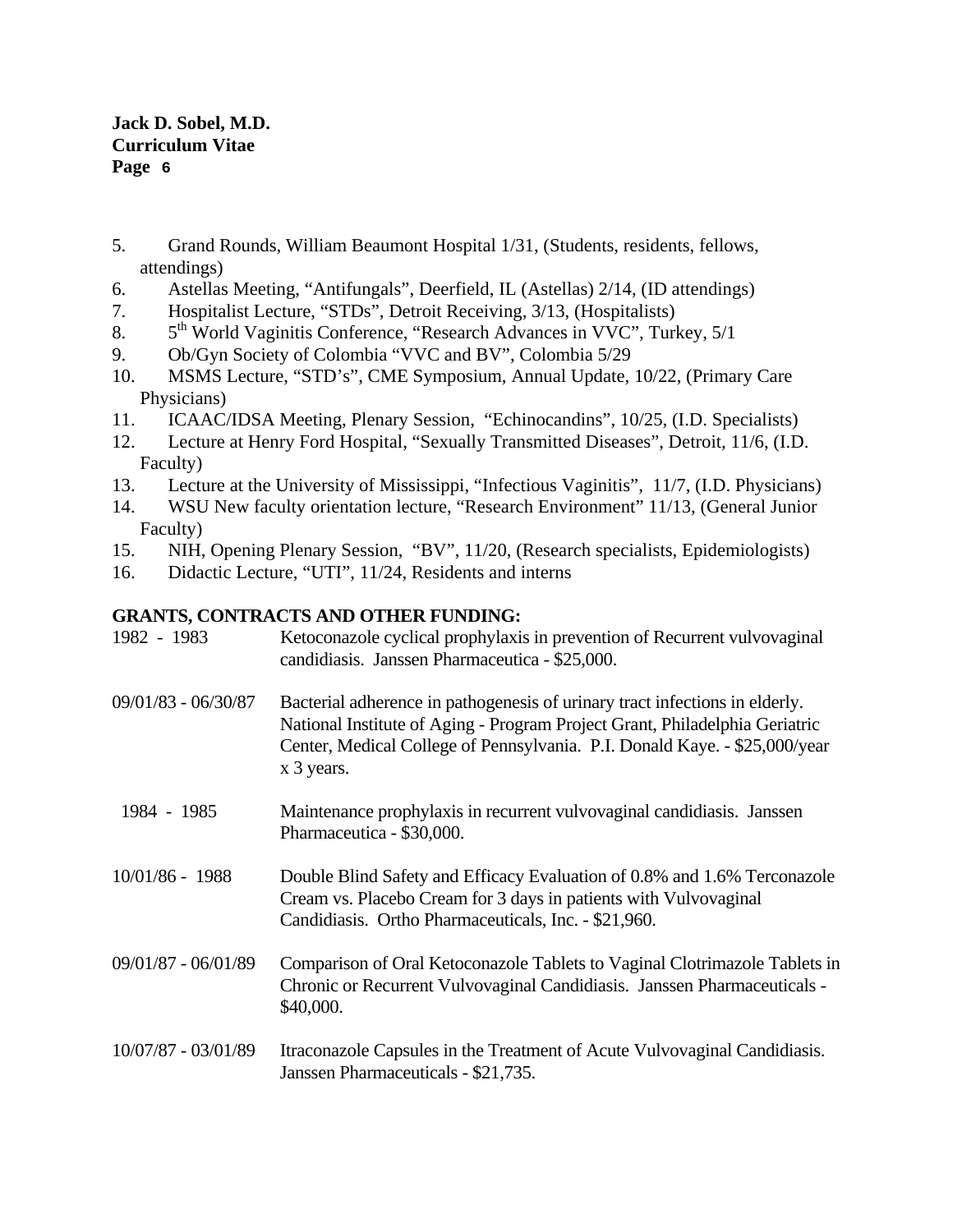| 05/01/88 - 12/30/89   | Double-blind study to compare the in vivo effects of monistat 7 vaginal<br>cream and terazol 0.4% vaginal cream and placebo cream on vaginal flora in<br>patients with vulvovaginal candidiasis. Ortho Pharmaceutical Corp. -<br>\$65,595.                                                                                                                                                                                   |
|-----------------------|------------------------------------------------------------------------------------------------------------------------------------------------------------------------------------------------------------------------------------------------------------------------------------------------------------------------------------------------------------------------------------------------------------------------------|
| 06/01/88 - 12/01/90   | Clindamycin Vaginal Cream vs. Placebo Vaginal Cream in the Treatment of<br>Bacterial Vagnosis. UpJohn Company - \$35,000.                                                                                                                                                                                                                                                                                                    |
| $01/01/90 - 12/01/90$ | Sch. 39,304 versus placebo, oral therapy of acute <i>candida</i> vaginitis.<br>Schering Pharmaceuticals - \$60,000.                                                                                                                                                                                                                                                                                                          |
| 05/01/90 - 06/01/91   | Evaluation of Intravaginal Metronidazole Gel vs. Intravaginal Sultrin Cream<br>for the Treatment of Bacterial Vaginosis. Curatek Pharmaceuticals -<br>\$22,500.                                                                                                                                                                                                                                                              |
| 07/01/90 - 12/31/92   | Double Blind Evaluation of Replens & Placebo in the Prevention of<br>Recurrence of Bacterial Vaginosis. Columbia Research Laboratories -<br>\$57,800.                                                                                                                                                                                                                                                                        |
| 12/01/90 - 12/31/91   | Safety and Efficacy Comparison Study of a Saperconazole 60 mg Ovule or<br>120 Ovule vs Clotrimazole 500 mg Tablet. R.W. Johnson Pharmaceutical<br>Research Institute - \$31,959.78.                                                                                                                                                                                                                                          |
| 01/01/91 - 12/31/91   | Evaluation of Safety and Efficacy of Vagisil Cream in Women Having an<br>Acute Yeast Infection. Combe Incorporated - \$15,000.                                                                                                                                                                                                                                                                                               |
| 07/01/91 - 12/31/92   | Open, Comparative Multi-centered study of Fluconazole versus<br>Amphotericin B in the Treatment of Candidemia in Non-neutropenic<br>Patients. Pfizer Pharmaceuticals - \$90,588.60.                                                                                                                                                                                                                                          |
| 10/01/91 - 09/30/93   | A Randomized Double Blind Protocol comparing Amphotericin B with<br>Flucytosine to Amphotericin B alone followed by a Comparison of<br>Fluconazole and Itraconazole in the Treatment of Acute Cryptococcal<br>meningitis. A Multicenter Trial of the AIDS Clinical Trials Group and the<br>Mycoses Study Group. Janssen Research Foundation and The National<br>Institute of Allergy and Infectious Diseases - \$106,932.00. |
| $11/01/91 - 10/31/92$ | A Prospective Multicenter Randomized Comparison of Fluconazole and<br>Placebo in the Treatment of Funguria. Pfizer Pharmaceuticals and<br>Barton/Polansky Associates Inc. - \$51,662.00.                                                                                                                                                                                                                                     |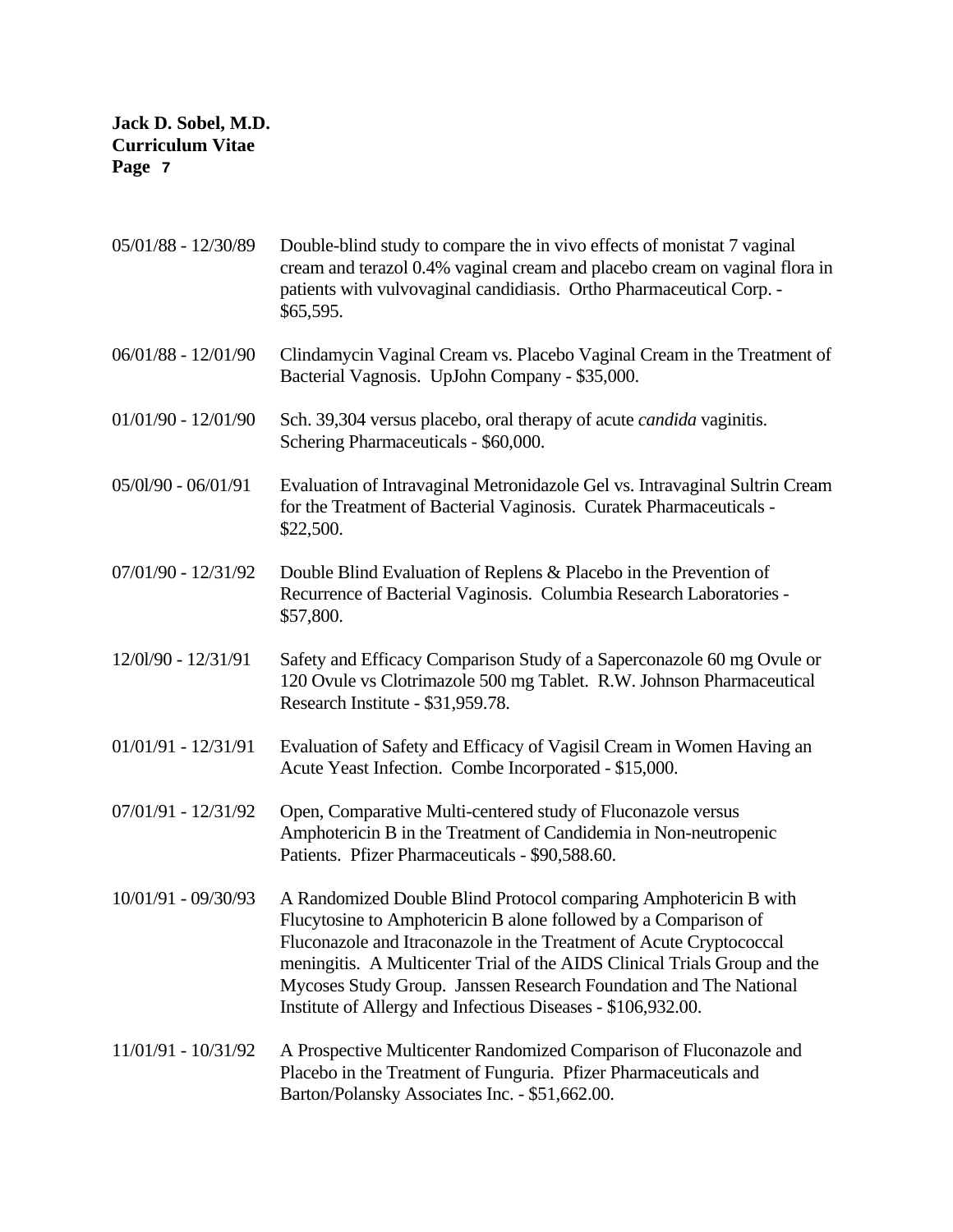| 06/05/91 - 02/28/92                          | Fluconazole versus Clotrimazole in the treatment of candidal vaginitis.<br>Pfizer Pharmaceuticals - \$40,000.                                                                                                                                                                                                                                                                                                 |
|----------------------------------------------|---------------------------------------------------------------------------------------------------------------------------------------------------------------------------------------------------------------------------------------------------------------------------------------------------------------------------------------------------------------------------------------------------------------|
| 10/01/91                                     | HER Study, "HIV Epidemiological Cohort", Principal Investigators-P.<br>Schuman, and JD Sobel, Centers for Disease Control, - \$1,100,000 annual<br>budget.                                                                                                                                                                                                                                                    |
| $05/01/92 - 04/30/93$                        | Safety and Efficacy of 0.75% Metronidazole Vaginal Gel for the Treatment<br>and Prevention of Recurrent Bacterial Vaginosis. Curatek Pharmaceuticals -<br>\$24,503.                                                                                                                                                                                                                                           |
| $05/01/92 - 04/30/93$<br>09/01/92 - 08/31/93 | Double-Blind, Randomized, Comparative Study of Itraconazole and<br>Fluconazole as Maintenance Therapy for Preventing Relapse of AIDS-<br>Related Cryptococcal meningitis. Janssen Research Foundation - \$32,096.<br>Efficacy of Clindamycin vaginal cream prophylactic treatment regimen to<br>prevent recurrent Bacterial Vaginosis - A Randomized, placebo-controlled<br>trial. Upjohn Company - \$80,720. |
| 10/01/92 - 09/30/93                          | Funguria Surveillance Project. Duke University Medical Center - \$12,500.                                                                                                                                                                                                                                                                                                                                     |
| 04/01/93 - 09/30/93                          | A Multi-Center prospective, randomized, double-blind parallel group<br>comparison of the Clotrimazole 3-day treatment regimen (5 grams of<br>Clotrimazole 2% cream daily for 3 days). Miles Inc. - \$19,540.                                                                                                                                                                                                  |
| 10/01/93 - 09/30/94<br>Renewed 10/01/94 -    | Candidiasis in HIV positive and matched HIV-negative women. HER<br>Study Subcontract. Centers for Disease Control. P.I. J.D. Sobel,<br>\$75,000/annum.                                                                                                                                                                                                                                                        |
| $05/01/94 - 95$                              | A Multicenter Study to evaluate the safety and efficacy of various doses of<br>AR-121 in non-neutropenic patients with Candidemia. Argus<br>Pharmaceuticals, Inc. P.I. J.D. Sobel - \$120,000.                                                                                                                                                                                                                |
| 12/01/94 -                                   | An open, comparative multicenter study of Fluconazole vs. Fluconazole plus<br>Amphotericin B in the treatment of Candidemia and its consequences in non-<br>neutropenic patients. Pfizer Research Laboratories, P.I. J.D. Sobel - \$39,237.                                                                                                                                                                   |
| $11/15/94 - 98$                              | A randomized double blind Multicenter study comparing two dosing<br>regimens of Fluconazole for the treatment of acute vaginal candidiasis in<br>women with severe and/or recurrent infections. Pfizer Research                                                                                                                                                                                               |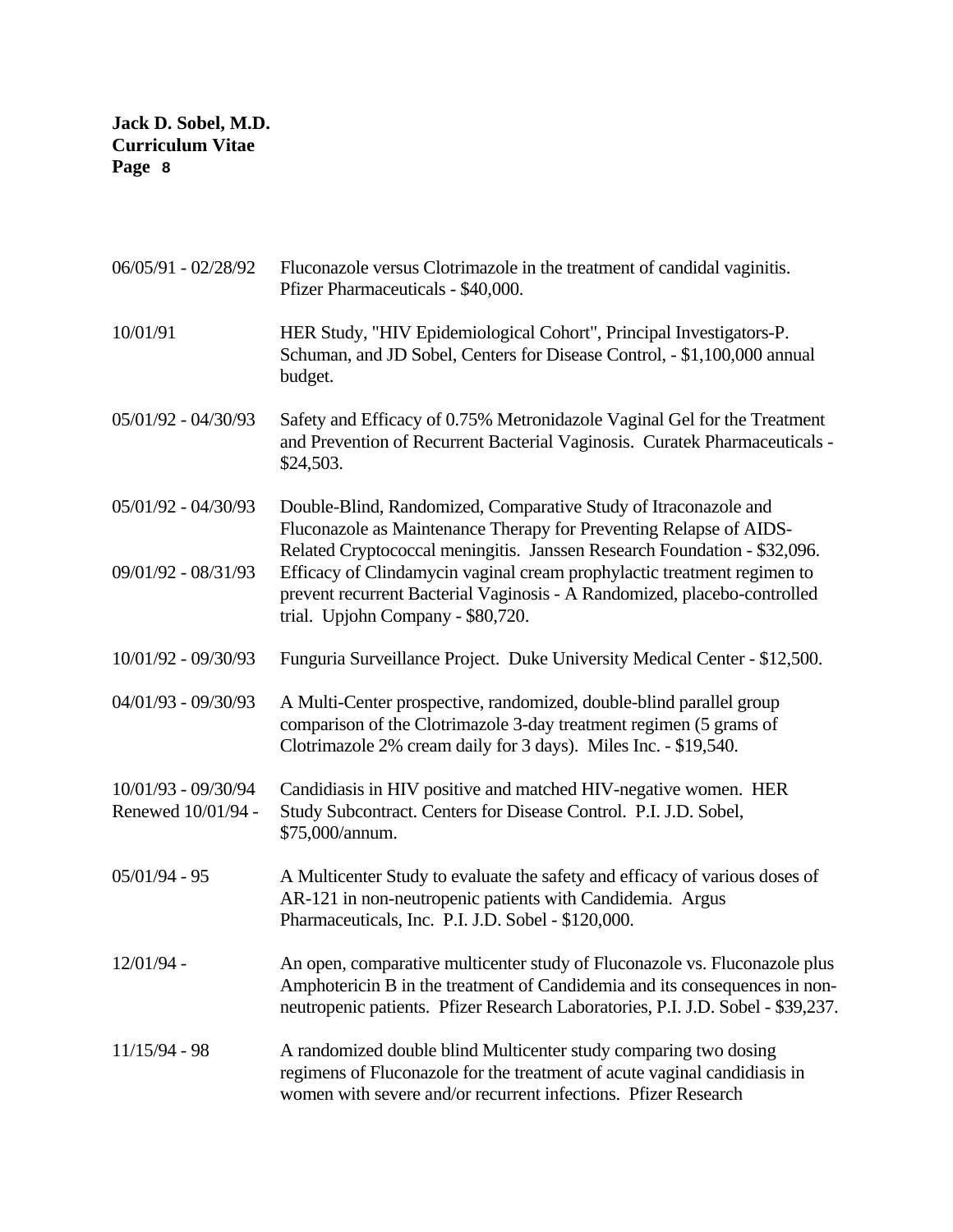|                 | Laboratories, P.I. J.D. Sobel - \$17,417.                                                                                                                                                                                                                                                                 |
|-----------------|-----------------------------------------------------------------------------------------------------------------------------------------------------------------------------------------------------------------------------------------------------------------------------------------------------------|
| $10/01/94 - 97$ | Efficacy of Clindamycin Vaginal Ovule (3 day treatment) versus<br>Clindamycin vaginal cream (7 day treatment) in Bacterial Vaginosis. The<br>UpJohn Company, P.I. J.D. Sobel - \$30,090.                                                                                                                  |
| $08/95 - 98$    | A randomized, double blinded, placebo-controlled trial of the presumptive<br>use of fluconazole in febrile intensive-care unit patients at risk for fungal<br>infections. Pfizer, Inc., P.I. J.D. Sobel - \$65,062.50.                                                                                    |
| $05/95 - 6/97$  | An open-label, two center study of the efficacy and safety of four dosing<br>regimens of 5% boric acid vaginal gel for the treatment of symptomatic yeast<br>vulvovaginitis. Curatek Pharmaceuticals, P.I. J.D. Sobel - \$14,712.                                                                         |
| $06/95 - 4/98$  | A randomized, double-blind, comparative trial of two doses of ambisome<br>versus Amphotericin B followed by fluconazole in the treatment of acute<br>cryptococcal meningitis in AIDS patients. Fujisawa U.S.A., Inc., P.I. J.D.<br>Sobel - \$220,000.                                                     |
| $12/96 - 98$    | A Phase IV Randomized Study of the use of fluconazole as chronic<br>suppressive therapy versus episodic therapy in HIV-positive subjects with<br>recurrent oropharyngeal candidiasis. Pfizer, Inc., P.I. J.D. Sobel - \$66,200.                                                                           |
| $03/96 - 98$    | An open comparative multicenter study of intravenous itraconazole followed<br>by itraconazole oral solution versus intravenous fluconazole followed by oral<br>fluconazole tablets in the treatment of candidemia in non-neutropenic<br>patients. Janssen Pharmaceutica, Inc. P.I. J.D. Sobel - \$50,700. |
| $04/96 - 97$    | Dose escalating and safety evaluations of topical clonidine in patients with<br>vulvodynia. Curatek Pharmaceuticals, P.I. J.D. Sobel - \$16,263.00.                                                                                                                                                       |
| $05/96 - 12/98$ | CAN-296 Candida Research, IGG International, Inc. P.I. J.D. Sobel -<br>\$50,000.00.                                                                                                                                                                                                                       |
| $04/97 - 01$    | A randomized, double-blind multicenter study comparing fluconazole vs.<br>placebo for the maintenance/prophylactic therapy of vaginal candidiasis in<br>women with recurrent infections. Pfizer, Inc. P.I. J.D. Sobel - \$117,915.00.                                                                     |
| $6/98 - 6/99$   | Cromolyn-sodium 4% therapy of vulvovestibulitis in women Placebo<br>Controlled. (Unfunded).                                                                                                                                                                                                               |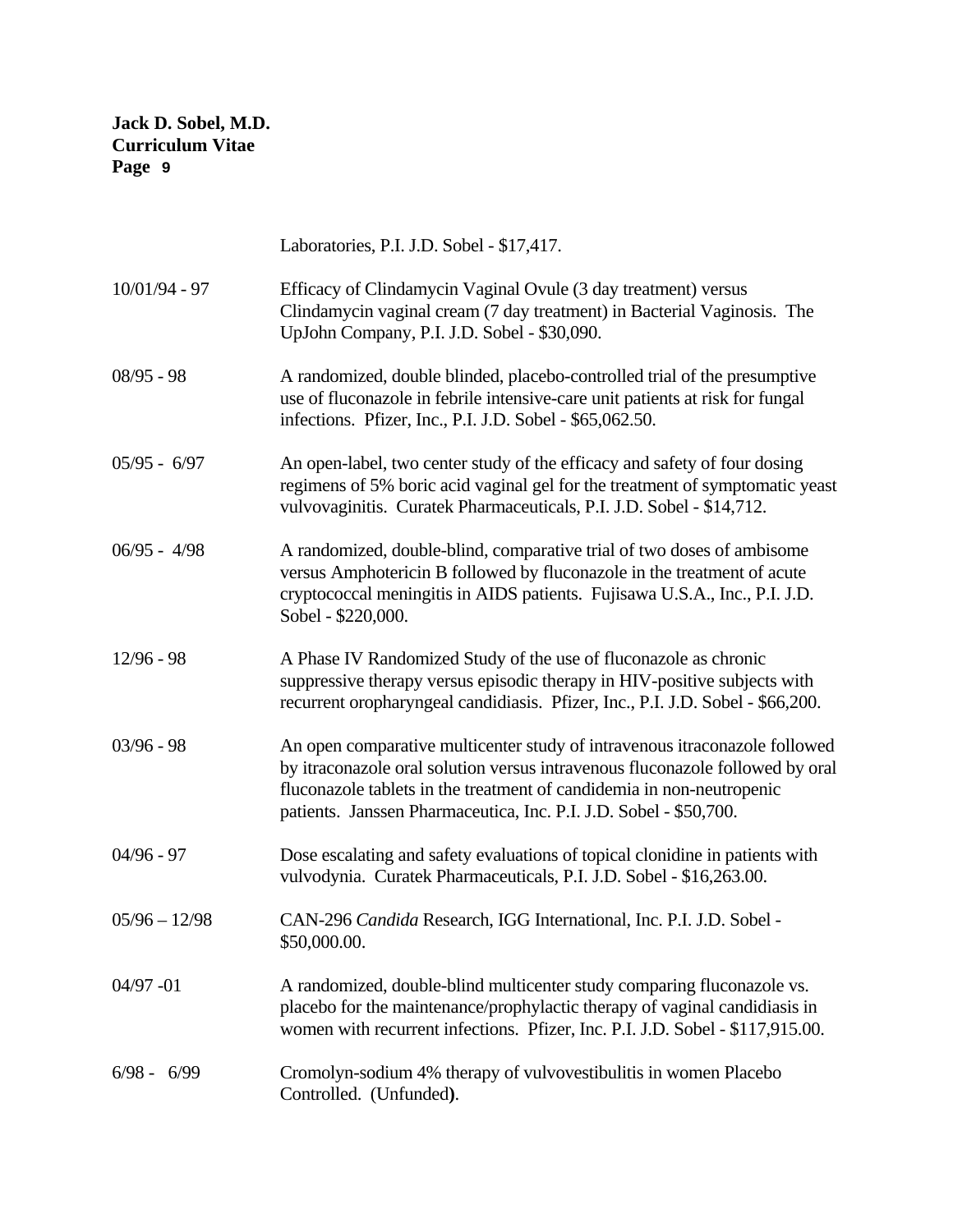| $10/99 - 00$   | Cromolyn-sodium 4% as therapy for pruritus vulvae. Persutti Laboratories,<br>P.I. J.D. Sobel - \$50,000.00.                                                                                                                                                                    |
|----------------|--------------------------------------------------------------------------------------------------------------------------------------------------------------------------------------------------------------------------------------------------------------------------------|
| $01/00 - 04$   | Metronidazole-gel in treatment of recurrent bacterial vaginosis. 3 M<br>Pharmaceuticals, P.I. J.D. Sobel - \$400,000.00.                                                                                                                                                       |
| $01/03 -$      | Team leader of NIAID/MSG Study Group for the Treatment of Fungal<br>Infections in Non-Immunocompromised Hosts. Salary Support -<br>\$75,000/annum.                                                                                                                             |
| 2004-2005      | Johnson & Johnson. Focused giving grant. PCR-based analysis of dynamic<br>changes in vaginal bacteriophage and bacterial species in women with<br>recurrent bacterial vaginosis. (\$80,000/yr x 2 yrs) P.I.                                                                    |
| 2004           | Pfizer Research Award. An analysis of voriconazole resistance mechanisms using a<br>high copy plasmid transformation system in Candida albicans. (\$20,000)<br>P.I.                                                                                                            |
| $1/04 - 12/04$ | Rockeby Biomedical Corp. Ltd. Assessment of clinical performance SysCan3<br>ELISA and CamDea5 as aids in the diagnosis of VVC. (\$15,000) P.I.                                                                                                                                 |
| $4/04 - 5/05$  | PPD Development. LP Protocol #BT0300C1-300-USA. A multi-center,<br>randomized, double-blind comparative safety and efficacy study of a single<br>dose of 400 mg itraconazole given as 2 200 mg film-coated tablets vs. a<br>single dose of 150 mg fluconazole. (\$11,116) P.I. |
| $7/04 - 6/05$  | Pliva. PLD-118. Antifungal activity of PLD-118 against Candida albicans:<br>conditions for susceptibility, synergy, and identification of resistance genes<br>$(\$51,000)$ P.I.                                                                                                |
| $9/04 - 8/05$  | Abbott Research Group. Protocol #ARG604. A clinical study of treatment of<br>symptomatic bacterial vaginosis with water works douching device versus<br>non-treatment. (\$7,379) P.I.                                                                                          |
| $8/04 - 7/06$  | Merck. Protocol #2-01-MK0991. A randomized double blind placebo controlled<br>trial of caspofungin vs. placebo as prophylaxis of invasive candidiasis in high<br>risk adults in the critical care. (\$61,258) P.I.                                                             |
| $1/05 - 12/06$ | Presutti Laboratories. LLC T-500. A phase 3 randomized, multi-center, double-<br>blind, double-dummy, placebo-controlled treatment trial of bacterial<br>vaginosis with tinidazole oral tablets. (\$10,070) P.I.                                                               |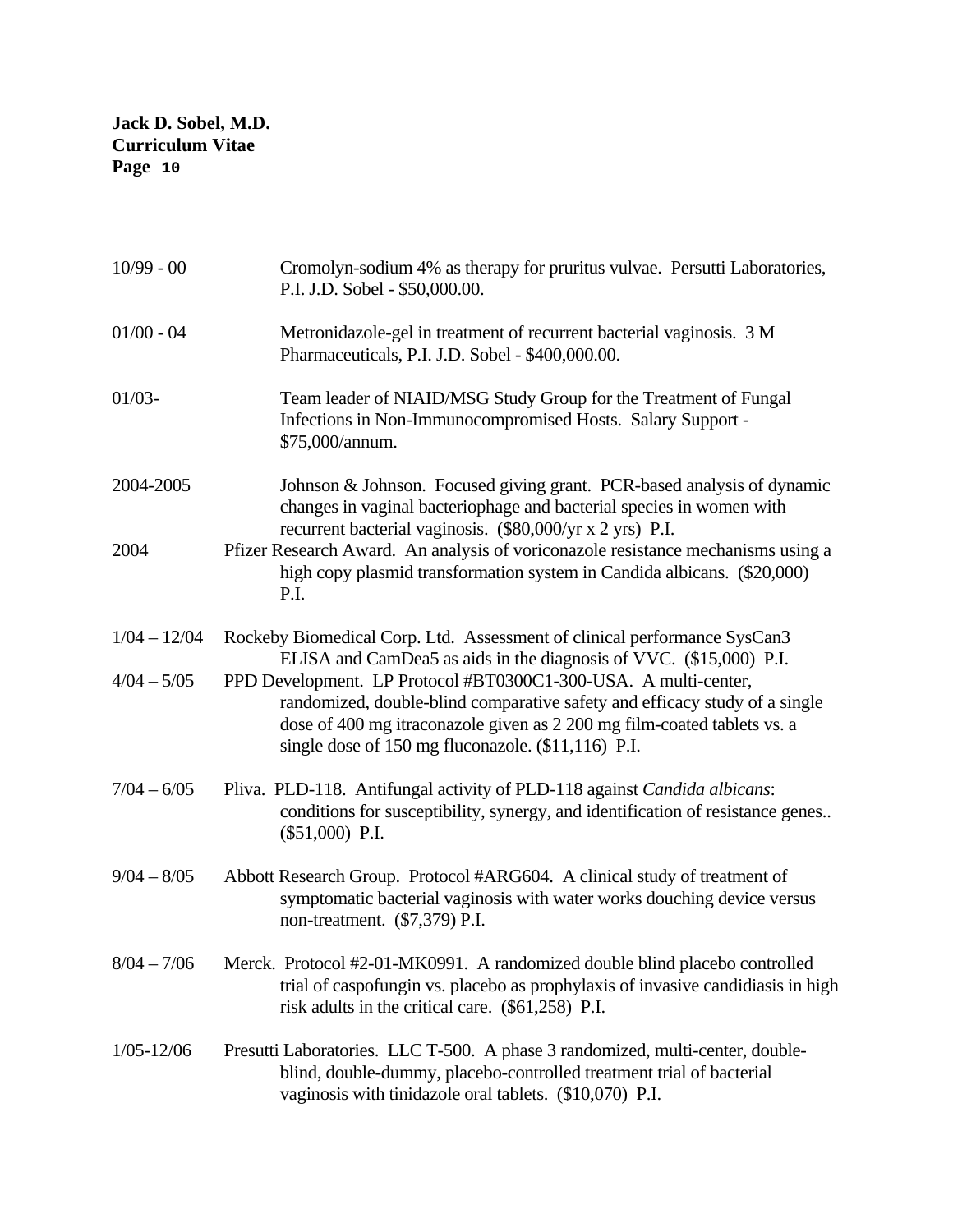- 9/05 8/08 Michigan Development Corp MTTC. Microfluids PCR Diagnosis of Fungal Infections". (\$955,257) P.I.
- 9/05 9/07 R03, Fujisawa Healthcare Inc, "A Phase 3 Randomized Double Blind Comparative Study" (\$46,250), Co-PI
- 8/06-8/07 "A randomized prospective single –blinded multicenter comparison study of the Water Works Douching Device versus a commercially available over-the-counter douching device for the reduction or abatement of perceived vaginal odor with or without complaints of discharge in women.", (\$5,750), PI
- 7/06-12/06 "Non-toxic gel to treat vulvovaginal candidiasis", (\$8,515), PI
- 9/07-9/08 Toltec Pharmaceuticals, "Infectious Diseases in Obstetrics and Gynecology", (\$50,000), PI
- 10/07-9/09 Merck, "PCR based models to monitor the efficacy of prophylactic use of Caspofungin in high risk intensive care patients", (\$72,800), PI
- 2/08-1/09 Anacor Pharmaceuticals, "Experimental Candida vaginitis in rats", (\$15,888), PI
- 12/08 Merck, "Caspofungin for experimental vaginal candidiasis in rats", (\$5,000)
- 1/09 Common Sense, "VS-Sense swab in diagnosis of vaginitis," (\$10,000)
- 1/09 "PCR-Diagnosis of chlamydia infections in women with idiopathic vestibulitis and pseudoinflammatory ectoprion".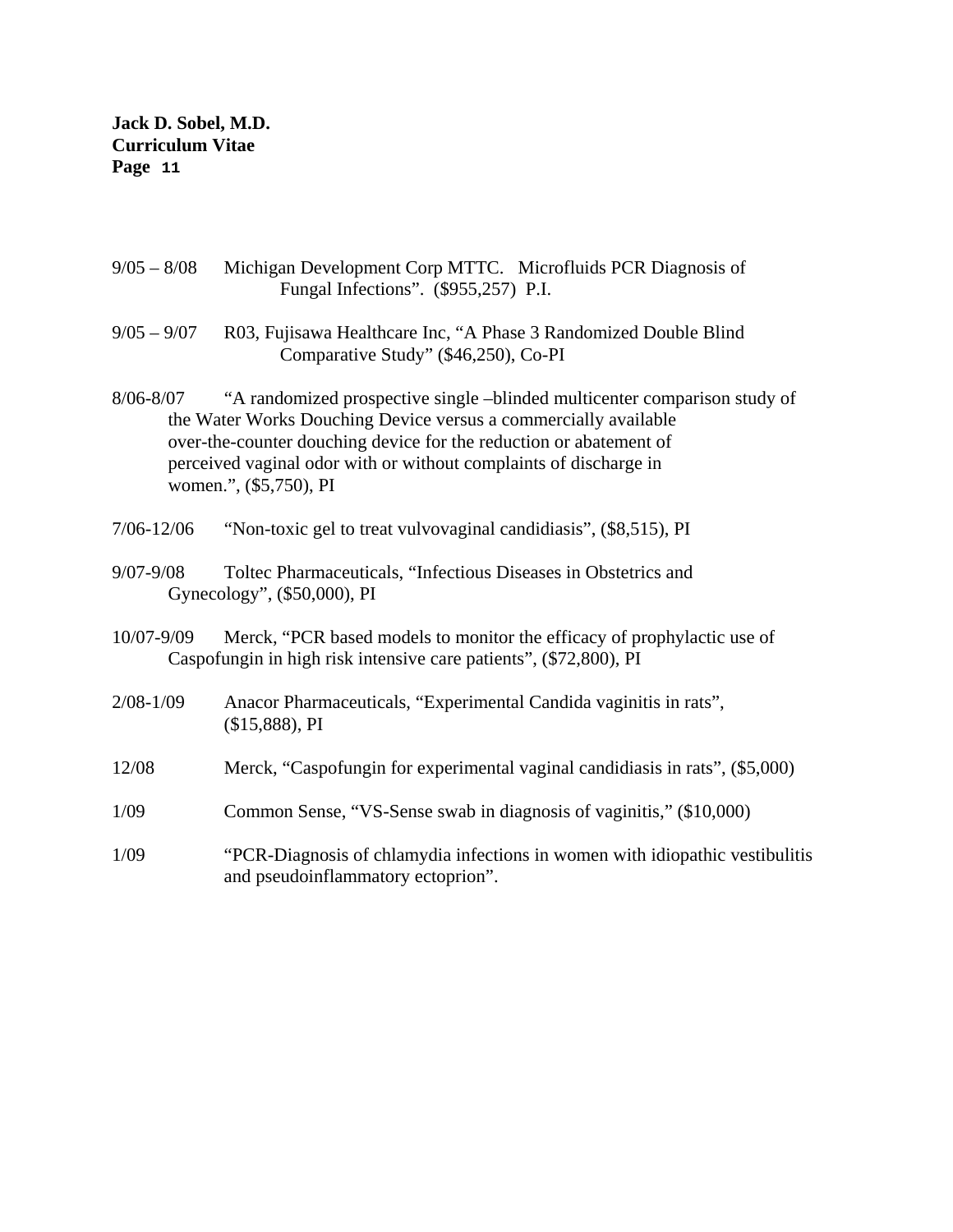## **PUBLICATIONS: Reports of Original Work**

- 1. Sobel JD, Fanaroff A: Cytomegalovirus infection and elevated alkaline phosphatase. Lancet, September 1968.
- 2. Pimstone B, Sobel JD, Meyer E: Diencephalic syndrome of childhood secretion of growth hormone. J Pediatr 76:886-889, 1970.
- 3. Sobel JD, Haim S, Shafrir A, Gellei B: Cutaneous hyper-reactivity in Behcet's disease. Dermatologica 146:350-356, 1973.
- 4. Sobel JD, Tabori S, Tatarski I: Venous thrombosis and fibrinolysis in Behcet's diseases. Dermatologica 148:93-97, 1974. Chosen for review in 22nd Rheumatism Review, 1975, and Dermatology Digest, 1974.
- 5. Sobel JD, Obedeanu N, Merzbach D: NBT in the diagnosis of febrile patients (study of 300 patients). S African Med J 47:1407-1409, 1973.
- 6. Haim S, Sobel JD, Friedman R: Thrombophlebitis a cardinal sign in Behcet's disease. ACTA Dermatovener (Stockholm) 54:299-301, 1974.
- 7. Sobel JD, Haim S: Fibrinolytic agent in the treatment of Behcet's disease. La Revue de Medicine, 1974.
- 8. Haim S, Sobel JD, Friedman R, Lichtig C: Histological and direct immunofluorescence study of cutaneous hyper-reactivity in Behcet's disease. Br J Dermatol 95:63l-635, 1976.
- 9. Sobel JD, Haim S, Obedeanu N, Meshulam T, Merzbach D: Polymorphonuclear leukocyte function in Behcet's disease. J Clin Path 30:35-353, 1976.
- 10. Haim S, Makori T, Sobel JD, Robinson E: Lymphocyte function in Behcet's disease. Dermatologica 53:34-37, 1976.
- 11. Sobel JD, Gallin JI: Polymorphonuclear and mononuclear cell chemoattractants elaborated by human skin fibroblasts. J Clin Invest 63:609-618, 1979.
- 12. Sobel JD, Tchao R, Bazzola J, Levison ME, Kaye D: Human vaginal multilayer tissue cultures - a new method for study. In Vitro 15:993-1000, 1979.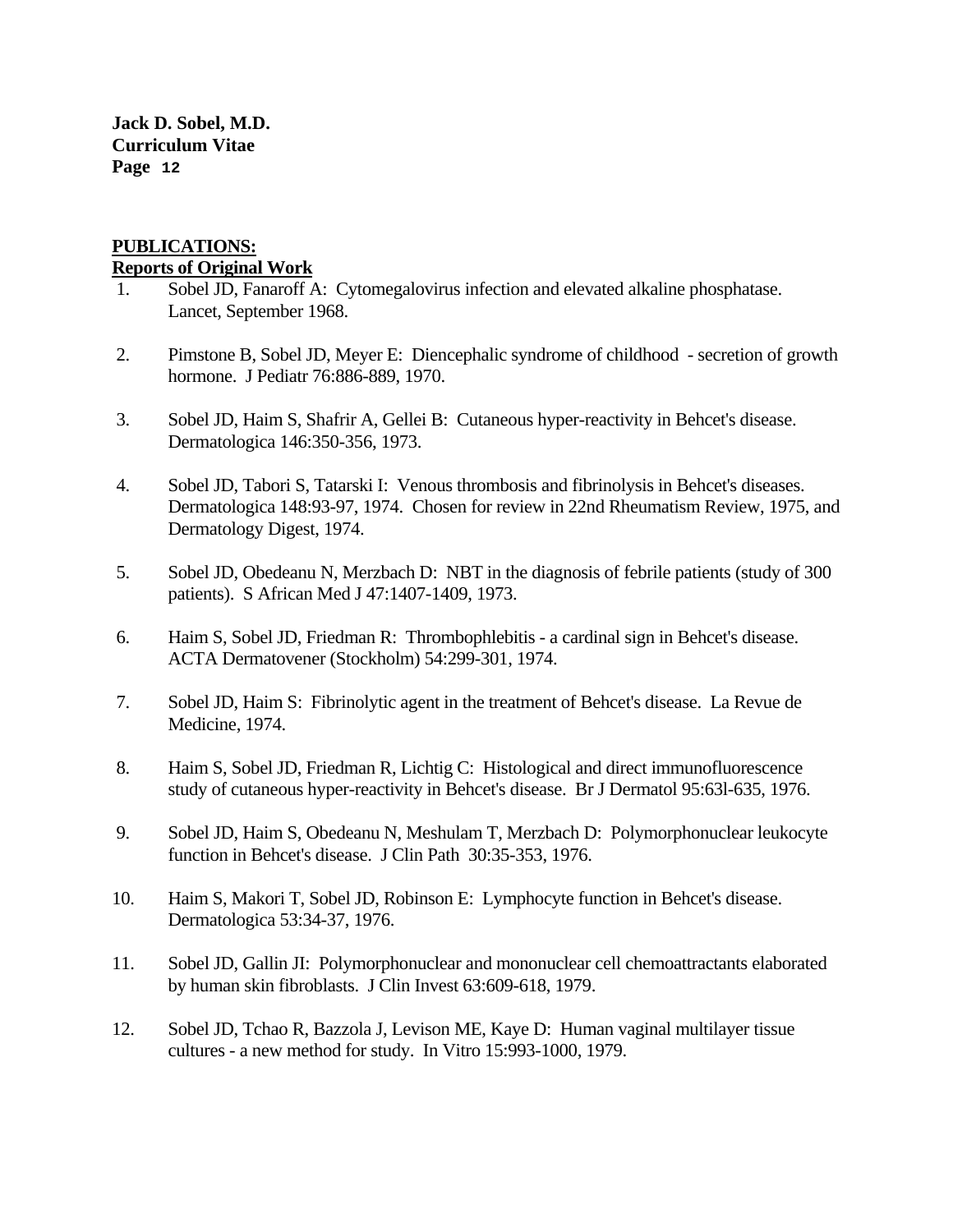- 13. Sobel JD, Levison ME, Kaye D: Role of menstrual cycle in bacterial adherence to vaginal epithelial cells. Infect Immun 32:194-197, 1981.
- 14. Sobel JD, Myers P, Levison ME, Kaye D: *C. albicans* adherence to vaginal epithelial cells. J Infect Dis 143:76-82, 1981.
- 15. Sobel JD, Kaye D, Levison ME: Comparison of bacterial and fungal adherence to exfoliative cells and tissue culture system. Infect Immun 35:697-701, 1982.
- 16. Sobel JD, Kaye D, Levison ME: BAY K 4999 *in vitro* activity against enterobacteriaceae and pseudomonas. Infect 8:121-122, 1980.
- 17. Sobel JD, Hasman N, Reinarz G, Merzbach D: Pseudomonas cepacia contamination of chlorhexidine antiseptic. Am J Med 73:183-186, 1982.
- 18. Sobel JD, Vardi Y: Scanning electron microscopy study of pseudomonas adherence to rat bladder. J Urol 128:414-417, 1982.
- 19. Vardi Y, Sobel JD: *In vivo* adherence of *Pseudomonas aeruginosa* to rat bladder epithelium. Proc Soc Exp Biol Med 172:449-456, 1983.
- 20. Sobel JD, Muller G: Comparison of ketoconazole, BAY N7133, and BAY L9139 in the treatment of experimental vulvovaginitis. Antimicrob Agents Chemother 24:434-436, 1983.
- 21. Sobel JD, Obedeanu N: The effect of subinhibitory concentrations of ketoconazole on adherence of *Candida albicans*. Eur J Clin Microbiol 2:445-452, 1983.
- 22. Raz R, Merzbach D, Sobel JD, Finkelstein R: Absence of *S. saprophyticus* in urinary tract infections in Israel. Israel J Med Sci 19:566-567, 1983.
- 23. Sobel JD, Muller G: Ketoconazole prophylaxis in experimental vaginal candidiasis. Antimicrol Agents Chemother 25:281-282, 1984.
- 24. Sobel JD, Obedeanu N: Hydrophobicity and adherence of gram negative bacteria. Ann Clin Lab Sci 14:216-223, 1984.
- 25. Sobel JD, Muller G, Buckley H: Critical role of germination in the pathogenesis of experimental candidal vaginitis. Infect Immun 44:576-580, 1984.
- 26. Meshulam T, Obedeanu N, Merzbach D, Sobel JD: Phagocytosis of mucoid and nonmucoid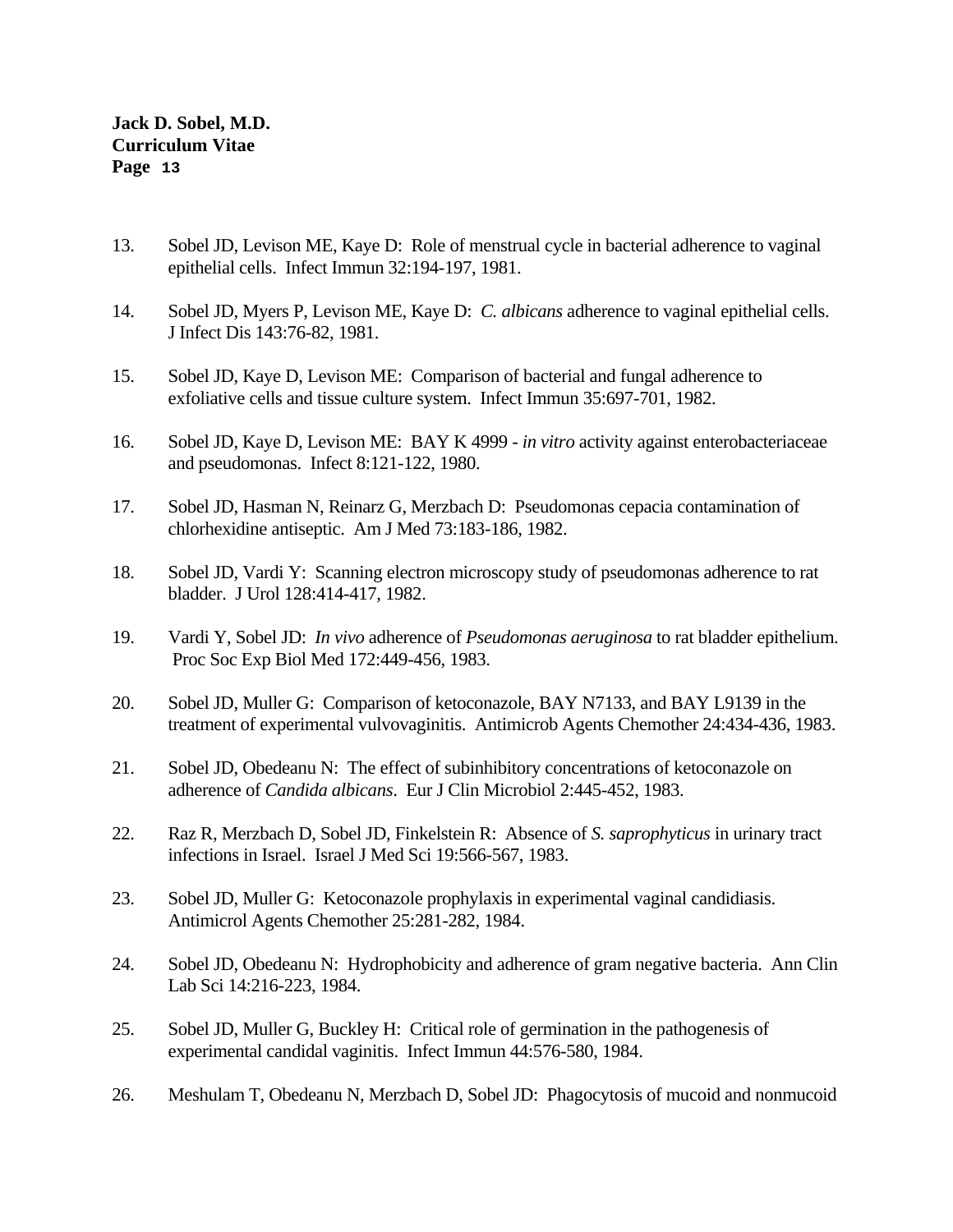pseudomonas. Clin Immunol Immunopath 32:151-165, 1984.

- 27. Sobel JD, Muller G: Comparison of itraconazole and ketoconazole in experimental vulvovaginal candidiasis. Antimicrol Agents Chemother 26:266-267, 1984.
- 28. Sobel JD, Muller G: Vaginal cells susceptibility to adherence in pathogenesis of urinary tract infection in the elderly. Gerontol 38:682-685, 1984.
- 29. Finkelstein R, Sobel JD, Nagler A, Merzbach D: *Staphylococcus aureus* bacteremia and endocarditis: comparison of nosocomial and community-acquired infection. J Med 193-210, 1984.
- 30. Sobel JD: Management of recurrent vulvovaginal candidiasis with intermittent ketoconazole prophylaxis. Obstet Gynecol 65:435-440, 1985.
- 31. Sobel JD, Muller G, McCormick JF: Experimental vaginal candidosis in rats. Sabouraudia 23:199-206, 1985.
- 32. Sobel JD, Kaye D: Reduced uromucoid excretion in the elderly. J Infect Dis 152:653, 1985.
- 33. Reinhart H, Muller G, Sobel JD: Specificity and mechanism of *in vitro* adherence of *Candida albicans*. Ann Am Lab Sci 15:406-413, 1985.
- 34. Trumbore DJ, Sobel JD: Recurrent vulvovaginal candidiasis: Vaginal epithelial cell susceptibility to *Candida albicans* adherence. Obstet Gynecol 67:810-812, 1986.
- 35. Sobel JD, Kaye D: Enhancement of *Escherichia coli* adherence to epithelial cells derived from estrogen stimulated rats. Infect Immun 53:53-56, 1986.
- 36. Buckley HR, Daneo-Moore L, Ahrens JC, Sobel JD: Isolation of a germ-tube-forming revertant from *Candida albicans* B3111V6. Infect Immun 53:13-15, 1986.
- 37. O'Conner MI, Sobel JD: Epidemiology of recurrent vulvovaginal candidiasis: identification and strain differentiation of *Candida albicans*. J Infect Dis 154:358-361, 1986.
- 38. Edman J, Sobel JD: Zinc status in women with recurrent vulvovaginal candidiasis. Am J Obstet Gynecol 155:1082-1085, 1986.
- 39. Sobel JD: Recurrent vulvovaginal candidiasis: a prospective study of the efficacy of maintenance ketoconazole therapy. N Engl J Med 315:1455-1458, 1986.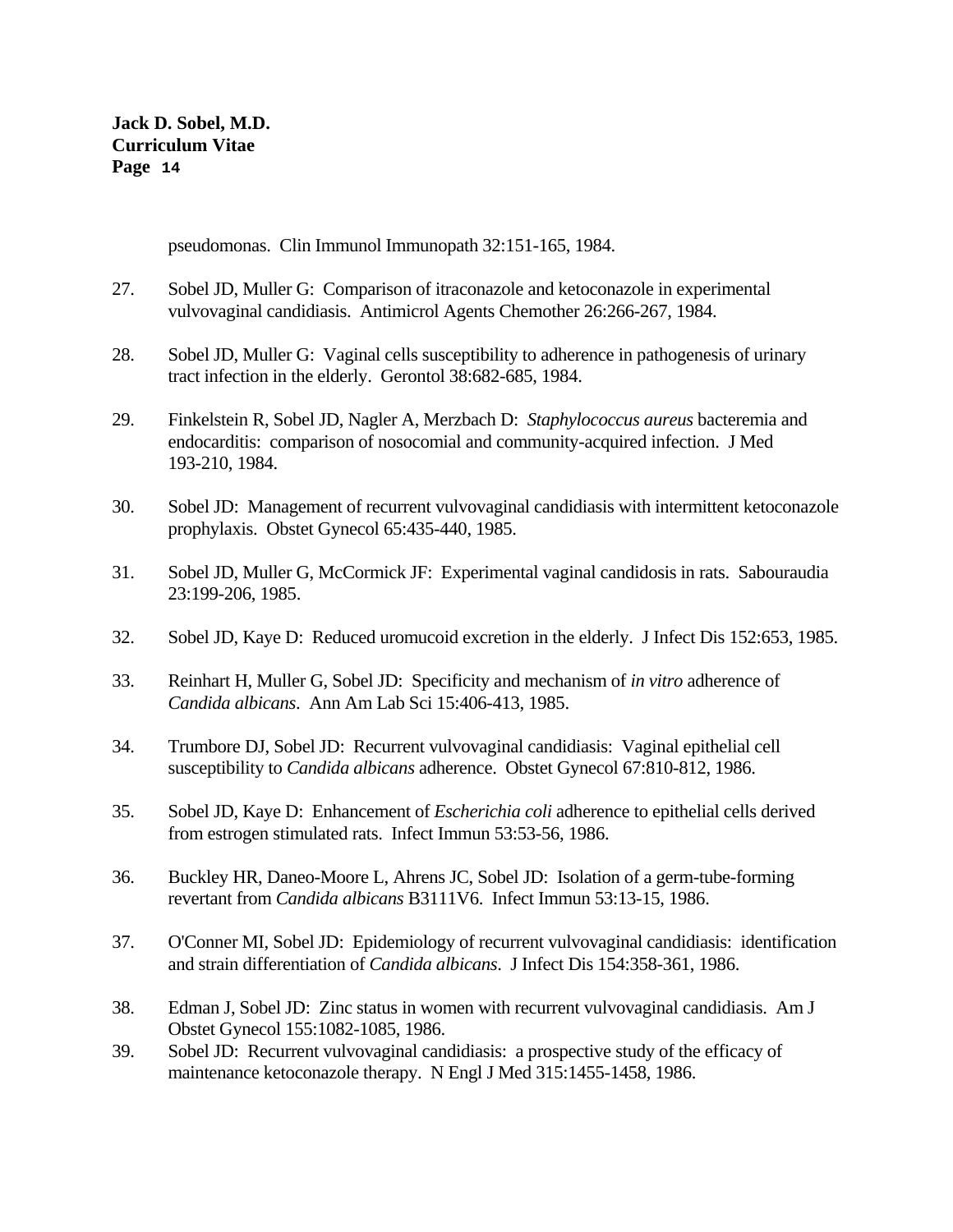- 40. Sobel JD, Kaye D: The role of bacterial adherence in urinary tract infections in the elderly. J Gerontology 42:29-32, 1987.
- 41. Sobel JD, Schmitt CA, Meriwether C: Clotrimazole treatment of recurrent chronic *Candida* vulvovaginitis. Obstet Gynecol 73:330-334, 1989.
- 42. Komshian SV, Uwaydah AK, Sobel JD, Crane LR: Fungemia caused by *Candida* species and *Torulopsis glabrata* in the hospitalized patient: Frequency, Characteristics, and Evaluation of Factors Influencing Outcome. Rev Inf Dis 11(3):379-390, 1989.
- 43. Reinhart HH, Obedeanu N, Walz D, Sobel JD: A new ELISA method for the rapid quantification of Tamm Horsfall protein in urine. Am J Clin Path 92:199-205, 1989.
- 44. Cook RL, Reid G, Pond DG, Schmitt CA, Sobel JD: Clue cells in Bacterial Vaginosis: Immunofluorescent identification of adherent Gram-negative bacteria as *Gardnerella vaginalis*. J Infect Dis 160:490-496, 1989.
- 45. Finkelstein R, Raz R, Stein H, Reiss D, Peleg H, Merzbach D, Sobel JD: Bone and Joint infections due to *Pseudomonas aeruginosa*: Clinical aspects and treatment. Israel J Med Sci 25:123-126, 1989.
- 46. Redondo-Lopez V, Meriwether C, Schmitt CA, Opitz M, Cook RL, Sobel JD: Vulvovaginal candidiasis complicating recurrent bacterial vaginosis. Sex Trans Dis 17:51-53, 1990.
- 47. Kwon-Chung KJ, Wickes BL, Salkin IF, Kotz HL, Sobel JD: Is *Candida stellatoidea* disappearing from the vaginal mucosa? J Clin Microbiol 28:600-601, 1990.
- 48. Redondo-Lopez V, Lynch M, Schmitt CA, Cook RL, Sobel JD: *Torulopsis glabrata* vaginitis: Clinical Aspects and Susceptibility to Antifungal Agents. Obstet Gynecol 76:651- 655, 1990.
- 49. Schmitt CA, Meriwether C, Sobel JD: Comparison of 0.8% and 1.6% Terconazole in Severe *Candida* Vaginitis. Obstet Gynecol 76:414-416, 1990.
- 50. Reinhart H, Obedeanu N, Sobel JD: Quantitation of Tamm-Horsfall Protein Binding to Uropathogenic *Escherichia coli* and Lectins. J Infect Dis 162:1335-1340, 1990.
- 51. Reinhart H, Obedeanu N, Hooton T, Stamm W, Sobel JD: Urinary excretion of Tamm-Horsfall Protein in women with recurrent urinary tract infections. J Urol 144:1185-1187, 1990.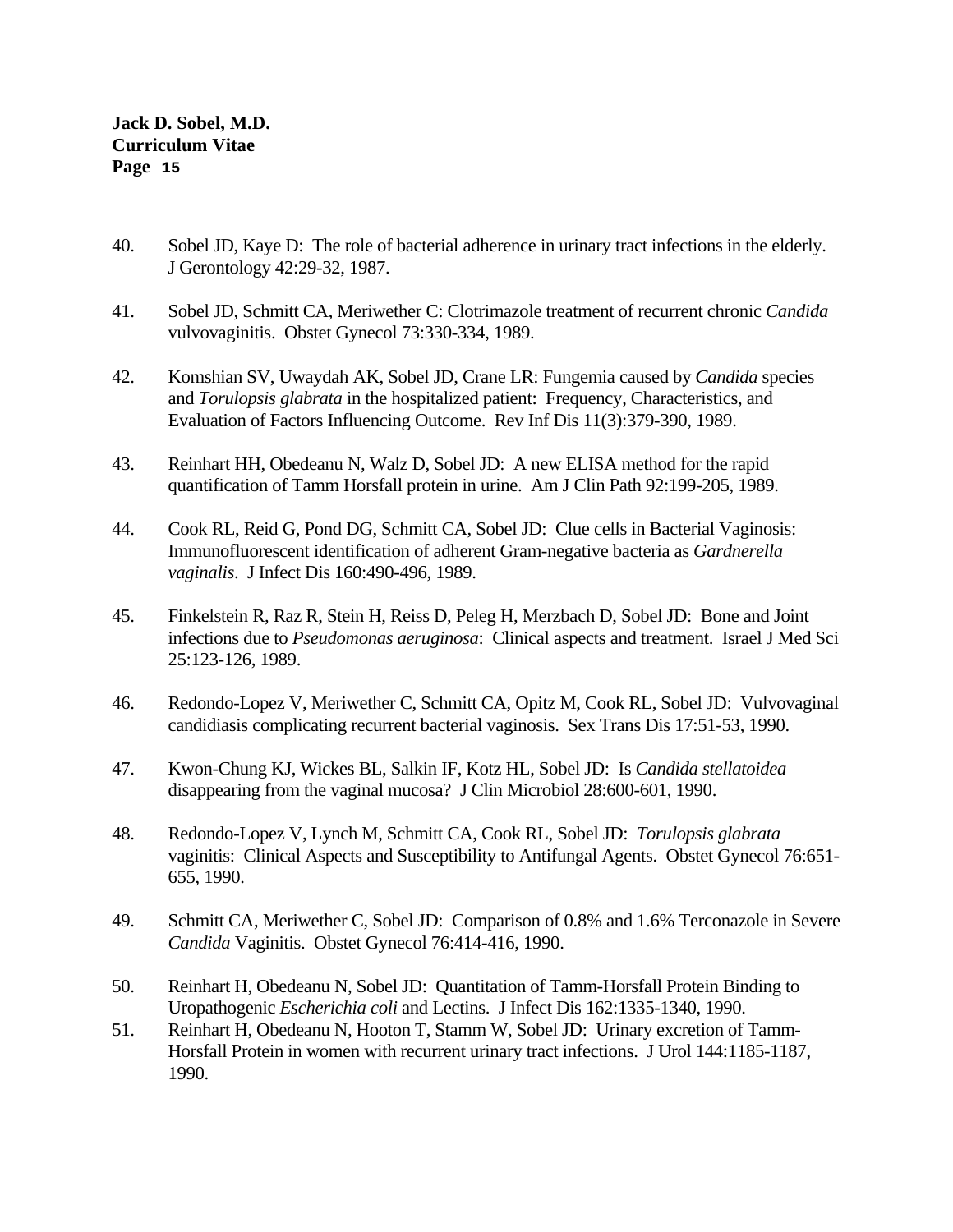- 52. Sobel JD, Schmitt CA, Meriwether C: Slide Latex Agglutination Test in diagnosis of *Candida* vaginitis. Am J Clin Pathol 94:323-325, 1990.
- 53. Sobel JD, Vazquez J: Candidemia and systemic candidiasis. Sem Respir Infect 5(2):123- 137, 1990.
- 54. Walsh TJ, Hathorn JW, Sobel JD, Merz WG, Sanchez V, Maret SM, Buckley HR, Pfaller MA, Schaufele R, Sliva C, Navarro E, Lecciones J, Chandrasekar PH, Lee J, and Pizzo PA: Detection of circulating *Candida* Enolase by immunoassay in patients with cancer and invasive candidiasis. N Engl J Med 324(15):1026-1031, 1991.
- 55. Reinhart H, Obedeanu N, Merzbach D, and Sobel JD: Effect of Tamm-Horsfall Protein on Chemoluminescence response of polymorphonuclear leukocytes to uropathogenic *Escherichia coli*. J Infect Dis 164:404-406, 1991.
- 56. Vazquez JA, Beckley A, Sobel JD, Zervos MJ: Comparison of restriction enzyme analysis and pulsed-field gradient gel electrophoresis as typing systems for *C. albicans*. J Clin Micro 29:962-967, 1991.
- 57. Reinhart H, Obedeanu N, Kaye D, Korzenowski O, Sobel JD: Urinary excretion of Tamm Horsfall Protein in elderly women. J Urol 146(3):806-808, 1991.
- 58. Sobel JD: Treatment of recurrent vulvovaginal candidiasis with maintenance fluconazole. Int J Obstet Gynecol 37:17-34, 1992.
- 59. Sobel JD: Azole resistance in chronic *Candida* vaginitis. Int J Obstet Gynecol 37:39-43, 1992.
- 60. Cook RL, Redondo-Lopez V, Schmitt C, Meriwether C, Sobel JD: Clinical, microbiological, and biochemical factors in recurrent bacterial vaginosis. J Clin Micro 30:870-877, 1992.
- 61. Schmitt CA, Sobel JD, Meriwether C: Bacterial vaginosis: Treatment with clindamycin cream versus oral metronidazole. Obstet Gynecol 79:1020-1023, 1992.
- 62. Sanchez V, Vazquez J, Barth-Jones D, Dembry L, Sobel JD, Zervos M: Epidemiology of nosocomial acquisition of *Candida lusitaniae*. J Clin Micro 30:3005-3008, 1992.
- 63. Reinhart H, Spenser J, Zaki NF, Sobel JD: Quantitation of urinary Tamm-Horsfall protein in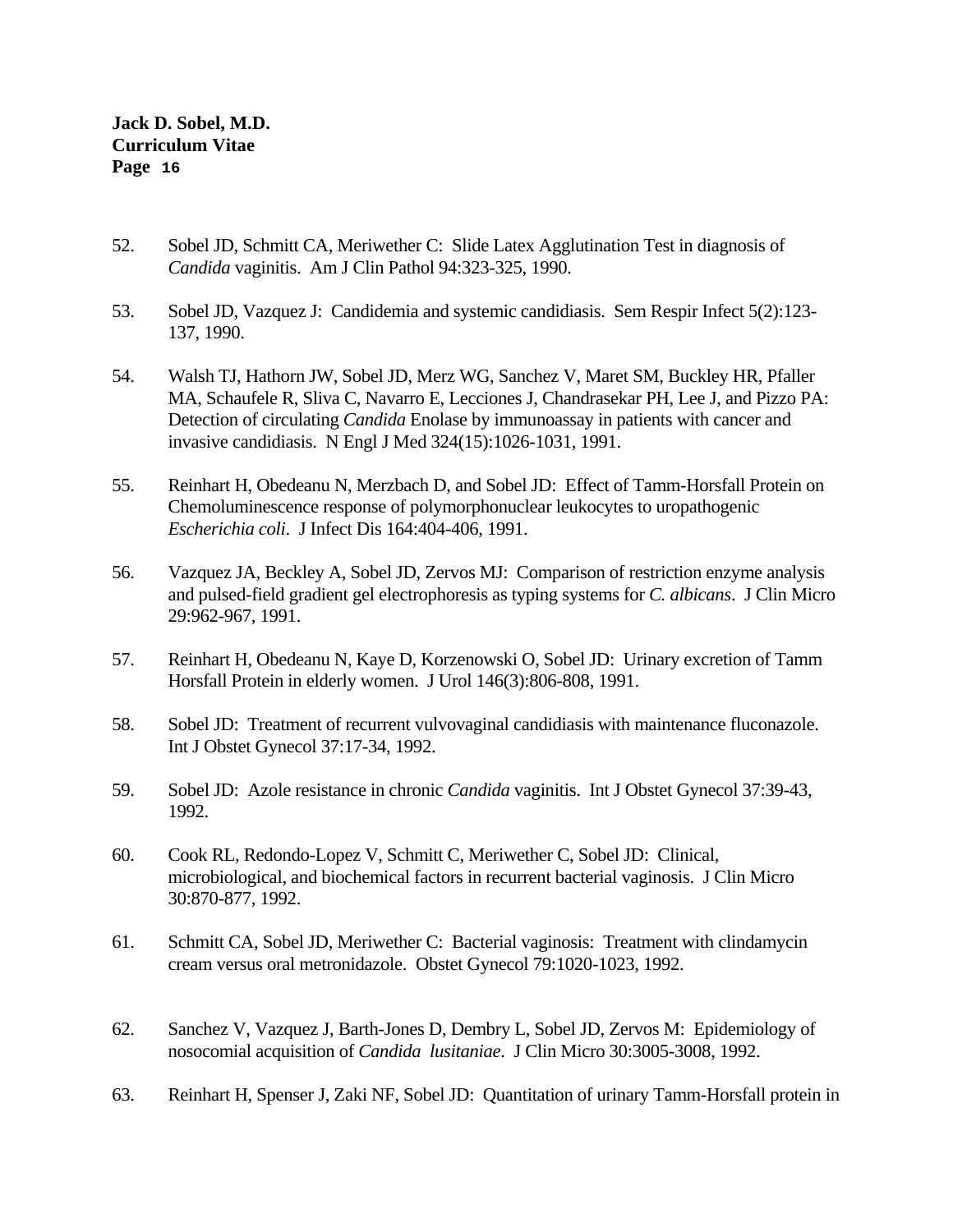children with urinary tract infection. European Urology 22:194-199, 1992.

- 64. Anaissie E, Gokaslan A, Hachem R, Rubin R, Griffin G, Robinson R, Sobel JD, Bodey G: Azole therapy for *trichosporonosis*: Clinical evaluation of eight patients, experimental therapy for murine infection and review. Clin Infect Dis 15:781-87, 1992.
- 65. Sanchez V, Vazquez JA, Barth-Jones D, Dembry L, Sobel JD, Zervos MJ: Nosocomial acquisition of *Candida parapsilosis*: An epidemiologic study. Am J Med 94:577-582, 1993.
- 66. Sobel JD, Vazquez J, Lynch M, Meriwether C, Zervos MJ: Vaginitis due to *Saccharomyces cerevisiae*. Epidemiology, clinical aspects and therapy. Clin Infect Dis 16:93-99, 1993.
- 67. Sobel JD, Schmitt CA, Meriwether C: Long term outcome of treatment of bacterial vaginosis, treated with metronidazole and clindamycin. J Infect Dis 167:783-784, 1993.
- 68. Fidel PL Jr, Lynch ME, Sobel JD: *Candida*-specific Th1-type responsiveness in mice with experimental vaginal candidiasis. Infect Immun 61:4202-4207, 1993.
- 69. Finkelstein R, Brown P, Palutke WA, Wentworth BB, Geiger JG, Bostic GD, Sobel JD: Diagnostic efficacy of a DNA probe in pneumonia caused by Legionella species. J Med Microbiol 38:183-186, 1993.
- 70. Vazquez JA, Dmuchowski C, Dembry L, Sanchez V, Sobel JD, Zervos MJ: Nosocomial acquisition of *Candida albicans*: An epidemiologic study. J Infect Dis 168:195-201, 1993.
- 71. Lynch ME, KuKuruga M, Nakeff A, Fidel PL, Sobel JD: Flow cytometric analysis of germ tube formation in *Candida albicans*. J Med Vet Mycol 31:367-376, 1993.
- 72. Vazquez JA, Beckley A, Donabedian S, Sobel JD, Zervos MJ: Comparison of Restriction Enzyme Analysis versus pulsed-field gradient gel electrophoresis as a typing system for *Torulopsis glabrata* and *Candida* species other than *C. albicans*. J Clin Microb 31(8):2021- 2030, 1993.
- 73. Fidel PL Jr, Lynch ME, Rendondo-Lopez V, Sobel JD, Robinson R: Systemic Cellmediated immune reactivity in women with recurrent Vulvovaginal Candidiasis. J Infect Dis 168:1458-1465, 1993.
- 74. Fidel PL Jr, Lynch ME, Sobel JD: *Candida*-specific cell-mediated immunity is demonstrable in mice with experimental vaginal candidiasis. Infect Immun 61:1990-1995,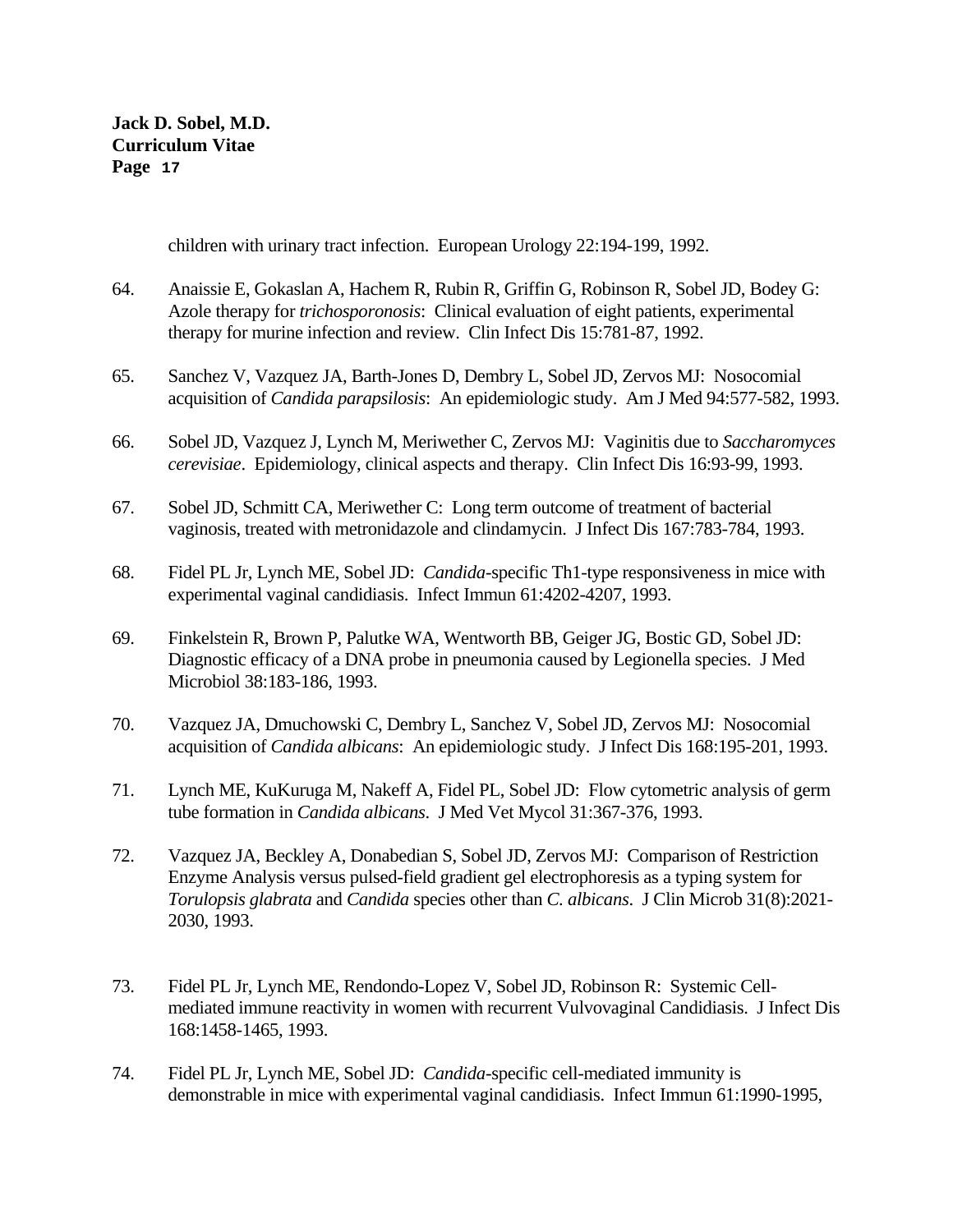1993.

- 75. Fidel PL Jr, Lynch ME, Sobel JD: Effects of preinduced *Candida*-specific systemic cell mediated immunity (CMI) on experimental vaginal candidiasis. Infect Immun 62:1032- 1038, 1994.
- 76. Sobel JD, Schmitt C, Stein G, Mummaw N, Christensen S, Meriwether C: Initial management of recurrent vulvovaginal candidiasis with oral ketoconazole and topical clotrimazole. J Reproduct Med 39:518-520, 1994.
- 77. Lynch ME, Sobel JD: Comparative *in vitro* activity of antimycotic agents against pathogenic vaginal yeast isolates J Med Vet Mycol 32:267-274, 1994.
- 78. Sobel JD: Desquamative Inflammatory Vaginitis a new subgroup of purulent vaginitis responsive to topical clindamycin. Am J Obstet Gynecol 171:1215-29, 1994.
- 79. Vazquez JA, Sobel JD, Demitriou R, Vaishampayan J, Lynch M, Zervos MJ: Karyotyping of *Candida albicans* isolates obtained longitudinally in women with recurrent vulvovaginal candidiasis. J Infect Dis 170:1566-1569, 1994.
- 80. Rex JH, Bennett JE, Sugar AM, Pappas PG, van der Horst CM, Edwards JE, Washburn RG, Scheld WM, Karchmer AW, Dine AP, Levenstein MJ, Webb CD, for The Candidemia Study Group and the National Institute of Allergy and Infectious Diseases Mycoses Study Group. A randomized trial comparing fluconazole with amphotericin B for the treatment of candidemia in patients without neutropenia. N Engl J Med 331:1325-1330, 1994.
- 81. Fidel PL Jr, Lynch ME, Sobel JD: Mice immunized by primary vaginal *Candida albicans* infection develop acquired vaginal mucosal immunity. Infect Immun 63(2)547-553, 1994.
- 82. Fisher JF, Newman CL, Sobel JD: Yeast in the urine. Solution to a budding problem. Clin Infect Dis 20:183-189, 1995.
- 83. Sobel JD, Brooker D, Stein GE, Thomason JL, Wermeling DP, Weinstein L, Gilbert G, Pancorbo S: Single oral dose fluconazole compared with conventional topical therapy of *Candida* vaginitis. Am J Ob Gyn 172:1263-8, 1995.
- 84. Fidel PL, Jr., Lynch ME, Sobel JD: Circulating CD4 and CD8 T cells have little impact on host defense against experimental vaginal candidiasis. Infect Immun 63:2403-2408, 1995.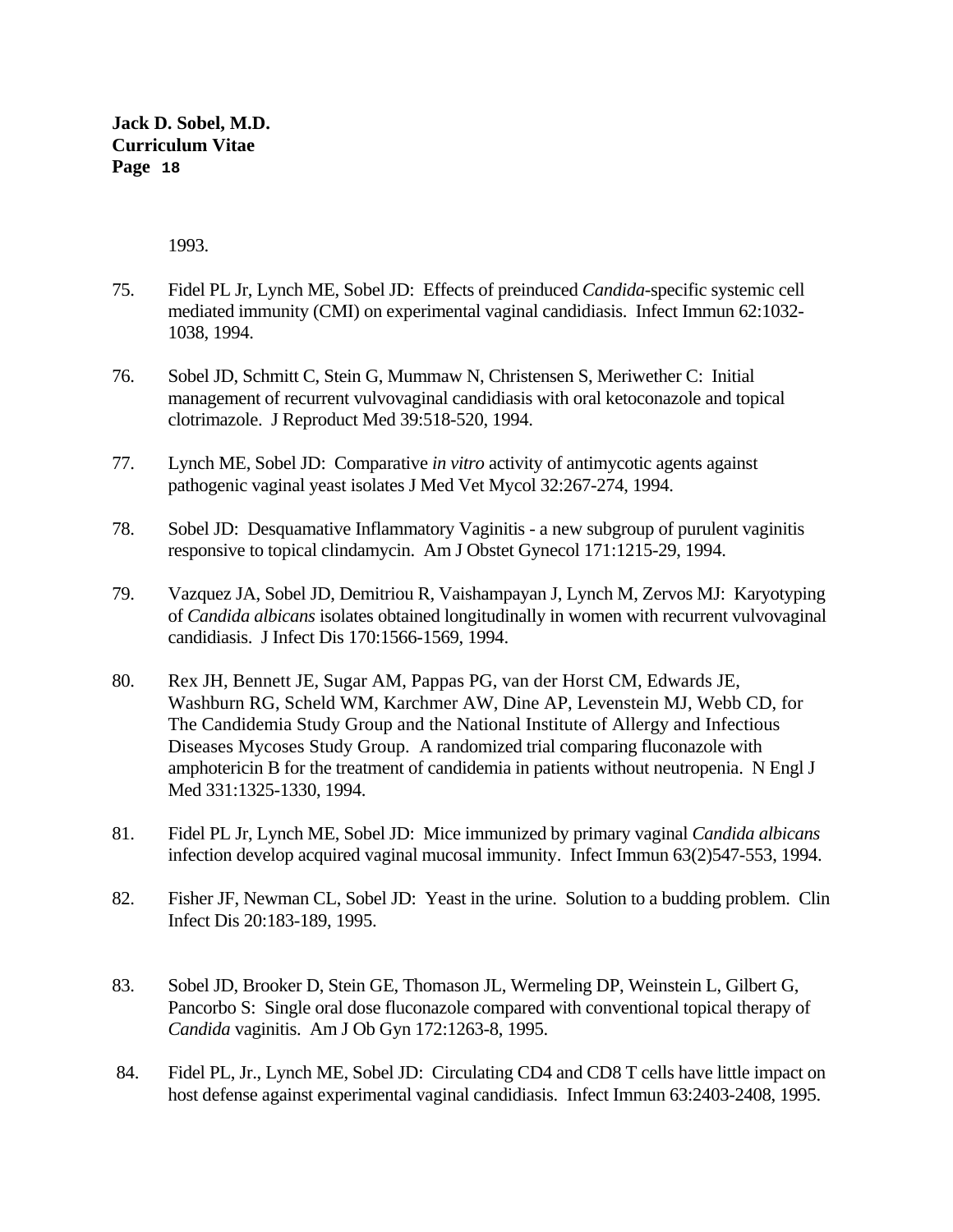- 85. Geiger A, Foxman B, Sobel JD: Recurent Vulvovaginal Candidiasis: Characteristics of women with *Candida albicans*, *C. glabrata* and no *Candida*. Genitourinary Medicine 71:304-307, 1995.
- 86. Nyirjesy P, Vazquez JA, Ufberg D, Sobel JD, Jordan CA, Buckley HR: *Saccharomyces cerevisiae* vaginitis: Transmission from yeast used in baking. Obstet Gynecol 86:326-329, 1995.
- 87. Pappas PG, Kauffman CA, Perfect J, Johnson PC, McKinsey DS, Bamberger DM, Hamill R, Sharkey PK, Chapman SW, Sobel JD: Alopecia associated with fluconazole therapy. Ann Int Med 123(5):354-357, 1995.
- 88. Vazquez JA, Lynch M, Sobel JD: *In vitro* activity of a new Pneumocandin antifungal agents, L-733,560, against azole-susceptible and resistant *Candida* and *Torulopsis* species. Antimicrob Ag Chemother 39:2689-2691, 1995.
- 89. Fidel PL Jr, Cutright JL, Sobel JD. A murine model of *Candida glabrata* vaginitis. J Infect Dis 173:425-431, 1996.
- 90. Sobel JD, Chaim W: Tamoxifen associated vulvovaginal candidiasis. Obstet Gynecol 88(Suppl 4):704-706, 1996.
- 91. Sobel JD, Chaim W, Thomason J, et al: Comparative study of intravaginal Metronidazole and triple sulfa (Sultrin) therapy of bacterial vaginosis. Infect Dis Obstet Gyne 4:66-70, 1996.
- 92. Dan M, Sobel JD: Trichomoniasis in a Chronic Vaginitis Clinic. Infect Dis Obstet Gynecol 4:77-84, 1996.
- 93. Chaim W, Meriwether C, Gonik B, Quareshi F, Sobel JD: Vulvar vestibulitis subjects undergoing surgical intervention: Descriptive analysis and histopathologic correlates. Eur J Ob Gyn 68:165-168, 1996.
- 94. Sobel JD, Chaim W. Vaginal microbiology of women with acute recurrent vulvovaginal candidiasis. J Clin Micro 34:2497-2502, 1996.
- 95. Lynch ME, Sobel JD, Fidel PL Jr. The role of antifungal drug resistance in the pathogenesis of recurrent vulvovaginal candidiasis. J Med Vet Mycol 34:337-339, 1996.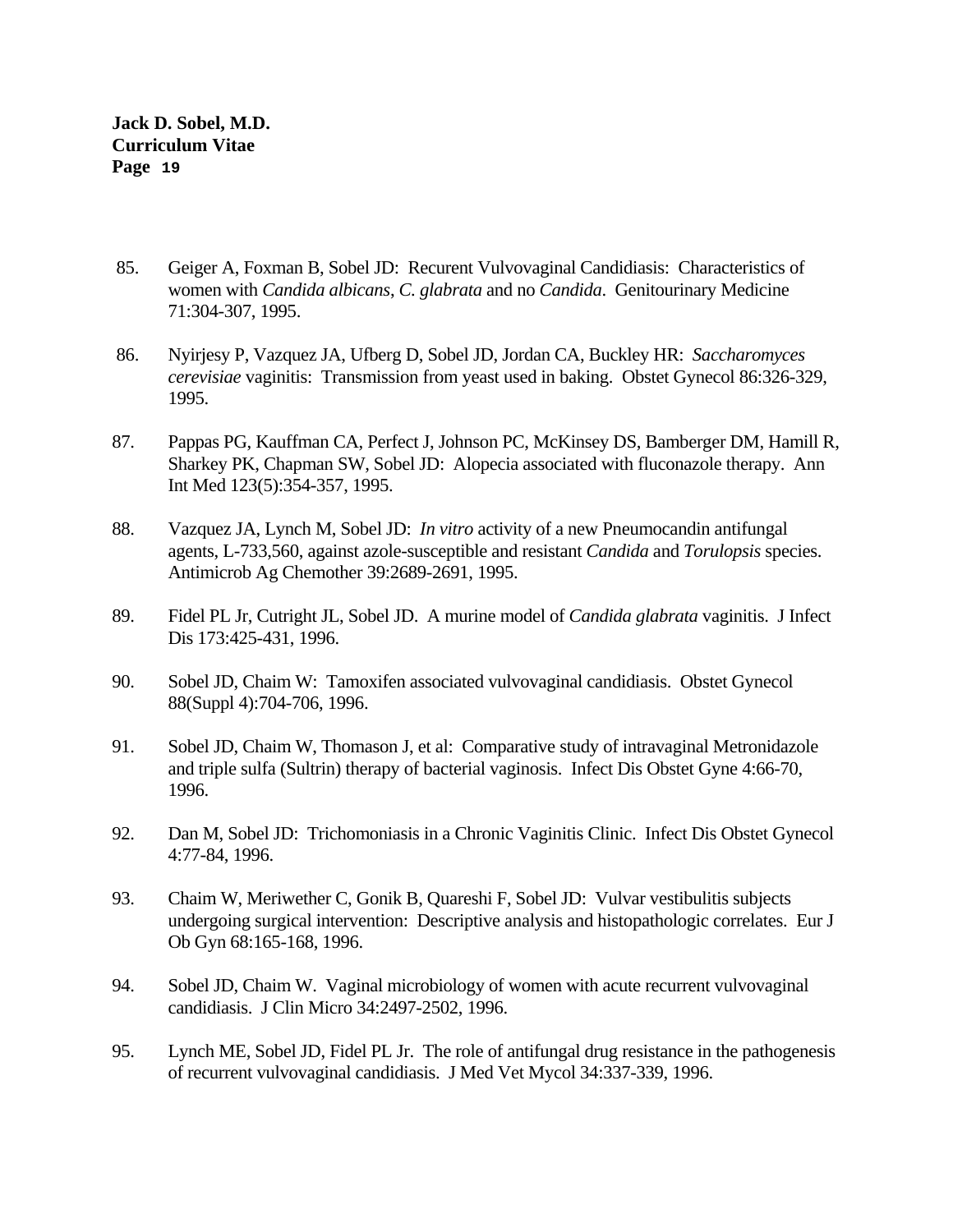- 96. Schwebke JR, Hillier SL, Sobel JD, McGregor JA, Sweet RL. Validity of the vaginal Gram stain in diagnosis of bacterial vaginosis. Obstet Gyne 88:573-576, 1996.
- 97. Foxman B, Zhang L, Tallman P, Andrea BC, Geiger AM, Koopman JS, Gillespie BW, Palin KA, Sobel JD, Rose CK: Transmission of uropathogens between sex partners. J Infect Dis 175:989-992, 1997.
- 98. Schuman P, Capps L, Peng G, Vazquez JA, El-Sadr W, Goldman AI, Alston B, Besch CL, Cobb MN, Vaughn A, Thompson MA, Sobel JD. Prevention of mucosal candidiasis in women infected with the human immunodeficiency virus (HIV). A randomized, doubleblind study comparing weekly fluconazole prophylaxis with placebo. Ann Int Med 126:689- 696, 1997.
- 99. Vazquez JA, Lynch M, Boikov D, Sobel JD. *In vitro* activity of a new penumocondin antifungal L-743,872 against azole-susceptible and resistant *Candida* species. Antimicrob Ag Chemother 41:1612-1614, 1997.
- 100. Steffan P, Vazquez JA, Boikov D, Xu C, Sobel JD, Skins RA. Identification of *Candida* species by randomly amplified polymorphic DNA (RAPD) finger printing of colony lysates. J Clin Micro 35:2031-2039, 1997.
- 101. Sobel JD, Chaim W. Therapy of *T. glabrata* vaginitis: Retrospective review of boric acid therapy. Clin Infect Dis 24:649-652, 1997.
- 102. Fidel PL Jr, Cutright JL, Sobel JD. Efficacy of D0870 treatment of experimental *Candida*  vaginitis. Antimicrobial Ag Chemother 41:1455-1459, 1997.
- 103. Van der Horst CM, Saag MS, Cloud GA, Hamill RJ, Graybill JR, Sobel JD, et al. Treatment of cryptococcal meningitis associated with the acquired immunodeficiency syndrome. N Engl J Med 337:15-21, 1997.
- 104. Fidel PL Jr, Ginsburg KA, Cutright JL, Wolf NA, Leaman D, Dunlap K, Sobel JD. Vaginal associated immunity in women with recurrent vulvovaginal candidiasis. Evidence for vaginal TH1 response following intravaginal challenge with *Candida* antigen. J Infect Dis 176:728-739, 1997.
- 105. Chaim W, Foxman B, Sobel JD. Association of recurrent vaginal candidiasis and secretory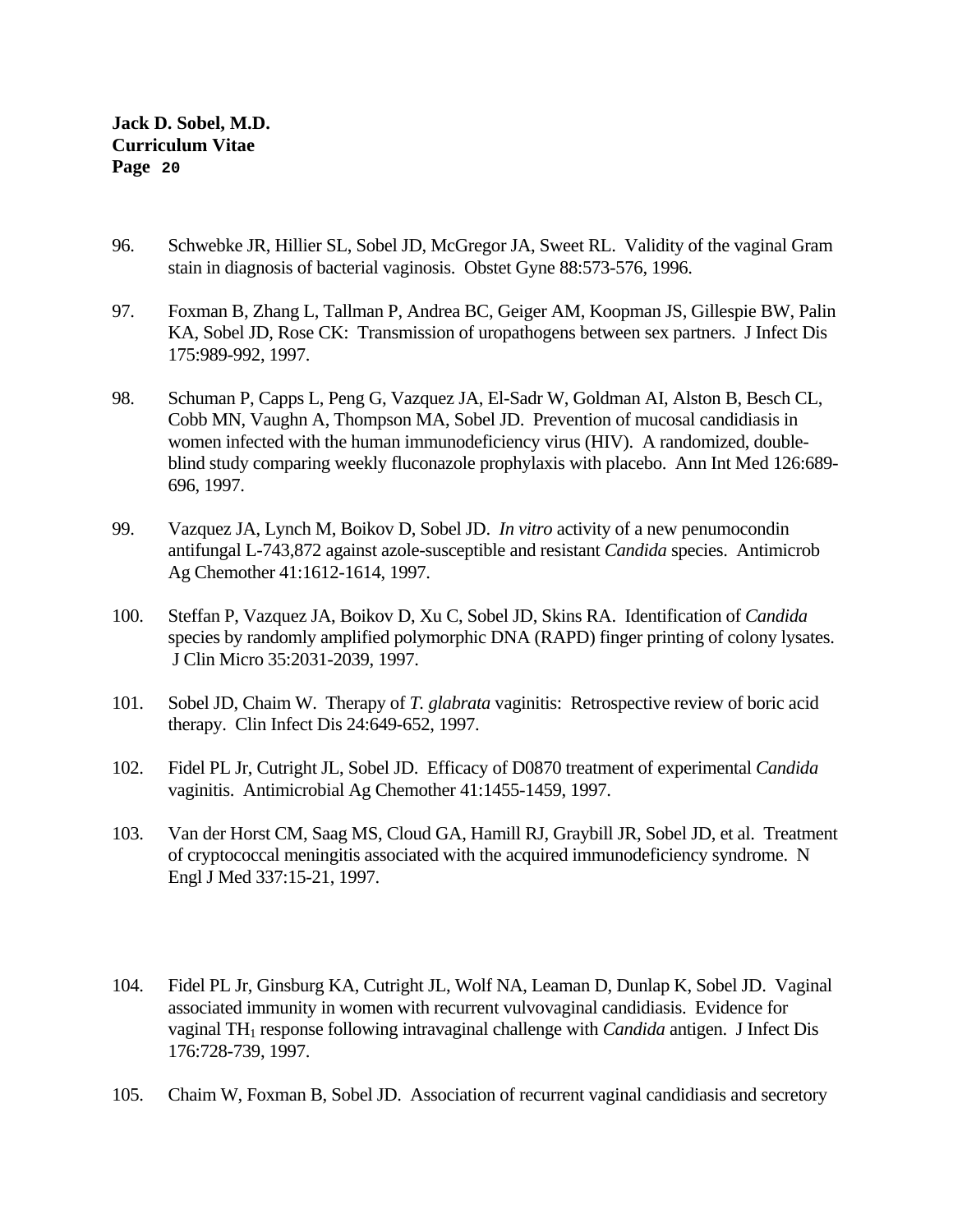ABO and Lewis phenotype. J Infect Dis 176:828-830, 1997.

- 106. Lockhart SR, Joly S, Pujol C, Sobel JD, Pfaller MA, Soll DO: Development and verification of fingerprinting probes for *Candida glabrata*. Microbiol 143:3733-3746, 1997.
- 107. Vazquez J, Dembry LM, Sanchez V, Vazquez MA, Sobel JD, Dmuchowski C, Zervos MJ: Nosocomial acquisition of *Torulopsis glabrata*: an epidemiologic study. J Clin Microbiol 36:421-426, 1998.
- 108. Fessler RD, Sobel JD, Guyot L, Crane L, Vazquez J, Szuba MJ, Diaz FG. Management of elevated intracranial pressure in patients with Cryptococcal meningitis. J AIDS & Human Retro. 17:137-142;1998
- 109. Vazquez JA, Arganoza MT, Boikov D, Yoon S, Sobel JD, Akins RA. Stable phenotypic resistance of *Candida albicans* to amphotericin B confirmed by pre-exposure to subinhibitory levels of azoles. J Clin Micro 36:2690-2695, 1998.
- 110. Nyirjesy P, Sobel JD, Weitz V, Leaman DJ, Gelone SP. Difficult-to-treat trichomoniasis: Results with paromomycin cream. Clin Infect Dis 26:986-988, 1998.
- 111. Schuman P, Sobel JD, Ohmit SE, Mayer KH, Carpenter CCJ, Rompalo A, Duerr A, Smith DK, Warren D, Klein RS. Mucosal candidal colonization and candidiasis in women with or at risk for HIV infection. Clin Infect Dis 27:1161-1167, 1998.
- 112. Foxman B, Marsh JV, Gillespie B, Sobel JD. Frequency and response to vaginal symptoms among white and black women: Results of a random digital dialing survey. J Women's Health 7:11-67-1174, 1998.
- 113. Schuman P, Ohmit S, Sobel JD, Mayer KH, Greene V, Rompalo A, Klein RS. Oral lesions among women living with or at risk for HIV. Am J Med 104:559-574, 1998.
- 114. Saag M, Cloud GA, Graybill JR, Sobel JD, et al. A comparison of itraconazole versus fluconazole as maintenance therapy for AIDS-associate Cryptococcal meningitis. Clin Infect Dis 28:291-296, 1999.
- 115. Klein RS, Sobel JD, Flanigan T, Smith D, Margolick JB and the HIV Epidemiology Research Study Group. Stability of cutaneous anergy in women with or at risk for HIV infection. J Acquired Imm Def Synd and Human Retrovir 20:238-244, 1999.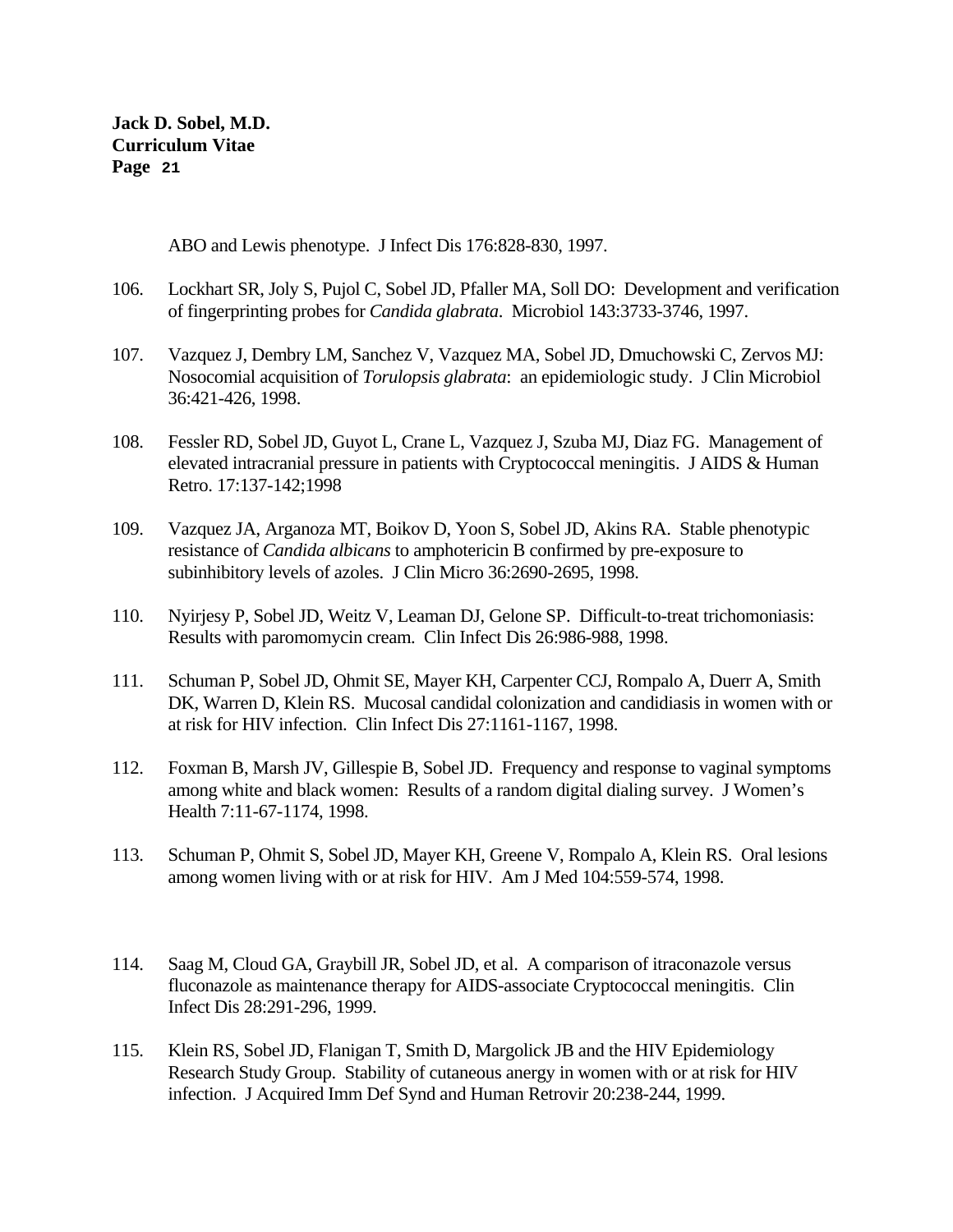- 116. Vazquez JA, Sobel JD, Peng G, Steele-Moore L, Schuman P, Holloway W, Neaton J for the Terry Beirn Community Program for Clinical Research in AIDS (CPCRA). Evolution of vaginal *Candida* species recovered from HIV-infected women receiving fluconazole prophylaxis: the emergence of *Candida glabrata*?. Clin Infect Dis 28:1025-1031, 1999.
- 117. Ben-Josef AV, Manavathu EK, Platt D, Sobel JD. Involvement of calcium inhibitable binding to the cell wall in the fungicidal activity of CAN-296. J Antimicrob Chemo 44:217- 222, 1999.
- 118. Silverman J, Vazquez JA, Sobel JD, Zervos MJ. Comparative *in vitro* activity of antiseptics and disinfectants versus clinical isolates of *Candida* species. Infect Control & Hosp Epidemiol 20:676-684, 1999.
- 119. Sarma AV, Foxman B, Bagirli B, Haefner H, Sobel JD. Epidemiology of vulvar vestibulitis syndrome: an exploratory case control study. Sex Trans Infect 75:320-326, 1999.
- 120. Yoon SA, Vazquez JA, Steffan PE, Sobel JD, Akins RA. High frequency, *in vitro* reversible switching of *Candida lusitaniae* clinical isolates from amphotericin B-susceptible to resistance. Antimicrob Agents Chemother 43:836-45, 1999.
- 121. Sobel JD, Kauffman CA, McKinsey D, Zervos D, Vazquez JA, Panzer H, Dismukes W. Candiduria in a randomized double blind study of treatment with fluconazole and placebo. Clin Infect Dis 30:19-24, 2000.
- 122. Graybill JR, Sobel JD, Saag M, VanderHorst C, Powderly W, Cloud G, Riser L, Hamill R, Dismukes W. Diagnosis and management of increased intracranial pressure in patients with AIDS and cryptococcal meningitis. Clin Infect Dis 30:47-54, 2000.
- 123. Kauffman C, Vazquez JA, Sobel JD, Gallis HA, McKinsey DS, Karchmer AW, Sugar AM, Sharkey PK, Wise GJ, Mangi R, Mosher A, Lee JY, Dismukes WE, and the NIAID Mycoses Study Group A prospective multicenter surveillance study of funguria in hospitalized patients. Clin Infect Dis 30:14-18, 2000.
- 124. Manavathu EK, Ben-Josef AV, Sobel JD. Proton translocating ATPase mediated fungicidal activity of a novel complex carbohydrate: CAN-296. Internat J Antimicrob Ag 13:287-295, 2000.
- 125. Foxman B, Barlow R, d'Arcy H, Gillespie B, Sobel JD. *Candida* vaginitis: self-reported incidence and associated costs. Sex Trans Dis 27:230-235, 2000.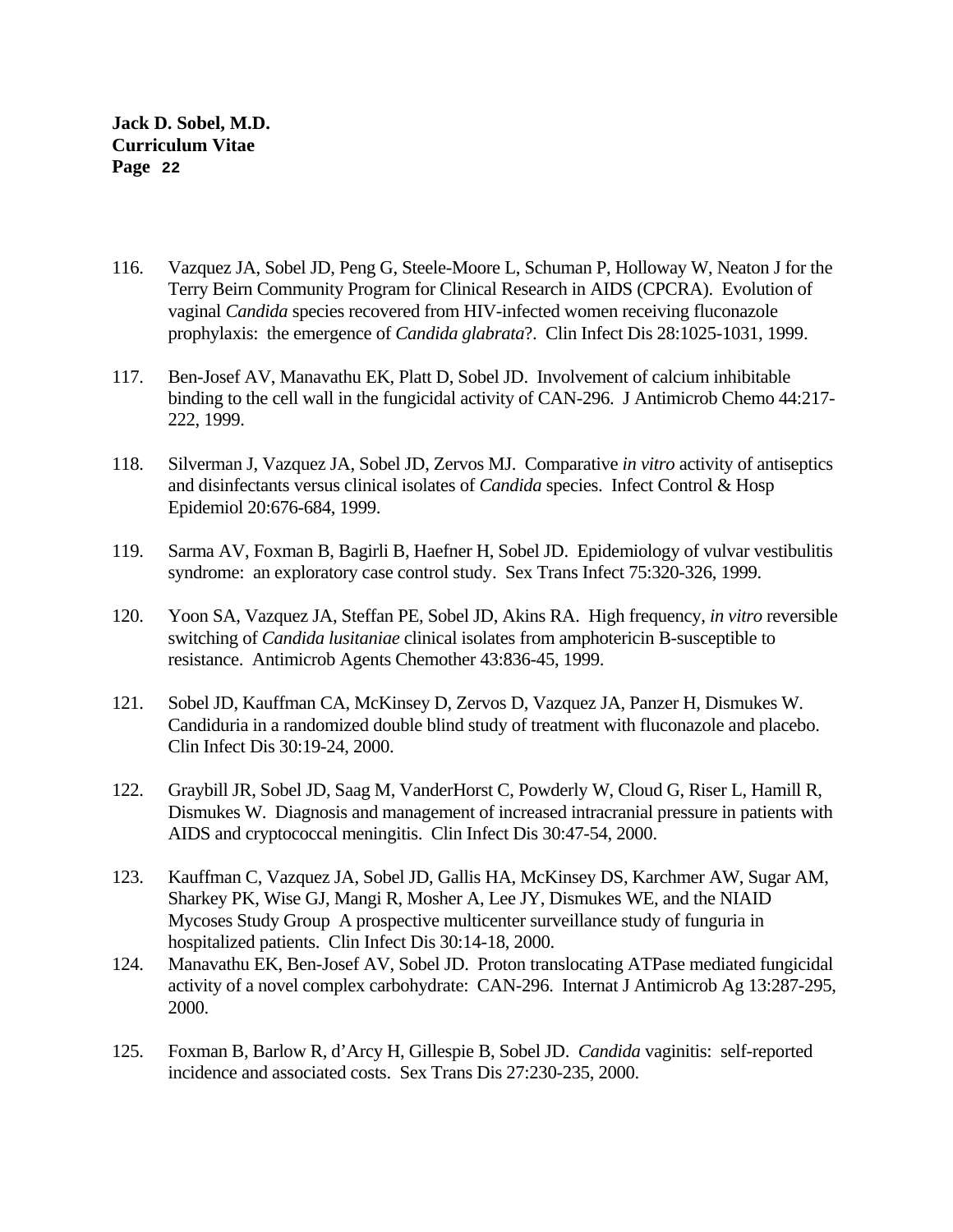- 126. Foxman B, Gillespie B, Koopman J, Zhang L, Palin K, Tallman P, Marsh JV, Spear S, Sobel JD, Marty MJ, Marrs CF. Risk factors for second urinary tract infection among college women. Am J Epidemiol 151(12):1194-1205, 2000.
- 127. Klein RS, Smith D, Sobel JD, Flanigan T, Margolick JB. A prospective study of positive tuberculin reactions in women with or at risk for HIV infection. International J TB and Lung Dis 4:688-690, 2000.
- 128. Foxman B, Barlow R, d'Aray H, Gillespie B, Sobel JD. Urinary Tract Infection: Selfreported incidence and associated costs. Ann. Epidemiol 10:509-515, 2000.
- 129. Sobel JD, Ohmit SE, Schuman P, Klein RS, Mayer K, Duerr A, Vazquez JA, Rompalo A. The evolution of *Candida* species and fluconazole susceptibility among oral and vaginal isolates recovered from HIV seropositive and at-risk HIV-seronegative women. J Infect Dis 183:286-293, 2001
- 130. Leigh JE, Barousse M, Myers T, Swoboda R, Hager S, Wolf NA, Cutwright JL, Thompson J, Sobel JD, Fidel PL Jr. *Candida*-specific systemic cell-medicated immune reactivities in HIV-infected persons with mucosal candidiasis. J. Infect. Dis. 183:277-285, 2001.
- 131. Nyirjesy P, Sobel Weitz V, Leaman D, Small MJ, Gelone SP. Cromolyn cream for recalcitrant idiopathic vulvar vestibulities: Results of a placebo-controlled study. Sex Trans. Inf. 77:53-57, 2001
- 132. Foxman B, Somsel P, Tallman P, Gillespie B, Raz R, Colodner R, Kandula D, Sobel, JD. Urinary tract infection among women aged 40-65: Behavioral and sexual risk factors. J. Clin. Epidem 54:710-718, 2001
- 133. Sobel JD, Peipert JF, McGregor JA, Livergood C, Martin M, Robbins J, Wajszczuk CP. Efficacy of clindamycin vaginal ovule (3 day treatment) vs. Clindamycin vaginal cream (7 day treatment) in bacterial vaginosis. Infect. Dis. Obstet. Gynecol. 9:9-15, 2001
- 134. Warren D, Klein RS, Sobel JD, Kieke B Jr, Brown W, Schuman P, Anderson J, CuUvin S, Mayer K, Jamieson DJ, Holmberg S, Duerr A. A multicenter study of bacterial vaginosis in women with or at high risk for HIV infection. Infect. Dis. Obstet. Gynecol. 9:133-142, 2001.
- 135. Vazquez JA, Peng G, Sobel JD, Steele-Moore L, Schuman P, Holloway W, Neaton JD. Evolution of antifungal susceptibility among *Candida* species isolates recovered from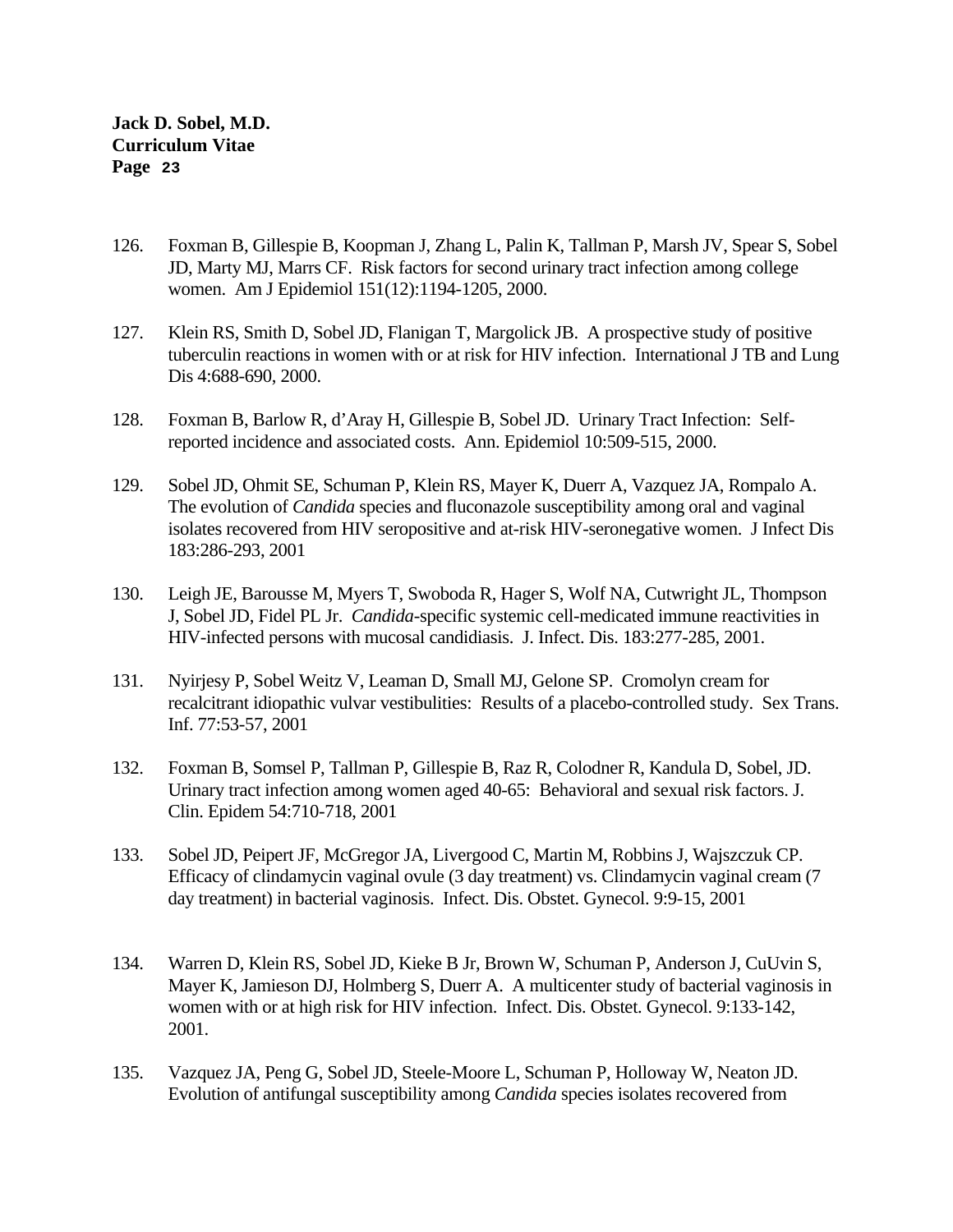> human immunodeficiency virus-infected women receiving fluconazole prophylaxis. Clin. Inf. Dis. 33:1069-75, 2001.

- 136. Sobel JD, Kapernick PS, Zervos M, Reed BD, Hooton T, Soper D, Nyirjesy P, Heine MW, Willems J, Panzer H, Wittes H. Treatment of complicated *Candida* vaginitis; Comparison of single and sequential doses of fluconazole. Am. J. Obstet. Gynecol. 185:363-69, 2001.
- 137. Sobel JD, Nyirjesy P, Brown W. Metronidazole-resistant trichomoniasis: Treatment with tinidazole. Clin. Infect. Dis. 33:1341-6, 2001.
- 138. Jamieson DJ, Duerr A, Klein RS, Paramsothy P, Brown W, Cu-Uvin S, Rompalo A, Sobel JD. Incidence, persistence and severity of bacterial vaginosis and disturbances in vaginal flora among women with or at high risk for HIV. Obstet. Gynecol. 98:656-63, 2001.
- 139. Barousse MM, Steele C, Dunlap K, Espinosa T, Boikov D, Sobel JD, Fidel PL Jr. Growth inhibition of *Candida albicans* by human vaginal epithelial cells. J. Inf. Dis. 184:1489-93, 2001
- 140. Ferris DG, Nyirjesy P, Sobel JD, Soper D, Pavletik A, Litaker MS, Foxman B. Over-thercounter antifungal product misuse associated with patient diagnosed vulvovaginal candidiasis. Obstet. Gynecol. 99:419-425, 2002
- 141. DeLeon EM, Jacober SJ, Sobel JD, Foxman B. Prevalence and risk factors for vaginal *Candida* colonization in women with type I and II diabetes. BMC Infectious Dis. 2:1-11, 2002
- 142. Park JC, Buono D, Smith DK, Peipert JF, Sobel J, Rompalo A, Klein RS. Urinary tract infections in women with or at risk for HIV infection. Am. J. Obstet. Gynecol. 187:581-8, 2002
- 143. Newbern EC, Foxman B, Leaman D, Sobel JD. Desquamative inflammatory vaginitis: An exploratory case-control study. Ann. Epidemiol. 12:346-352, 2002
- 144. Singh S, Sobel JD, Bhargava P, Boikov D, Vazquez JA. Vaginitis due to *C. krusei*. Epidemiology, clinical aspects and therapy. Clin. Infect. Dis. 35:1066-70, 2002
- 145. Foxman B, Manning SD, Tallman P, Bauer R, Zhang L, Koopman JS, Gillespie B, Sobel JD, Marrs CF. Uropathogenic Escherichia coli are more likely than commensal E. coli to be shared between heterosexual sex partners. Am. J. Epidemiol. 156:1133-40, 2002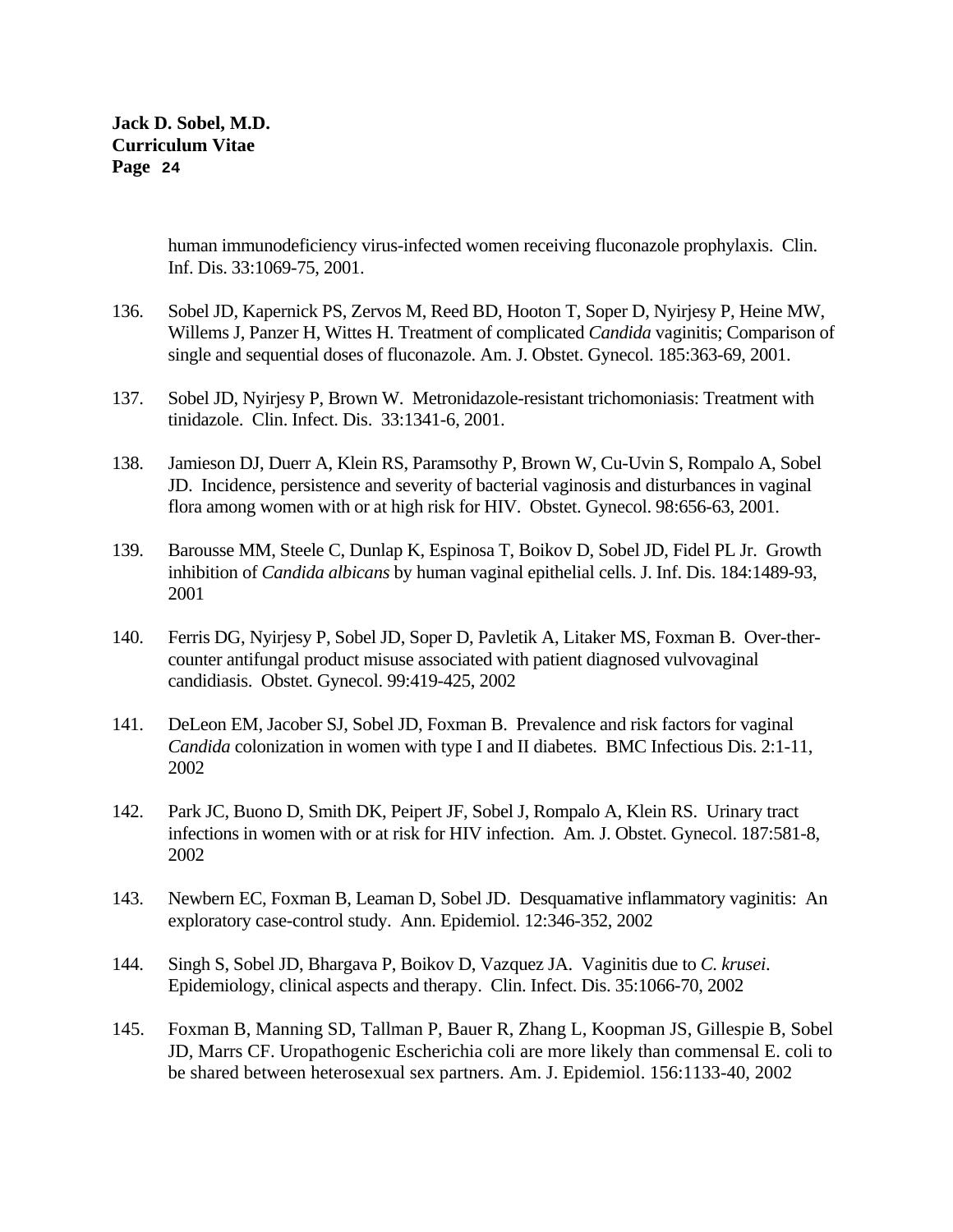- 146. Sobel JD, Zervos M, Reed BD, Hooton T, Soper D, Nyirjesy P, Heine MW, Willems J, Panzer H. Fluconazole susceptibility of vaginal isolates obtained from women with complicated Candida vaginitis: clinical implications. Antimicrob. Agents Chemother. 47:34-8, 2003
- 147. Duerr A, Klein R, Meikle S, Sobel JD, Rompalo A, Cu-Uvin S, Heilig S. Incident and persistent vulvovaginal candidiasis among HIV-infected women. Risk factors and severity. Obstet. Gynecol. 101:548-556, 2003
- 148. Rex JH, Pappas PG, Karchmer AW, Sobel JD, Edwards J, Hadley S, Brass C, Vazquez JA, Chapman SW, Horowitz HW, Zervos M, McKinsey D, Gell J. A randomized and blinded multicenter trial of high-dose fluconazole plus placebo vs. fluconazole plus amphotericin B as therapy of candidemia and its consequences in non-neutropenic subjects. Clin. Infect. Dis. 36:1221-8, 2003
- 149. Ohmit S, Sobel JD, Klein R, Schuman P, Duerr A, Rompalo A. A longitudinal study of mucosal Candida colonization and candidiasis among HIV-seropositive and at-risk-HIVseronegative women. J. Infect. Dis. 188:118-127, 2003
- 150. Ben-Josef AM, Cutright JL, Manavathu EK, Sobel JD. CAN-296-P is effective against cutaneous candidiasis in guinea pigs. Int J Antimicrob Agents. 22:168-71, 2003
- 151. Makela P, Sobel JD, Leaman D. Vulvovaginal Trichosporonosis. Infectious Diseases in Ob/Gyn 11:131-132, 2003
- 152. Sobel JD, Chaim W, Nagappan V, Leaman D. Treatment of vaginitis caused by *Candida*  glabrata: use of boric acid and flucytosine. Am J Obstet Gynecol 189:1297-300, 2003
- 153. Moosa MY, Sobel JD, Elhalis H, Du W, Akins RA. Fungicidal activity of fluconazole against *Candida albicans* in a synthetic vagina simulative medium. Antimicrobial Agents Chemo 38:161-7, 2004
- 154. Patel D, Sobel JD, Leaman D, Nyirjesy P, Foxman B. Risk factors for recurrent vulvovaginal candidiasis in women receiving maintenance antifungal therapy: results of a prospective cohort study. Amer J Obstet Gynecol 190:644-53, 2004
- 155. Du W, Coaker M, Sobel JD, Akins RA. Shuttle vectors for *Candida albicans*: control of plasmid copy number and elevated expression of cloned genes. Curr Genet 45:390-8, 2004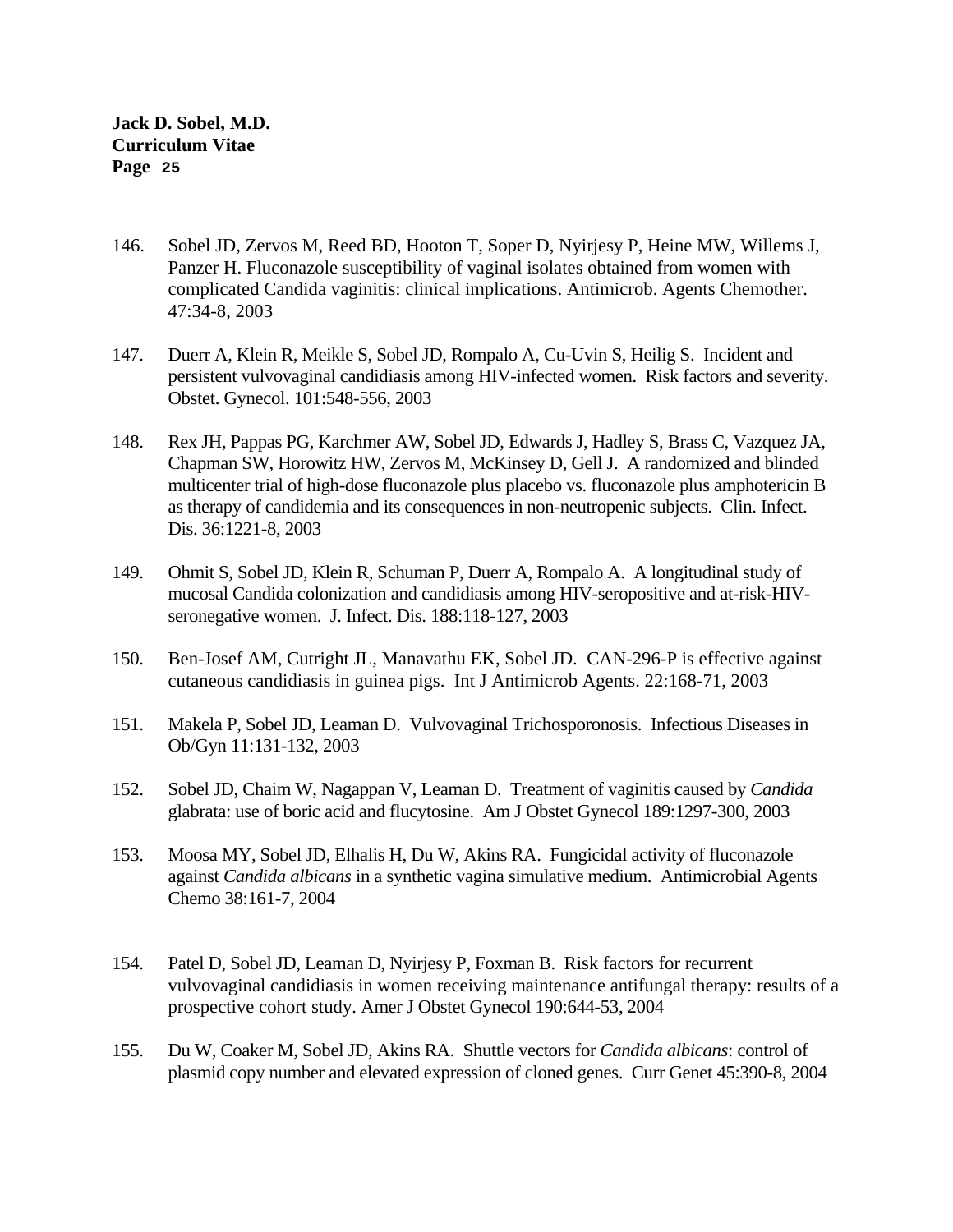- 156. Sobel JD, Wiesenfeld HC, Martens M, Danna P, Hooton TM, Rompalo A, Sperling M, Livengood C, Horowitz B, Von Thron J, Edwards L, Panzer H, Chu T-C. A randomized, placebo-controlled trial of maintenance fluconazole therapy for management of recurrent vulvovaginal candidiasis. N Eng J Med 351:876-83, 2004.
- 157. Ghanem KG, Shah N, Klein RS, Mayer KH, Sobel JD, Warren DL, Jamieson DJ, Duerr AC, Rompalo AM for the HIV Epidemiology Research Study (HERS) Group. The Influence of Sex Hormones, HIV Status and Concomitant Sexually Transmitted Infection on Cervicovaginal Inflammation. J Infect Dis 191:358-66, 2005.
- 158. Goldman M, Cloud GA, Wade KD, Reboli AC, Fichtenbaum CJ, Hafner R, Sobel JD, Powderly WG, Patterson TF, Wheat LJ, Stein DK, Dismukes WE, Filler SG; AIDS Clinical Trials Group Study Team 323; Mycoses Study Group Study Team 40. A randomized study of the use of fluconazole in continuous versus episodic therapy in patients with advanced HIV infection and a history of oropharyngeal candidiasis: AIDS Clinical Trials Group Study 323/Mycoses Study Group Study 40. Clin Infect Dis. 41:1473-80, 2005 .
- 159. Viscidi RP, Snyder B, Cu-Uvin S, Hogan JW, Clayman B, Klein RS, Sobel J, Shah KV. Human papillomavirus capsid antibody response to natural infection and risk of subsequent HPV infection in HIV-positive and HIV-negative women. Cancer Epidemiol Biomarkers Prev 14:383-8, 2005.
- 160. Kullberg BJ, Sobel JD, Ruhnke M, Pappas PG, Viscoli C, Rex JH, Cleary JD, Rubinstein E, Church LW, Brown JM, Schlamm HT, Oborska IT, Hilton F, Hodges MR. Voriconazole versus a regimen of amphotericin B followed by fluconazole for candidaemia in non-neutropenic patients: a randomised non-inferiority trial. Lancet. 366:1435-42, 2005.
- 161.Sobel JD, Ferris D, Schwebke J, Nyirjesy P, Wiesenfeld H, Peipert J, Soper D, Ohmit SE, Hillier S. Suppressive antibacterial therapy with 0.75 % metronidazole vaginal gel to prevent recurrent bacterial vaginosis. Amer J Obstet Gynecol 194:1283-9, 2006.
- 162.Bornstein J, Geva A, Solt I, Fait V, Schoenfeld A, Shoham HK, Sobel J. Nonintrusive diagnosis of premature ruptured amniotic membranes using a novel polymer. Am J Perinatol. 23:351-4, 2006.
- 163.Geva A, Bornstein J, Dan M, Shoham HK, Sobel JD. The VI-SENSE-vaginal discharge self-test to facilitate management of vaginal symptoms. Am J Obstet Gynecol. 195:1351- 6, 2006.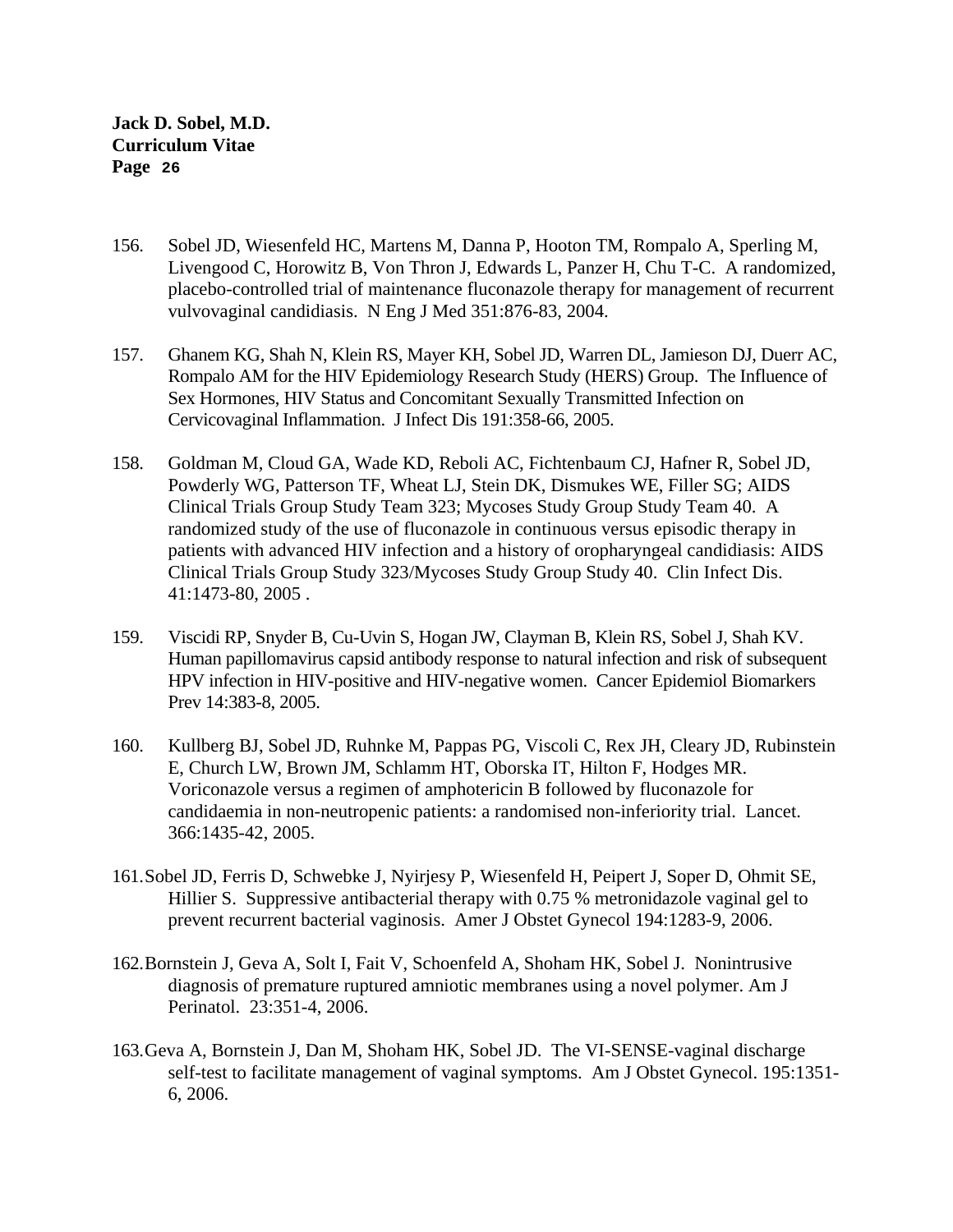- 164.Sobel JD, Bradshaw SK, Lipka J, Kartonis NA. Caspofungin in the treatment of symptomatic candiduria. Clin Infect Dis 44:e46-9, 2007.
- 165.Livengood CH, Ferris DG, Wiesenfeld HC, Hillier SL, Soper DE, Nyirjesy P, Manazzo J, Chatwani A, Fine P, Sobel JD, Taylor SN, Wood L, Kanalas JJ. Effectiveness of two tinidazole regimens in treatment of bacterial vaginosis. A randomized control trial. Obstet Gynecol 110, 302-309, 2007
- 166.Ostrosky-Zeichner L, Sable C, Sobel JD, Alexander BD, Dorowitz G, Kan V, Kauffman CA, Kett D, Larsen RA, Morrison V, Nucci M, Pappas PG, Bradley ME, Major S, Zimmer L, Wallace D, Dismukes WE, Rex JH. Multicenter retrospective development and validation of a clinical prediction rule for nosocomial invasive candidiasis in the intensive care setting. Eur J Micro Infect Dis 26:271-6, 2007.
- **167.Xu J, Schwartz K, Bartoces M, Monsur J, Severson RK, Sobel JD. Effect of antibiotics on vulvovaginal candidiasis: a MetroNet study. J Am Board Fam Med 21:261-8, 2008.**
- **168.Salimnia H, Noronha A, Sobel JD, Fairfax MR. Sepsis associated with a new Atopobium species, provisionally named Atopobium detroiti: case report and review of the current status of the species Atopobium. Scand J Infect Dis 40:679-81, 2008.**
- **169.De Pauw B, Walsh TJ, Donnelly JP, Stevens DA, Edwards JE, Sobel JD, et al. Revised definitions of invasive fungal disease from the European Organization for Research and Treatment of Cancer/Invasive Fungal Infections Cooperative Group and the National Institute of Allergy and Infectious Diseases Mycoses Study Group (EORTC/MSG) consensus Group. Clin Infect Dis. 46:1813-21, 2008**
- **170.Segal BH, Herbrecht R, Stevens DA, Ostrosky-Zeichner L, Sobel J, Viscoli C, Walsh TJ, Maertens J, Patterson TF, Perfect JR, Dupont B, Wingard JR, Calandra T, Kauffman CA, Graybill JR, Baden LR, Pappas PG, Bennett JE, Kontoyiannis DP, Cordonnier C, Viviani MA, Bille J, Almyroudis NG, Wheat LJ, Graninger W, Bow EJ, Holland SM, Kullberg BJ, Dismukes WE, De Pauw BE. Defining responses to therapy and study outcomes in clinical trials of invasive fungal diseases: Mycoses**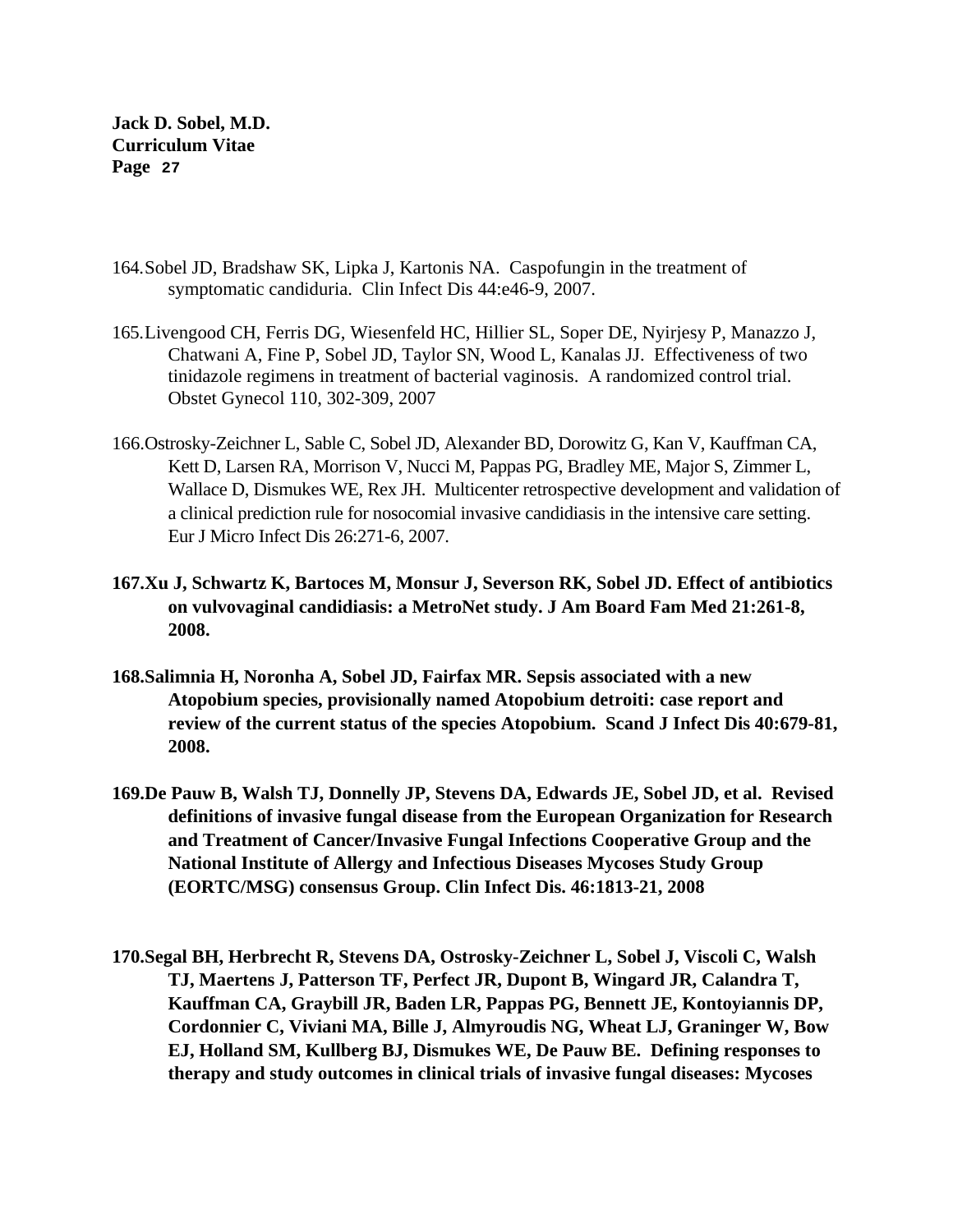> **Study Group and European Organization for Research and Treatment of Cancer consensus criteria. Clin Infect Dis 47:674-83, 2008.**

## **171.Schuster MG, Edwards JE Jr, Sobel JD, Darouiche RO, Karchmer AW, Hadley S, Slotman G, Panzer H, Biswas P, Rex JH. Empirical fluconazole versus placebo for intensive care unit patients: a randomized trial. Ann Intern Med 149:83-90, 2008.**

- 172.Bachow K, Zmily H, Kizilbash M, Awad K, Hourani R, Hammad H, Sobel JD, Ghalli JK, Louvre D, Alfonso L. Vascular perforation in left-sided native valve endocarditis. J Clin Cardiol 2009 (In press)
- 173.Pappas PG, Chetchotisakd P, Lovsen RA, Morosuthi W, Morris MI, Nolen TL, Zimmer LO, Kendrick AS, Johnson P, Sobel JD, Filler SG. A phase II randomized trial of amphotericin B alone or combined with fluconazole in treatment of HIV-associated Cryptococcal meningitis. Clin Infect Dis 2009 (in press)

## **Review Articles**

- 1. Sobel JD: Advances in venous thrombosis. S African Med J 47:1197-1202, 1973.
- 2. Sobel JD: Recurrent *Candida* vaginitis: a rational approach to therapy. Drug Therapy 12:14-55, 59-61, 1982.
- 3. Sobel JD: Clinical approach to genital *Herpes Simplex* virus infections. Current Topics in Emergency Med 3:1-4, 1984.
- 4. Finkelstein R, I Levi, and JD Sobel: Culture negative endocarditis. Drug Therapy 9:43-49, 1984.
- 5. Sobel JD and D Kaye: Host factors in the pathogenesis of urinary tract infection. Am J Med, May (Suppl):122-130, 1984.
- 6. Sobel JD: Recurrent vulvovaginal candidiasis, what we know and what we don't (editorial). Ann Intern Med 101:390-392, 1984.
- 7. Sobel JD: Pathogenesis of vulvovaginal candidiasis. Symposium Proc Med Foundation: Oxford University, 1984, pp 1-13.
- 8. Sobel JD: Vaginal infection. Current Topics in Emergency Medicine 2:9, 1985.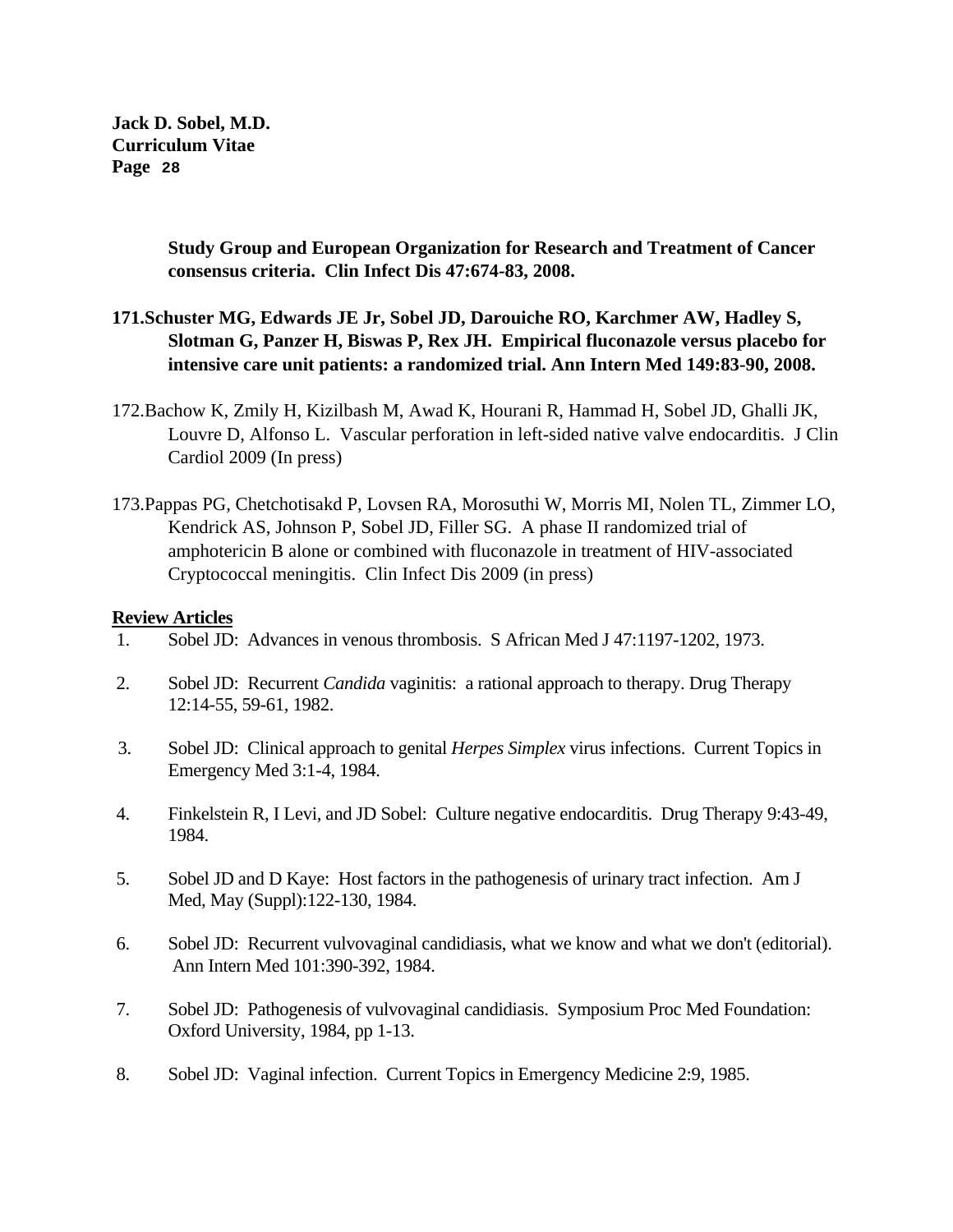- 9. Sobel JD: Epidemiology and pathogenesis of recurrent vulvovaginal candidiasis. Am J Ob Gyn 152:924-934, 1985.
- 10. Sobel JD: New aspects of pathogenesis of lower urinary tract infections. Urology 26(Suppl 5):11-16, 1985.
- 11. Reid G and JD Sobel: Bacterial adherence in the pathogenesis of urinary tract infection. Rev Infect Dis 9:470-487, 1987.
- 12. Sobel JD: Epidemiology and pathogenesis of vulvovaginal candidiasis. Ann NY Academy of Sciences, 544:547-557, 1988.
- 13. Sobel JD: Management of recurrent vulvovaginal candidiasis. Infect Med, 5:429-436, 1988.
- 14. Sobel JD: When candidal vaginitis warrants systemic treatment. Contemporary OB-GYN., 31(2):73-77, 1988.
- 15. Sobel JD: Pathophysiology of vulvovaginal candidiasis. J Reproduct Med 34(8):572-580, 1989.
- 16. Sobel JD: New insights in the pathogenesis of vaginal candidosis. Internat. J Exp Clin Chemo 2(Suppl 1):9-18, 1989.
- 17. Sobel JD: Bacterial Vaginosis an Ecologic Mystery. Ann Int Med 111:551-553, 1989.
- 18. Reinhart HH, JD Sobel: Cytomegalovirus Pneumonia in Bone Marrow Transplant Patients. Immunity, April 14-18, 1990.
- 19. Sobel JD: Therapeutic dilemmas in Bacterial Vaginosis. Infect Med May 24-30, 1990.
- 20. Redondo-Lopez V, RL Cook, JD Sobel: Emerging role of lactobacilli in the control and maintenance of the vaginal bacterial microflora. Rev Infect Dis 12:856-871, 1990.
- 21. Sobel JD: Bacterial Vaginosis: Assessment and treatment. Medical Aspects of Human Sexuality June 50-54, 1990.
- 22. Sobel JD: Individualizing treatment of Vaginal Candidiasis. J Am Acad Dermatol 23:572- 576, 1990.
- 23. Sobel JD: Bacterial Cystitis: Conventional versus short-term therapy (In press), 1992.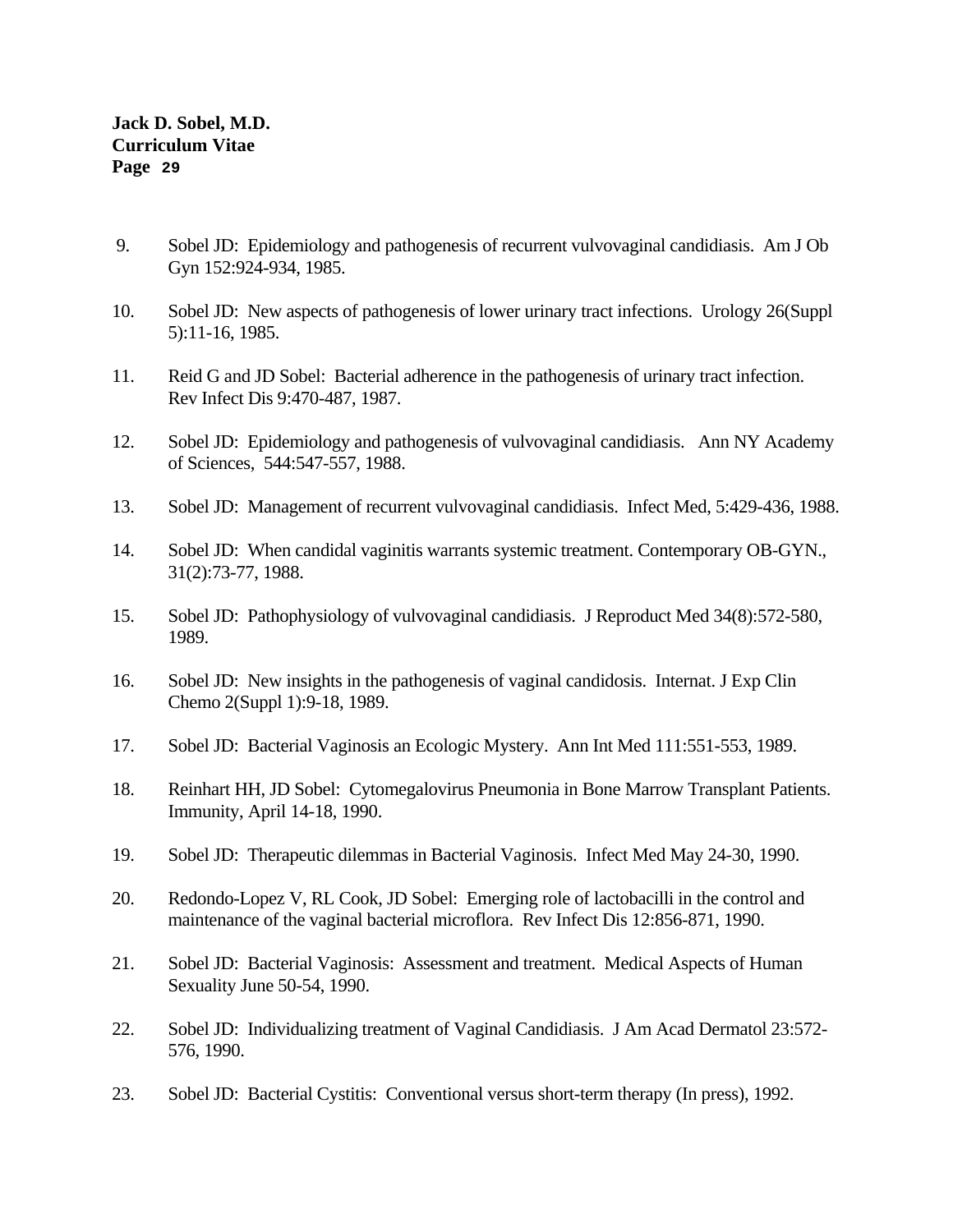- 24. Sobel JD: Pathogenesis and treatment of recurrent vulvovaginal candidiasis. Clin Infect Dis 14(Suppl):148-153, 1992.
- 25. Oren I, Sobel JD: Human Herpes Virus 6: A Review. Clin Infect Dis. 14:741-746, 1992.
- 26. Sobel JD: Bacterial Vaginosis. Bulletin of Sexually Transmitted Diseases 7:325, 1992.
- 27. Reinhart R, Sobel JD: The role of Tamm-Horsfall protein in the pathogenesis of urinary tract infection. Int. Urogynecol 3:191-196, 1992.
- 28. Sobel JD: Use of prophylactic antifungal agents in the ICU. Clinical consultant answer to clinical queries. J Critical Care, 7:325, 1992.
- 29. Sobel JD: Vulvovaginal candidosis. Medicine International 21(4):140-143, 1993.
- 30. Sobel JD: Candidal vulvovaginitis. Clin Obstet Gynecol 36:153-166, 1993.
- 31. Peppercorn MA, Shelley ED, Sobel JD: Metronidazole: Versatile antimicrobial. Patient Care 137-143, 1993.
- 32. Sobel JD, Schuman P: Vaginitis in HIV-Infected Women. Opportunistic Complications of HIV, Menicus Limited 2(2):28-36, 1993.
- 33. Schuman P, Sobel JD: Women and AIDS. The Austr New Zealand J Obstet Gynecol 33:341-350, 1993.
- 34. Sobel JD: Surveillance cultures for fungi: Expensive and not the standard of care. J Critical Illness 8(1):23-24, 1993.
- 35. Sobel JD: The missing piece in the complex puzzle of UTIs?. Infect Med 10(10):19-20, 1993.
- 36. Bailey EM, Sobel JD: Update on the prophylaxis, diagnosis and treatment of candidal infections in hospitalized patients. Hosp Formul 28:914-932, 1993.
- 37. Fidel PL Jr, Sobel JD: The role of cell-mediated immunity in candidiasis. Trends in Microbiol 2:202-206, 1994.
- 38. Sobel JD: Vulvovaginal Candidiasis: A mini-review. Infect Dis Clin Pract 3:334-340,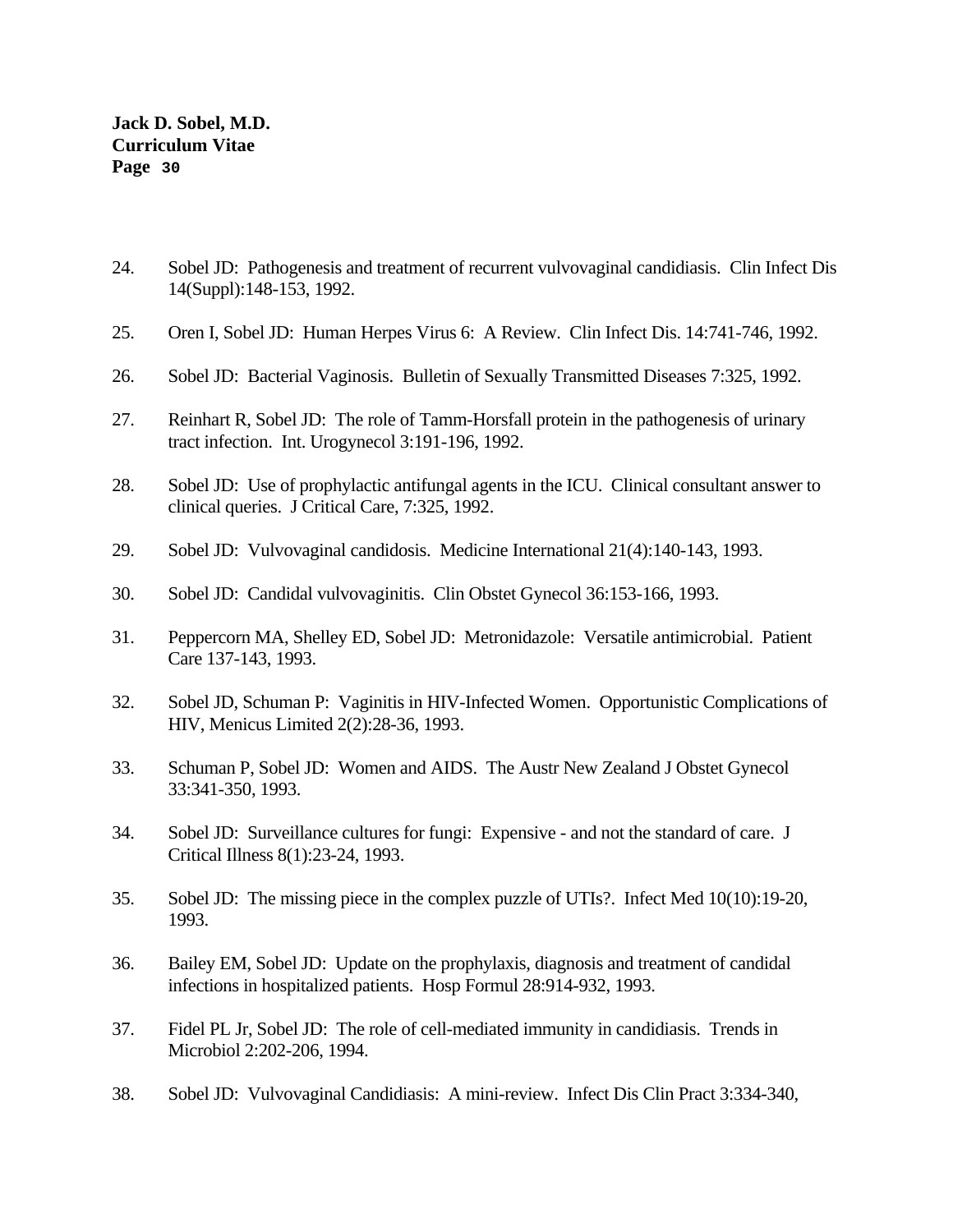1994.

- 39. Sobel JD: Controversial aspects in the management of vulvovaginal candidiasis. J Am Acad Dermatol 31(Suppl):10-13, 1994.
- 40. Sobel JD: Management of Vaginosis: Prevention and treatment. Drug Invest. 8(Suppl 1):26-34, 1994.
- 41. Sobel JD: Clinical caveats in the treatment of Vulvovaginal candidiasis. Mycology 42-46, 1995.
- 42. Reef S, Levine W, McNeil M, Fisher-Houch S, Sobel JD, Smith D, Holmberg S, Duer A, Pinner R: Treatment options for vulvovaginal candidiasis. Background paper for development of 1993 STD treatment recommendations. Clin Infect Dis 20(Suppl):80-90, 1995.
- 43. Sobel JD: Treating resistant vaginal infections. The Female Patient 20:32-46, 1995.
- 44. Reef S, McNeil M, Sobel JD, Pinner R: Vulvovaginal candidiasis: A review of available therapeutic options. Infect Dis Clin Pract 4:36-40, 1995.
- 45. Fidel PL Jr, Sobel JD: Immunopathogenesis de la candidose vulvovaginale recurrente (CVVR). Contracept Fertil Sex 24:33-40, 1996.
- 46. Sobel JD: Trouble ahead for patients with chronic mucocutaneous candidiasis (CMC). Editorial. Infect Dis Clin Pract 5:140-142, 1996.
- 47. Sobel JD. Vaginitis and vaginal flora: controversies abound. Curr Opin Infect Dis 9:42-47, 1996.
- 48. Fidel PL Jr, Sobel JD: Immunopathogenesis of recurrent vulvovaginal candidiasis. Clin Micro Reviews 9:335-348, 1996.
- 49. Sobel JD, Chaim W: Update on treatment of vulvovaginal candidiasis. Revista Iberoamericana de Micologia 13:44-46, 1996.
- 50. Sobel JD, Fidel PL Jr: Update of the pathogenesis of mucosal candidiasis lessons from vaginal candidiasis. Proceedings of the 5th Symposium on Topics in Mycology: Host Fungus Interplay, National Foundation for Infectious Diseases 3-11, 1997.
- 51. Sobel JD: Diagnosis and management of vaginal discharge. Contemporary Internal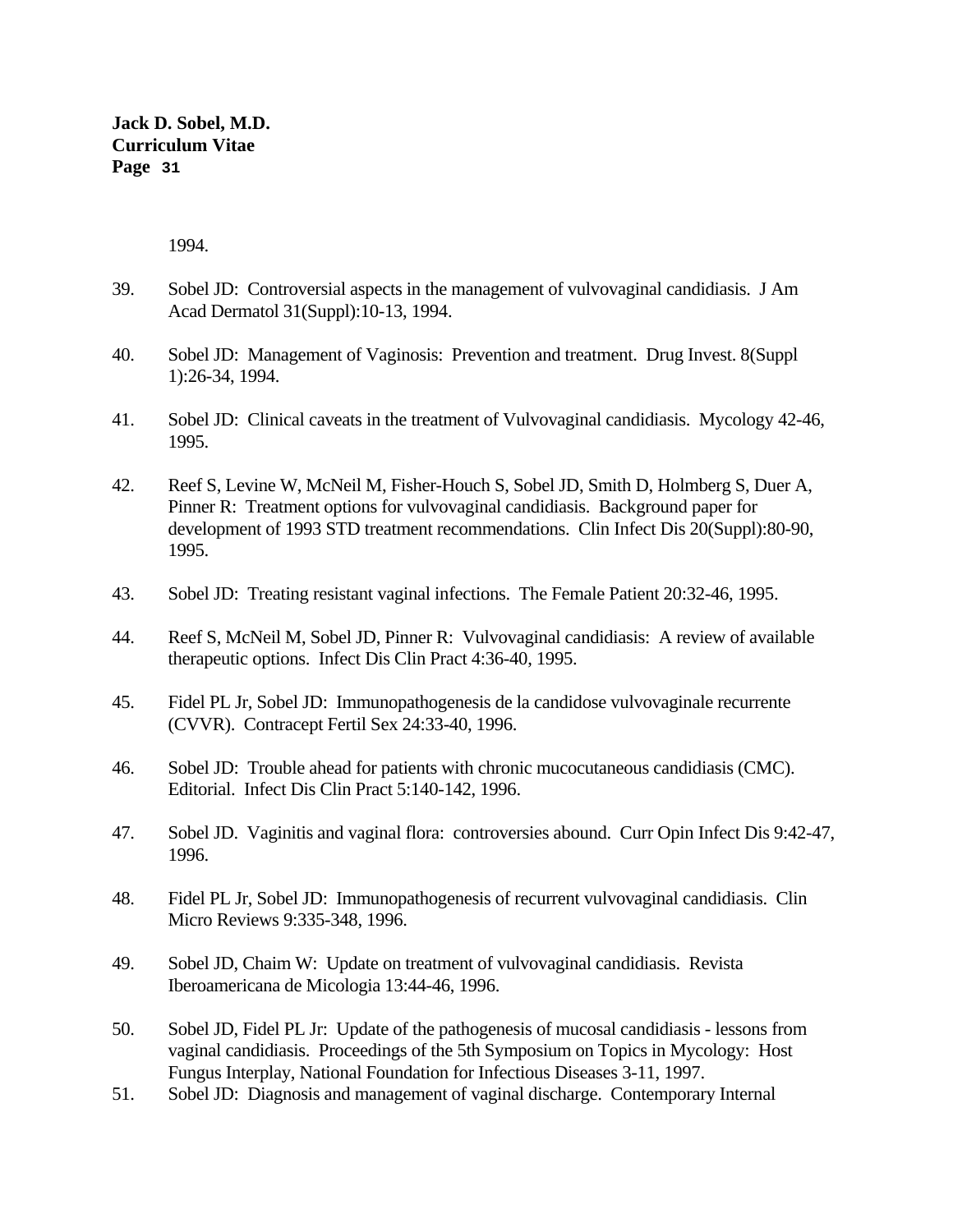Medicine 9:31-41, 1997.

- 52. Sobel JD: Vaginitis. N Engl J Med 337:1896-1903, 1997.
- 53. Vazquez JA, Sobel JD: Epidemiological overview of resistance to oral antifungal agents in the immunocompromised host. Exerpta Medica Abstracts pp 1-11, 1997.
- 54. Sobel JD. Recurrent vulvovaginal candidiasis in HIV-infected women. Cliniguide to Fungal Infections. 8:1-5, 1997.
- 55. Chaim W, Mazor M, Sobel JD. *Candida albicans* vulvovaginitis Harefuah. J Israel Med Assoc 133;1:40-43, 1997.
- 56**.** Sobel JD, Faro S, Force RW, Foxman B, Ledger WJ, Nyirjesy PR, Reed BD, Summers PR: Vulvovaginal candidiasis: epidemiologic, diagnostic and therapeutic considerations. Am J Obstet Gynecol 178:203-211;1998.
- 57. Sobel JD. A comprehensive strategy for managing recurrent vulvovaginal candidiasis. OBG Management Suppl, Aug 11-21, 1998.
- 58. Sobel JD, Hasegawa A, De Bernardis F, Adriani D, Pellegrini G, Cassone A, Fidel PL Jr, Haidaris CG, Gigliotti F, et al. Selected animal models: vaginal candidosis, pneumocystitis pneumonia, dermatophytosis and trichosporonosis. Medical Mycology 36:(Suppl 1)129- 136, 1998.
- 59. Fidel PL Jr, Sobel JD. Protective immunity in experimental *Candida* vaginitis. Research in Immunol,  $73<sup>rd</sup>$  Forum in Immunol, Immunity to Fungi 149:361-373, 1998.
- 60. Sobel JD. Vulvovaginitis due to *Candida glabrata*: An emerging problem. Mycoses 41(Suppl 2):18-22, 1998.
- 61. Fidel PL Jr, Vazquez JA, Sobel JD. *Candida glabrata*: Review of epidemiology, pathogenesis and clinical disease. Clinic Micro Review 12:80-96, 1999.
- 62. Sobel JD. Vulvovaginitis in healthy women. Comprehensive Ther 25:335-346, 1999.
- 63. Sobel JD: Diagnostic considerations in microscopy-negative *Candida* vaginitis. Ital J Gynecol Obstet 2:73-78, 1999.
- 64. Sobel JD: Limitations of antifungal agents in the treatment of *Candida* vaginitis: future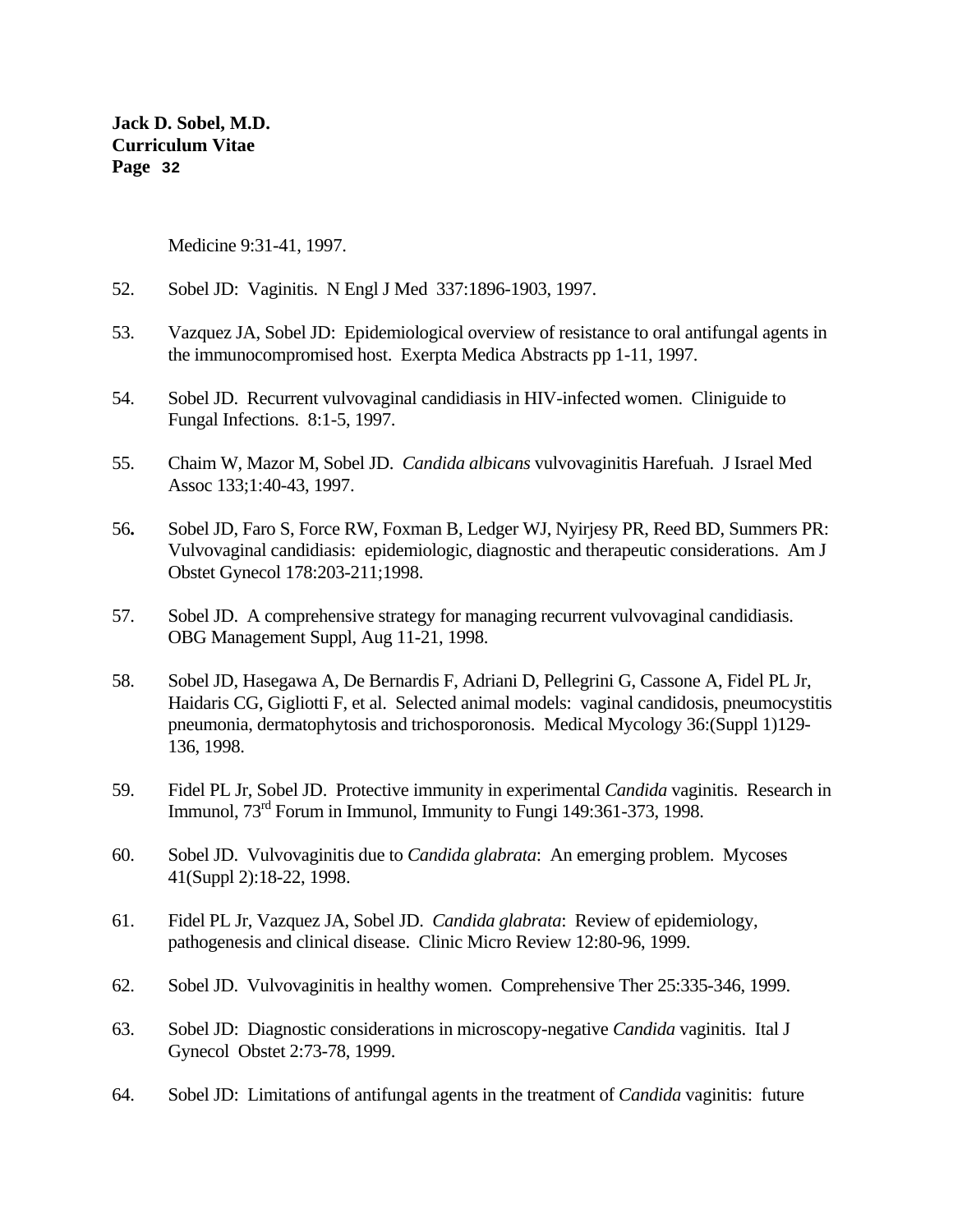challenges. Drug Resistance Updates 2:148-153, 1999.

- 65. Sobel JD: Asymptomatic candiduria, review of treatment. Internat J Antimicrobial Ag 11:285-288, 1999.
- 66. Sobel JD, Vazquez JA: Urinary tract infections due to fungi. World J of Urology 17:410-4, 1999
- 67. Sobel JD: Protective role of vaginal flora. Curr Infect Dis Reports 1:379-383, 1999.
- 68. Sobel JD: Bacterial vaginosis. Ann Rev Med 51:29-49, 2000.
- 69. Saag MS, Graybill JR, Larsen RA, Pappas PG, Perfect JR, Powderly WG, Sobel JD, Dismukes WE: Guidelines for the management of cryptococcal disease. Clin Infect Dis 30: 2000
- 70. Rex JH, Walsh TJ, Sobel JD, Filler SG, Pappas PG, Dismukes WE, Edwards JE: Practice guidelines for the treatment of candidiasis. Clin Infect Dis 30:662-78, 2000
- 71. Sobel JD: Use of antifungal drugs in pregnancy. Drug Safety 23: 77-85, 2000
- 72. Sobel JD: Management of infections caused by *C. glabrata*. Curr Infect. Dis Report 2: 424- 428, 2000.
- 73. Sobel JD: Non trichomonal purulent vaginitis: Clinical approach. Curr Rep Infect Dis 2:501-505, 2000.
- 74. Sobel JD: Gynecologic infections in HIV seropositive women. Clin Infect Dis 31: 1225- 1233, 2000.
- 75. Tiraboschi N, Bennett JE, Kauffmann CA, Rex JH, Girmenia C, Sobel JD, Menichetti F. Deep *Candida* infections in the neutropenic and non-neutropenic host. Med. Mycol. 38; 51:199-204, 2000.
- 76. Sobel JD: Managing vulvovaginal candidiasis. The Female Patient 20:29-45, 2000.
- 77. Ormerod D, Pucklin J, Sobel JD: Syphilitic posterior uveitis. Correlative findings and significance. Clin. Infect. Dis. 32:1661-1673, 2001.
- 78. Rex JH, Walsh TJ, Nettleman M, Anaissie EJ, Bennett JE, Bow EJ, Carello-Munge AJ,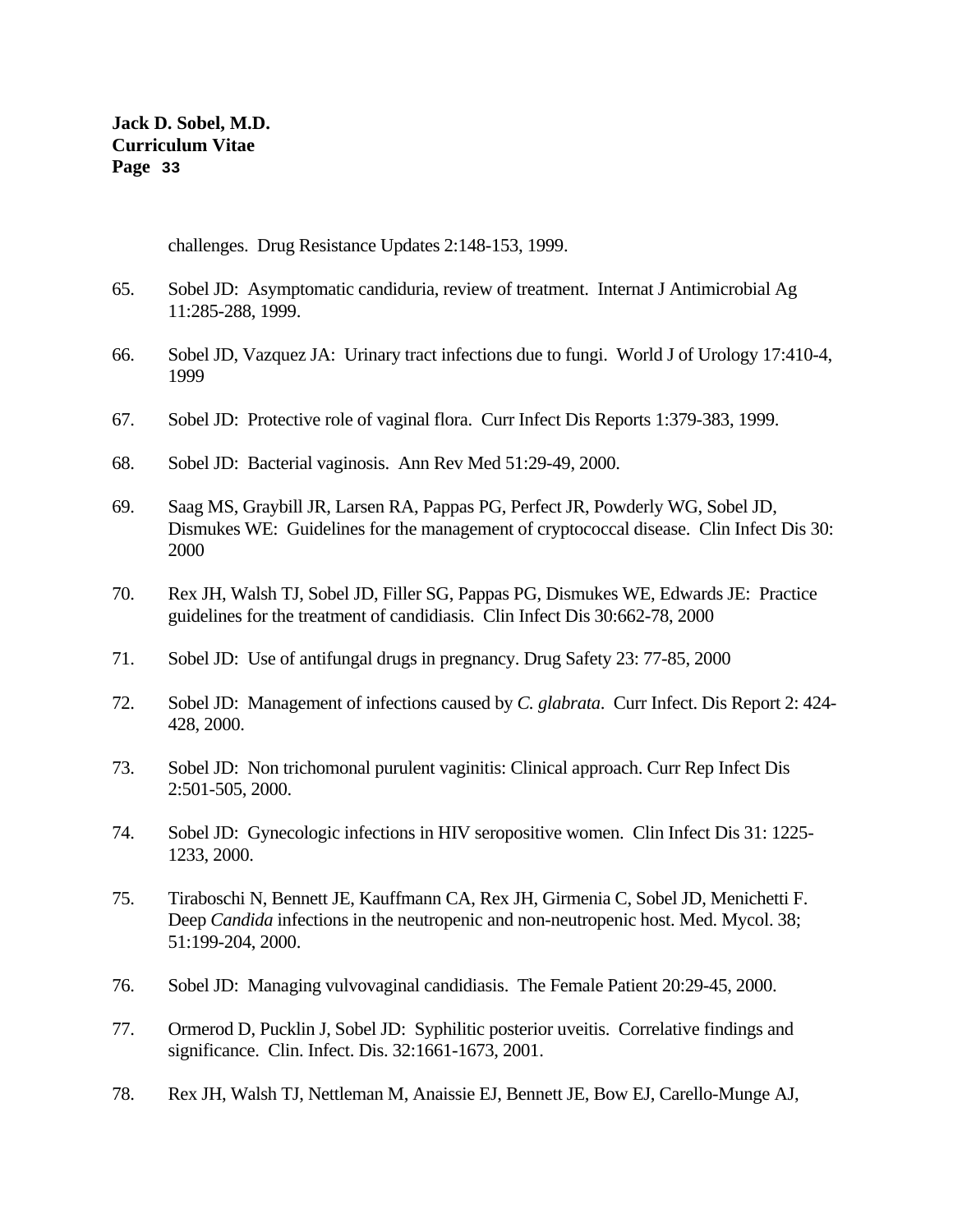> Chavanoi P, Cloud GA, Denning DW, De Pauw BE, Edwards JE, Hiemenz, JW, Kauffman CA, Lopez Bernstein G, Martino P,, Sobel JD, Stevens DA, Sylvester R, Tollemar J, Viviani MA, Viscoli C, Wu T. Need for alternative trial designs and evolution strategies for therapeutic studies of invasive mycoses. Clin. Infect. Dis. 33:95-106, 2001.

- 79. Rex JH, Sobel JD. Prophylactic therapy in the intensive care unit. Clin. Infect. Dis. 32:1191-1200, 2001.
- 80. Lundstrom T, Sobel JD. Nosocomial candiduria. Clin. Infect. Dis. 32:1602-1607, 2001.
- 81. Sobel JD, Lundstrom T. Management of candiduria. Curr. Urol. Rep. 2:321-5, 2001.
- 82. Sobel JD, Epidemiology and management of fungal vaginitis. Rev Med Microbiol 12:(Suppl)S21-S27, 2001.
- 83. Sobel JD. Antimicrobial resistance in vulvovaginitis. Curr Inf Dis Rep 3:546-49, 2001.
- 84. Sobel JD. Not a mycologist just Candida. Infect. Dis. Clin. Pract. 10:299-306, 2001.
- 85. Mead PB, Sobel JD. Eschenbach D. What's new in vaginitis, diagnosis and treatment? Contemp Ob-Gyn 46:14-47, 2001.
- 86. Fidel PL Jr, Vazquez JA, Sobel JD. Candida glabrata a new pathogen in the  $21<sup>st</sup>$  century. Clin. Microbiol. Newsletter. 23:171-176, 2001.
- 87. Sobel JD. Candida infections in patients infected with HIV. Curr. Treatment Options in I.D. 4:101-107, 2002.
- 88. Sobel JD. Treatment of vaginal Candida infection. Expert. Opin. Pharmacother. 3:1059- 1065, 2002.
- 89. Moosa YS, Sobel JD. Non-albicans Candida infection in patients with hematological malignancies. Semin Respir Infect 17:91-8, 2002.
- 90. Sobel JD. Vulvovaginal candidiasis: A comparison of HIV positive and negative women. Internal J of STD and AIDS 13:358-362, 2002.
- 91. Makela P, Sobel JD. Evaluation and management of vulvar vestibulitis syndrome: A poorly understood disorder. Postgrad. Obstet. Gynecol. 22:1-5, 2002.
- 92. Sobel JD. Pathogenesis of recurrent vulvovaginal candidiasis. Curr. Infect. Dis. Rep. 4:514-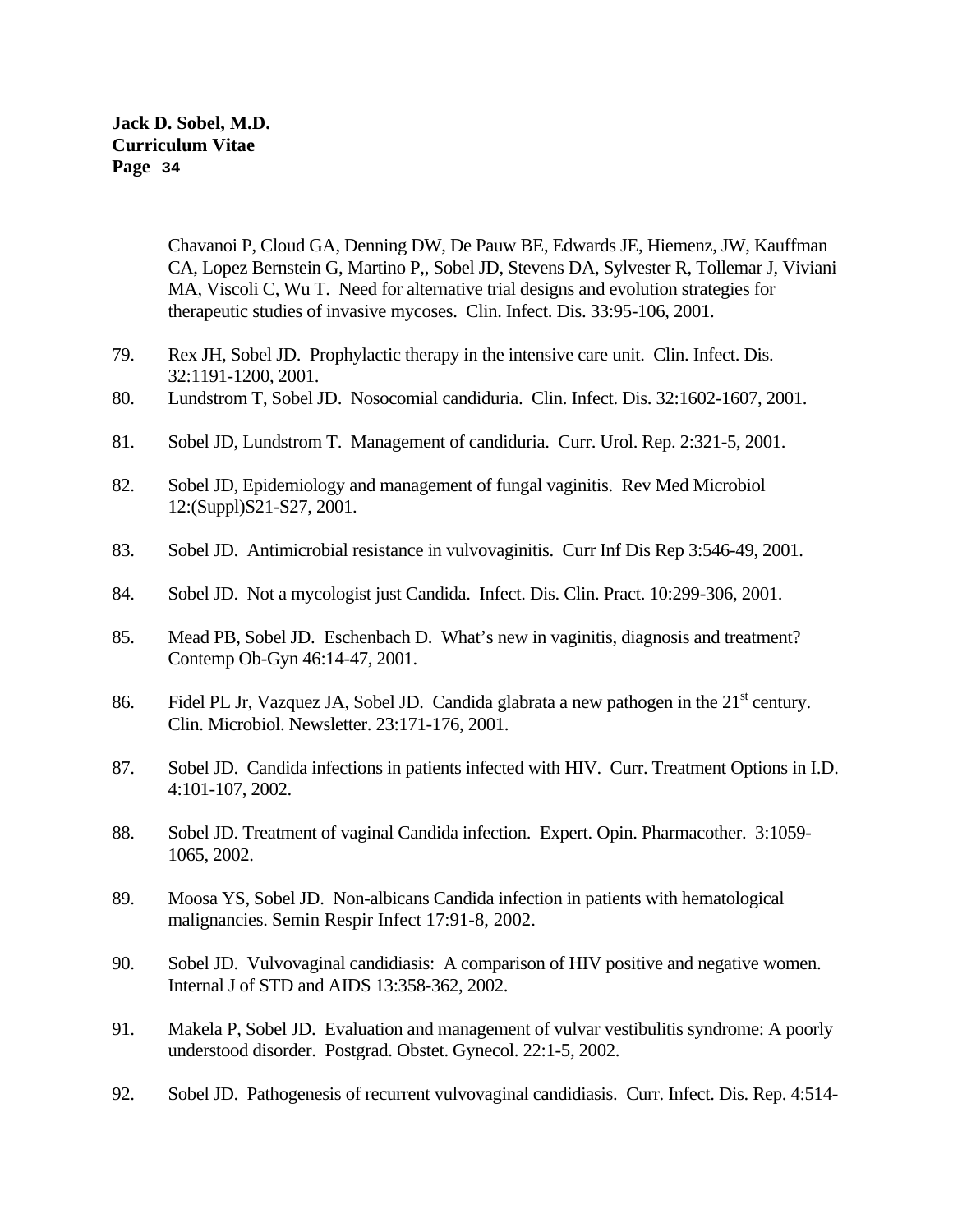519, 2002.

- 93. Vazquez JA, Sobel JD. Mucosal candidiasis. Infect. Dis. Clin. N. Am. 16:793-820, 2002.
- 94. Sobel JD. Management of patients with recurrent vulvovaginal candidiasis. Drugs 63:1059- 1066, 2003
- 95. Sobel JD, Vazquez JA. Candidiasis in the ICU. Seminars in Resp. Dis. 24:99-112, 2003
- 96. Moudgal VV, Sobel JD. Antifungal drugs in pregnancy: a review. Expert Opin Drug Safe 2:475-83, 2003.
- 97. Sobel JD. Erosive vaginitis. Clin Infect Dis Reports 5:494-498, 2003.
- 98. Sobel JD. Estrogen replacement therapy to prevent recurrent urinary tract infections in postmenopausal women. Curr Infect Dis Rep 5:479-480, 2003.
- 99. Nyirjesy P, Sobel JD. Vulvovaginal candidiasis. Obstet Gynecol Clin North Am 30:671-84, 2003
- 100. Xu J, Sobel JD. Antibiotic associated vulvovaginal candidiasis. Clin Infect Dis Reports 5:481-487, 2003.
- 101. Pappas PG Rex JH, Sobel JD, Filler SG, Dismukes WE, Walsh TJ, Edwards JE. Guidelines for treatment of candidiasis. Clin Infect Dis 38:161-89, 2004.
- 102. Cha R, Sobel JD. Fluconazole for the treatment of candidiasis: 15 years experience. Expert Review Anti-Infect Therapy 2:357-366, 2004.
- 103. Lundstrom TS, Sobel JD. Antibiotics for gram positive bacterial infections. Vancomycin quinupristin/dalfopristin, linezolid and, daptomycin. Infect Dis Clin N Amer 18:651-668, 2004
- 104. Rex JH., Wingard R., Wenzel R, Herbrecht R., Sobel JD., Edwards JF Jr. The design of clinical trials evaluating antifungal prophylaxis and combination therapy: Symposium introduction and overview. Clin Infect Dis 39:S165-S169, 2004
- 105. Sobel JD. Combination therapy of invasive mycoses evaluation of past clinical trial design. Clin Infect Dis 39:S224-S227, 2004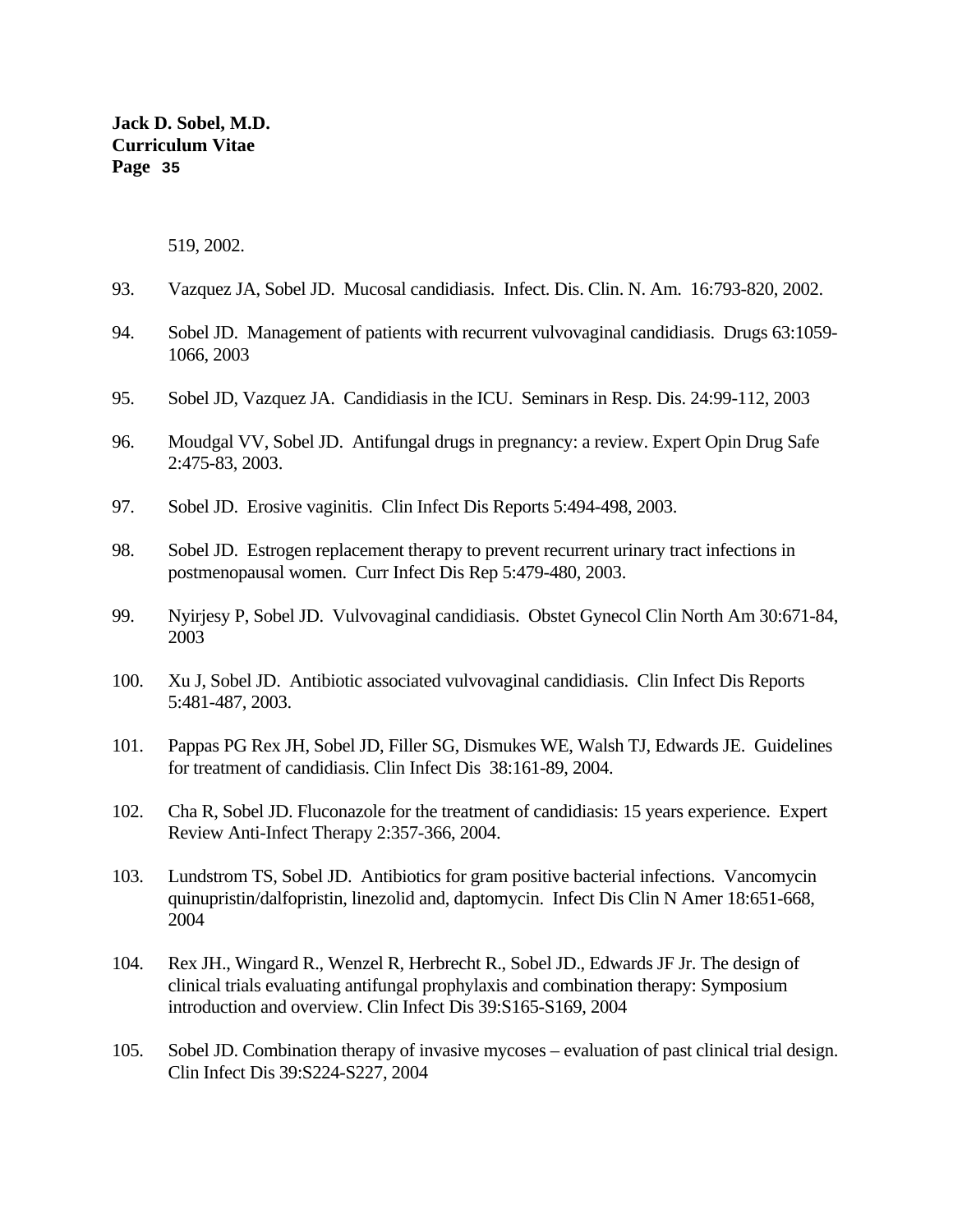- 106. Moudgal V, Sobel JD. Selection of antifungals in renal failure. Current Opinion in Investig Drugs Reviews 5(8):873-878, 2004
- 107. Sobel, JD. Diagnostic screening for bacterial vaginosis. Ob/Gyn Spring 2-4, 2004.
- 108. Xu J, Sobel JD. Candida vulvovaginitis in pregnancy. Curr Infect Dis Rep 6:445-449, 2004.
- 109. Sobel JD. Current trends and challenges in candidiasis. Oncology (Williston Park). 2004 Dec;18(14 Suppl 13):7-8.
- 110. Chen A, Sobel JD. Emerging azole antifungals. Expert Opin Emerg Drugs. 10:21-33, 2005.
- 111. Sobel JD. What's new in bacterial vaginosis and trichomoniasis? Infect Dis Clin North Am. 19:387-406, 2005.
- 112. Nyirjesy P, Sobel JD. Practical strategies for acute and recurrent vaginitis. OBG Management Aug, pp 20-32, 2005.
- 113. Nyirjesy P, Sobel JD. Advances in diagnosing vaginitis: development of a new algorithm. Curr Infect Dis Rep. 7:458-62, 2005.
- 114. Sobel JD. Current treatment options for vulvovaginal candidiasis. J Womens Health 1:253- 261, 2005.
- 115. Chandrasekar PH, Sobel JD. Micafungin: A new echinocandin. Clin Infect Dis 2:1171-8, 2006.
- 116. Vazquez JA, Sobel JD. Anidulafungin: A novel echinocandin. Clin Infect Dis 43:215-222, 2006
- 117. Bachmann GA, Rosen R, Pinn VW, Utian WH, Ayers C, Basson R, Binik YM, Brown C, Foster DC, Gibbons JM Jr, Goldstein I, Graziottin A, Haefner HK, Harlow BL, Spadt SK, Leiblum SR, Masheb RM, Reed BD, Sobel JD, Veasley C, Wesselmann U, Witkin SS. Vulvodynia: a state-of-the-art consensus on definitions, diagnosis and management. J Reprod Med. 51:447-56, 2006.
- 118. Sobel JD. Design of clinical trials of empiric antifungal therapy in patients with persistent febrile neutropenia: considerations and critiques. Pharmacotherapy. 266:47S-54S, 2006. Review.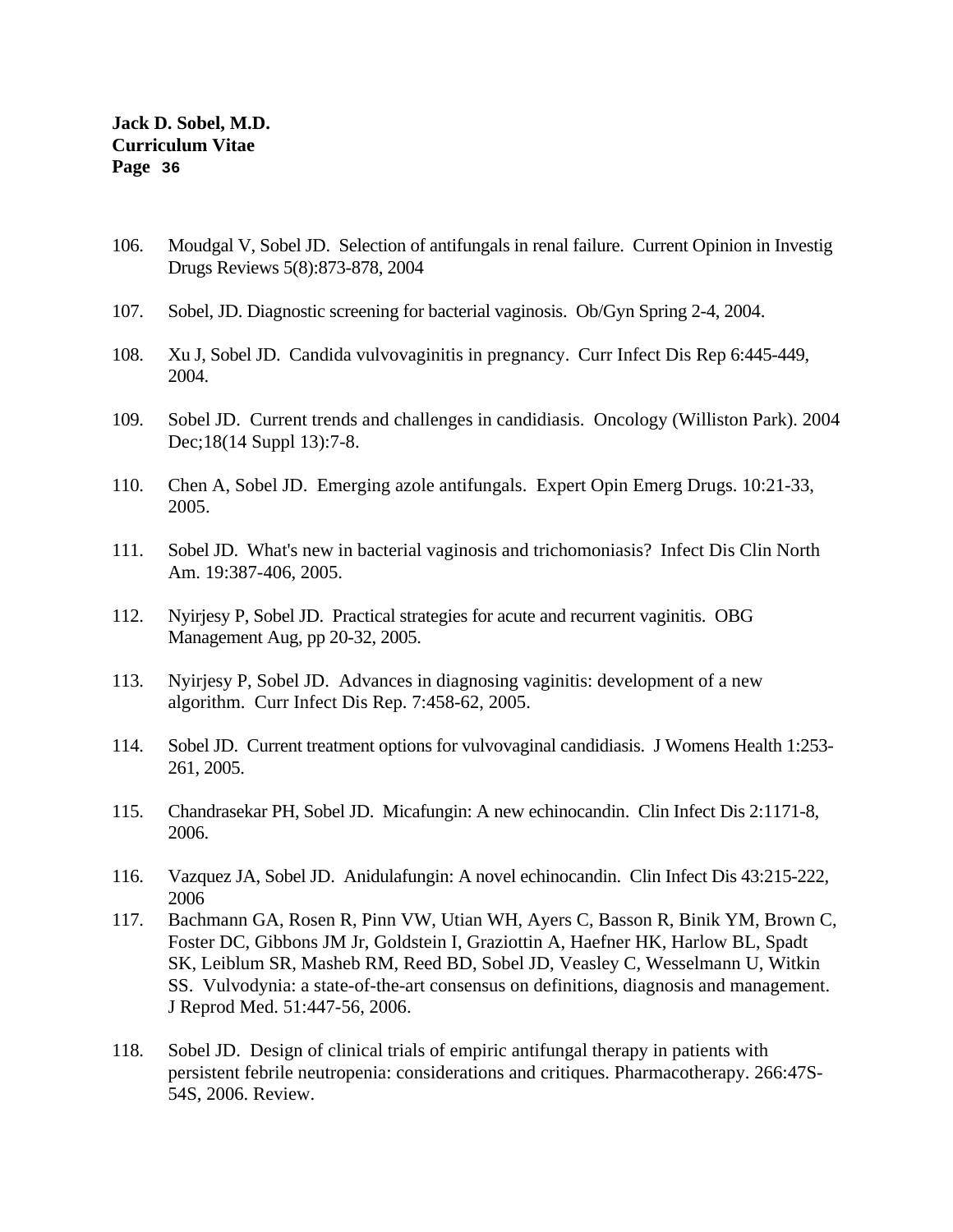- 119. Sobel JD. Management of recurrent vulvovaginal candidiasis: unresolved issues. Curr Infect Dis Rep. 8:481-6, 2006.
- 120. Sobel JD. The emergence of non-*albicans Candida* species as causes of invasive candidiasis and candidemia. Curr Infect Dis Rep. 8:427-33, 2006.
- 121. Anaissie EJ, Segal BH, Graybill JR, Arndt C, Perfect JR, Kleinberg M, Pappas P, Benjamin D, Rubin R, Aberg JA, Adderson EE, Adler-Shohet FC, Akan H, Akova M, Almyroudis NG, Alexander BD, Andes D, Arrieta A, Baddley JW, Barron MA, Belzberg H, Boucher HW, Boyce TG, Casadevall A, Chandrasekar PH, Cleary JD, Cordonnier C, Cornely OA, Cuenca-Estrella M, Daly JS, Daoura N, Denning DW, dePauw B, de Repentigny L, Dignani MC, Dismukes WE, Donnelly JP, Donowitz GR, Dupont B, Drusano G, Ellis M, Espinel-Ingroff A, Fishman JA, Fleming R, Forrest G, Ghannoum M, Goldman M, Grazziutti M, Greene JN, Greenberg RN, Gubbins PO, Hadley S, Herbrecht R, Hiemenz JW, Hope W, Hospenthal DR, Husain S, Ito JI, Jacobson RM, Johnson M, Keating MR, Kett DH, Knapp K, Kontoyiannis DP, Krcmery VC, Larsen R, Laverdiere M, Ljungman P, Lortholary O, Maertens J, Marriott D, Mattiuzzi G, McGinnis MR, Morris M, Nucci M, Odds FC, Pankey GA, Patterson T, Pfaller M, Razonable RR, Reboli AC, Rinaldi MG, Roberts GD, Rodriguez Tudela JL, Rotstein C, Ruhnke M, Schuster M, Shoham S, Sia IG, Siebel N, Silviera F, Singh N, Sobel J, Solomkin JS, Sorrell TC, Steinbach WJ, Temesgen Z, Tortorano A, Vartivarian S, VerWeij P, Viscoli C, Viviani MA, Walker RC, Wheat JL, Wiley J, Williamson P, Wingard JR, Yu VL, Zaoutis T. Clinical research in the lay press: irresponsible journalism raises a huge dose of doubt. Clin Infect Dis. 43:1031-9, 2006.
- 122. Nailor MD, Sobel JD. Progress in antifungal therapy: Echinocandins versus azoles. Drug Discov Today 3:221-226, 2006
- 123. Moudgal V, Sobel J. Nosocomial infective endocarditis. Infectious Disease Practice, Nov-Dec, 30;11-12, p 552-554, 2007.
- 124. Farage N, Bramanto M, Otaka Y, Sobel J. Do panty liners promote vulvovaginal candidiasis or urinary tract infection? A review of the scientific evidence. Eur J Obstet Gynecol; 132:8- 19, 2007
- 125. Sobel JD. Vulvovaginal candidosis—pathogenesis and treatment. Lancet 369:1961-71, 2007
- 126. Nailor MD, Sobel JD. Tinidazole for the treatment of vaginal infection. Expert Opin Invest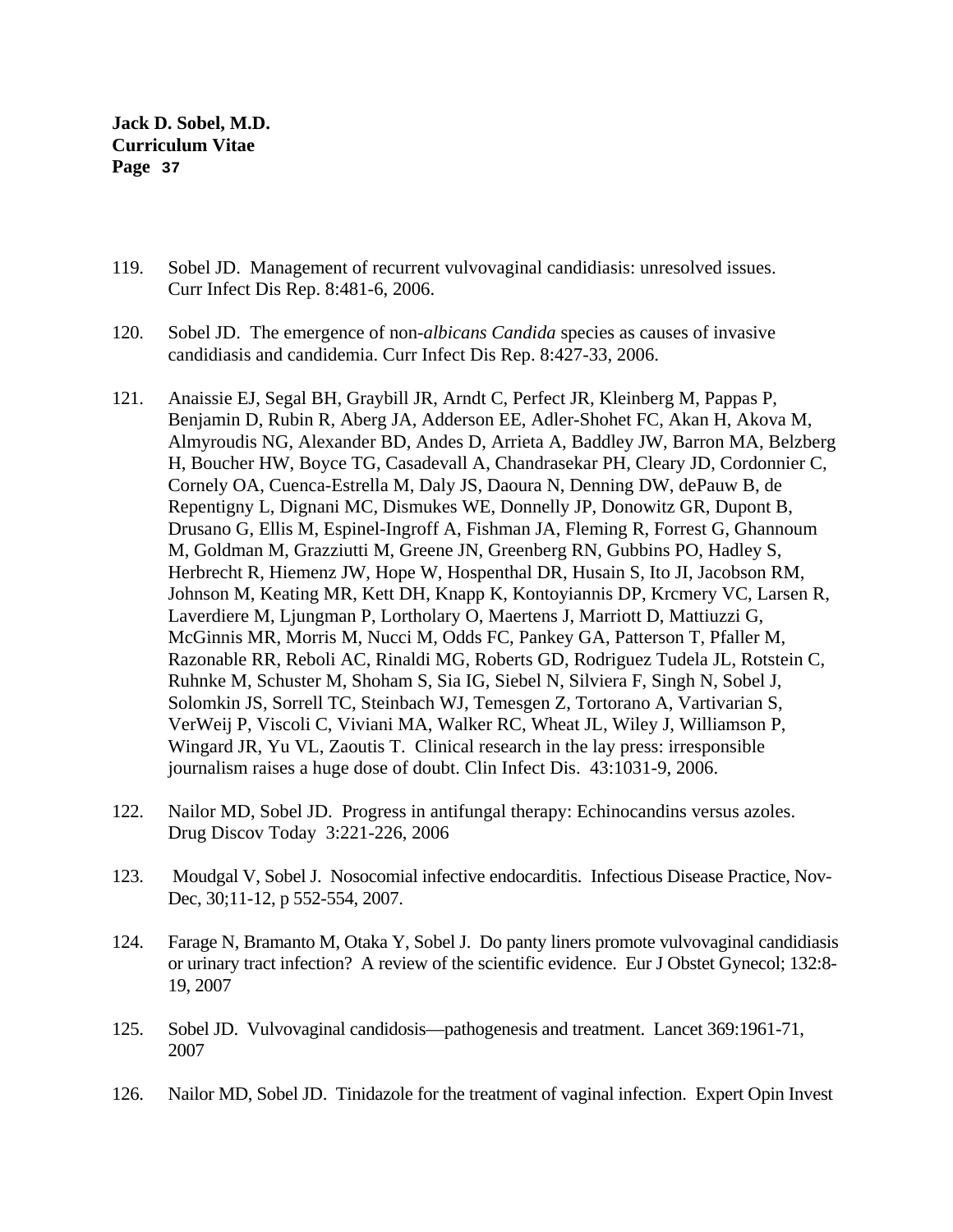Drugs 16:743-51, 2007

- 127. Nailor MD, Sobel JD. Tinidazole for bacterial vaginosis. Expert Rev Anti-Infect Ther 5:343-8, 2007
- 128. Kalra A, Palai CT, Sobel JD, Akins RA. Bacterial vaginosis: Culture and PCR-based characterization of a complex polymicrobial disease's pathology. Curr Infect Dis Rep 9:485-500, 2007
- **129. Brown P, Sobel JD. Advances in understanding and treatment of complications of urinary tract infections. Europ Genito-urinary Dis 51-53, 2008**
- **130. Revankar SG, Nailor MD, Sobel JD. Use of terbinafine in rare and refractory mycosesFuture Med 3:9-17-17, 2008**
- **131. Sobel JD, Revankar SG. Candida infections-emerging pathogens non-albicans. In: Emerging Infections, Scheld M, Hammer SM (Ed), 8:337-355, 2008.**
- **132. Varghese G, Sobel JD. Fungal endocarditis. Curr Infect Dis Rep. 10:275-279, 2008**
- **133. Sobel JD, Revankar S, Vazquez J, Ostrosky-Zeichner L. Mucocutaneous candidiasis in guidelines for prevention and treatment of opportunistic infections in HIV-infected adult and adolescents. MMWR 57:46-49, 2008.**
- 134. Pappas PG, Kauffman CA, Andes D, Benjamin DK Jr, Calandra TF, Edwards JE Jr, Filler SG, Fisher JF, Kullberg BJ, Ostrosky-Zeichner L, Reboli AC, Rex JH, Walsh TJ, Sobel JD; Infectious Diseases Society of America. Clinical practice guidelines for the management of candidiasis: 2009 update by the Infectious Diseases Society of America. Clin Infect Dis. 2009 48:503-35, 2009.

## **Case Reports**

- 1. Sobel JD, Fanaroff A, Levin S: Cytomegalo-virus infection report of 10 cases. S African Med J 43:1020-1025, 1969.
- 2. Sobel JD, Schamroth L: Ulcerative colitis in South African Bantu. Gut 2:760-763, 1970.
- 3. Kavin H, Sobel JD, Dembo K: Pancreatic ascites treatment by irradiation of pancreas. Br Med J 2:503-504, 1971.
- 4. Cohen Y, Brook G, Sobel JD, Auslander L. 85St uptake in lung metastases of osteogenic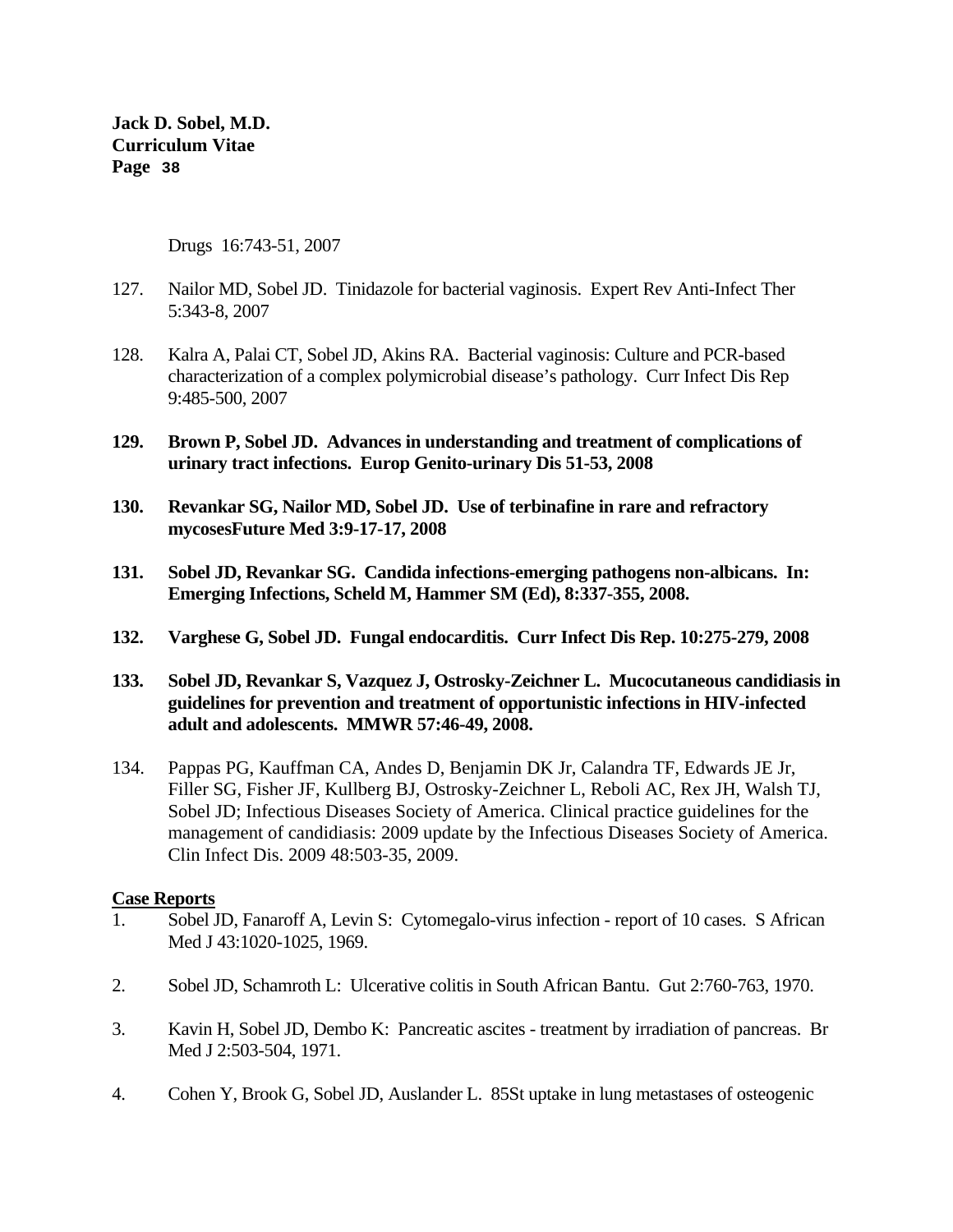sarcoma. Oncology 30:493-498, 1974.

- 5. Sobel JD, Talor Z, Alroy G, Lichtig C, Valero A: Sjogren's syndrome, SLE, and glomerular nephritis. Postgrad Med J 53:97-101, 1977.
- 6. Sobel JD, Rubin A, Valero A: Post-partum hemolytic uraemic syndrome. S African Med J 50:1860-1862, 1976.
- 7. Sobel JD, Hampel N, Kurzbaum A, Adler O, Gellei B: Hypertension due to Ask-Upmark kidney. Br J Urol 49:477-480, 1977.
- 8. Sobel JD, Carrizosa J, Gluckman S: *Eikenella carrodens* endocarditis. Am J Clin Sci 282:41-44, 1981.
- 9. Raz V, Alroi G, Sobel JD: Nosocomial bacteremia due to *Acinetobacter calcoaceticus*. Infection 3:168-171, 1982.
- 10. Sobel JD, Krieger R, Gilpin R, Agarwal P, Griska L: *Legionella bozemanii* yet another cause of pneumonia. JAMA 250:383-385, 1983.
- 11. Luboshitzky R, Sobel JD, Kurtzbaum A, Better OS, Spitz IM: Hypopituitarism with water intoxication and coma: favorable outcome following early treatment. J Endocrinol Invest 2:423-426, 1979.
- 12. Yoffe N, Besser MI, Sobel JD, Front D: Early diagnosis of pyogenic sacroiliac infection using 67-gallium scintogram. Harefuah 104:55-56, 1983.
- 13. Reinhart HH, Urbanski DM, Harrington SD, Sobel JD: Prosthetic valve endocarditis caused by *Trichosporon beigelii*. Am J Med, 84:355-358, 1988.
- 14. Chua D, Reinhart HA, Sobel JD: Liver abscesses due to *Streptococcus milleri*. Rev Infect Dis 11(2):197-202, 1989.
- 15. Vazquez J, Sobel JD: Disseminated cutaneous infection due to *Mycobacterium marinum*. Eur J Microbiol and Infect Dis 11:908-911, 1992.
- 16. Sobel JD, Vazquez JA: Symptomatic vulvovaginitis due to resistant *Candida albicans* in a female who was not infected with Human Immunodeficiency Virus. Clin Infect Dis 22:726- 727, 1996.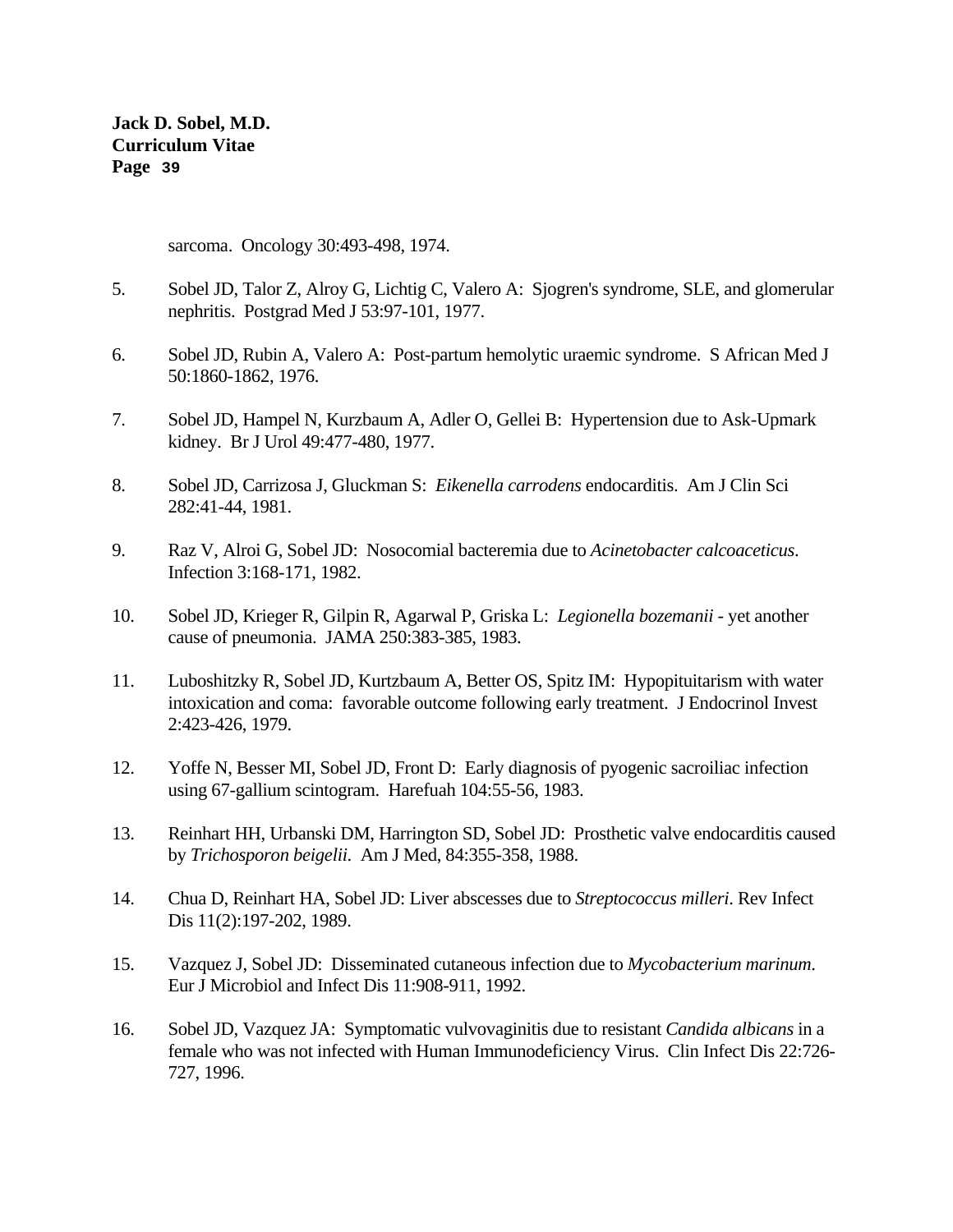- 17. Schuman P, Christenson C, Sobel JD: Idiopathic genital ulcers in women with AIDS. Am J Obstet Gynecol 174:1680-1683, 1996.
- 18. Raz R, Rottem M, Bisharat N, Sakran W, Nussinson F, Trougauboff P, Sobel JD. Intestinal protothecosis in a patient with chronic mucocutaneous candidiasis. Clin Infect Dis 27:399- 400, 1998.
- 19. Sobel JD. Vaginal Mucormycosis. Infect Dis Ob/Gyn. 9:117-118, 2001.
- 20. Kanno M, Sobel JD. Late recurrence of resistant trichomoniasis—relapse or reinfection? Sex. Trans. Inf. 79:260-261, 2003.
- 21. Sobel JD, Funaro D, Kaplan EL. Recurrent Group A streptococcal vulvovaginitis in adult women: Family epidemiology. Clin Infect Dis 44:e43—45, 2007
- 22. Dan M, Sobel JD. Failure of nitazoanide to cure trichomonas in 3 women. Sex Trans Dis 813-4, 2007
- 23. Reichman O, Sobel J. Vulvar manifestations of Pellagra. Obstet Gynecol 2009 (in press)
- 24. Reichman O, Sobel J. Mycoses fungoides presenting as vulvar fissure. J Lower Gen Tract Infect 2009 (in press)

#### **Monographs**

- 1. Sobel JD: Genital herpes infection. Stuart Pharmaceuticals Monographs on Infectious Diseases, 1983.
- 2. Sobel JD: Pathogenesis and treatment of vulvovaginal candidiasis. Stuart Pharmaceuticals Monographs on Infectious Diseases, 1983.
- 3. Sobel JD: Repeated vaginal candidiasis: Relapse or reinfection. Miles Pharmaceuticals, 1987.
- 4. Sobel JD and M Burnhill: Recurrent vulvovaginal candidiasis. Supported by Syntex Pharmaceuticals, 1989.
- 5. Sobel JD: Vulvovaginal candidiasis, In: Diagnosis and Management of Serious *Candida* Infections, Candidiasis Roundtable. p 17, 1991.
- 6. Sobel JD: Candidemia including catheter acquired candidemia. In: Diagnosis and Management of Serious *Candida* Infections. Candidiasis Roundtable p 20, 1991.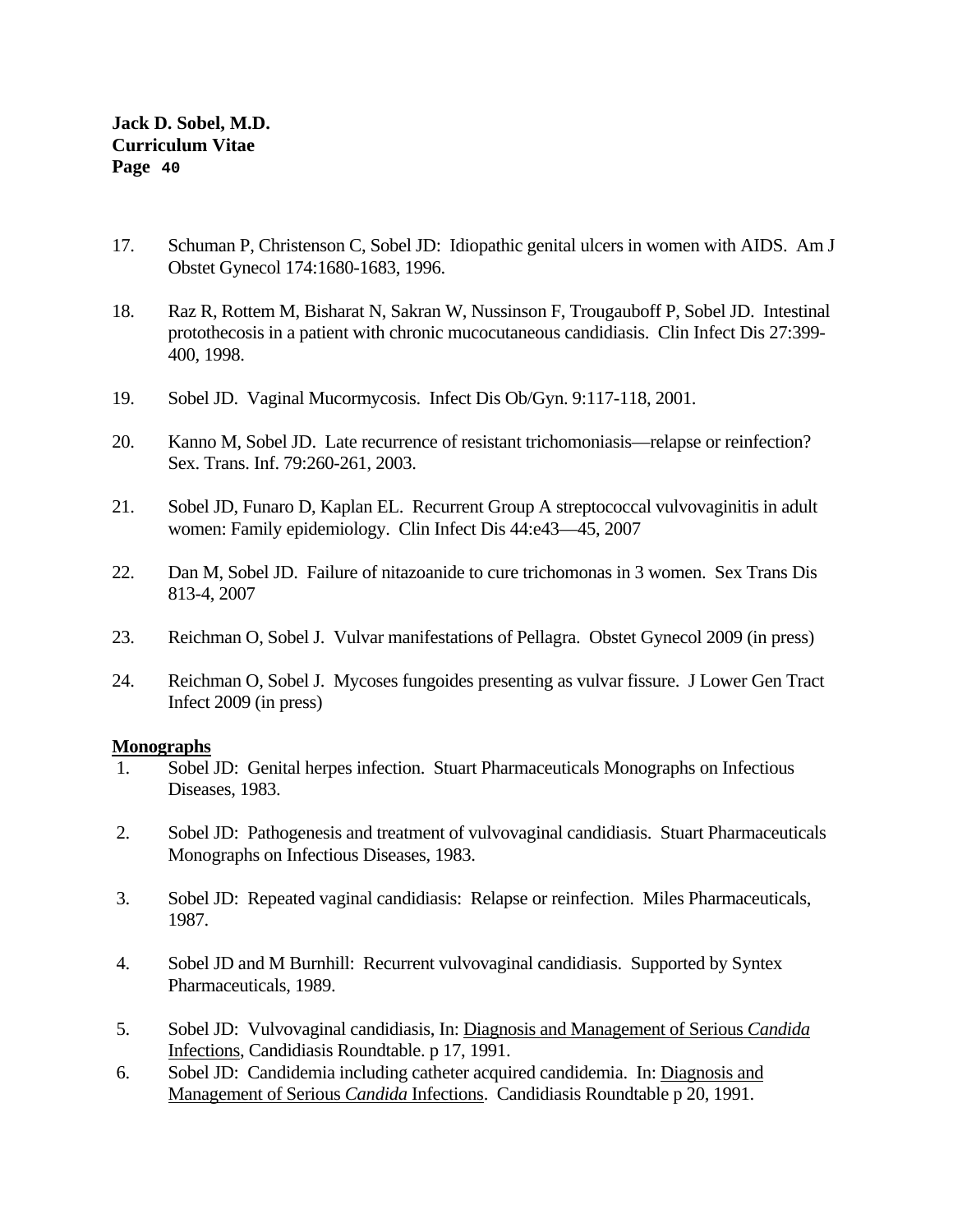- 7. Sobel JD: Vulvovaginal candidiasis. In: A contemporary approach to recognition and management, Wayne State University Continuing Medical Education Publication, 1997.
- 8. Haefner H, Eschenbach D, Sobel JD. Vulvovaginal infections ACOG Update, Audiocassette and text, 1998.
- 9. Sobel JD. Perspectives on Amphotericin B formulation. Minimizing nephrotoxicity. CME audioconference Kit. 2001.
- 10. Opportunistic fungi in the immunocompromised patient-mycology initiative of Immunocompromised Host Society (ICHS). (University of Pittsburgh) July 2001.
- 11. Sobel JD. Emerging paradigm in the treatment of complicated UTIs. Clinical Courier Nov 30, 25:1-8, 2007.

## **Letters**

- 1. Sobel JD: Use of prophylactic antifungal agents in the ICU. Clinical consultant answer to clinical queries in J Critical Care, 7:325, 1992.
- 2. Sobel JD: Surveillance cultures for fungi: Expensive and not the standard of care. J Critical Care 8:23-24, 1993.
- 3. Sobel JD, Nagappan V, Nyirjesy P. Metronidazole-resistant vaginal trichomoniasis an emerging problem. N Engl J Med 341(4):292-293, 1999.
- 4. Klein R, Arnstein J, Sobel JD. Oropharyngeal *Candida* colonization and Human Immunodeficiency Virus Type-1 infection. J Infect Dis 181:812, 2000.
- 5. Graybill JR, Sobel JD, The role of lumbar puncture in the management of elevated intracranial pressure in patients with AIDS-associated cryptococcal meningitis. Clin Infect Dis 33: 1310-11, 2000
- 6. Kullberg BJ, Sobel JD. Voriconazole in the treatment of candidemia. Lancet 2006

## **Articles Online-Electronic Print Only**

- 1. Sobel JD. Urinary Tract Infections: Uncomplicated, complicated and nosocomial. Best Practice of Medicine, http://praxis.md. New York: Praxi Press, May 2001.
- 2. Sobel JD. Prostatitis. Best Practice of Medicine, http://praxis.md. New York: Praxis Press, May 2001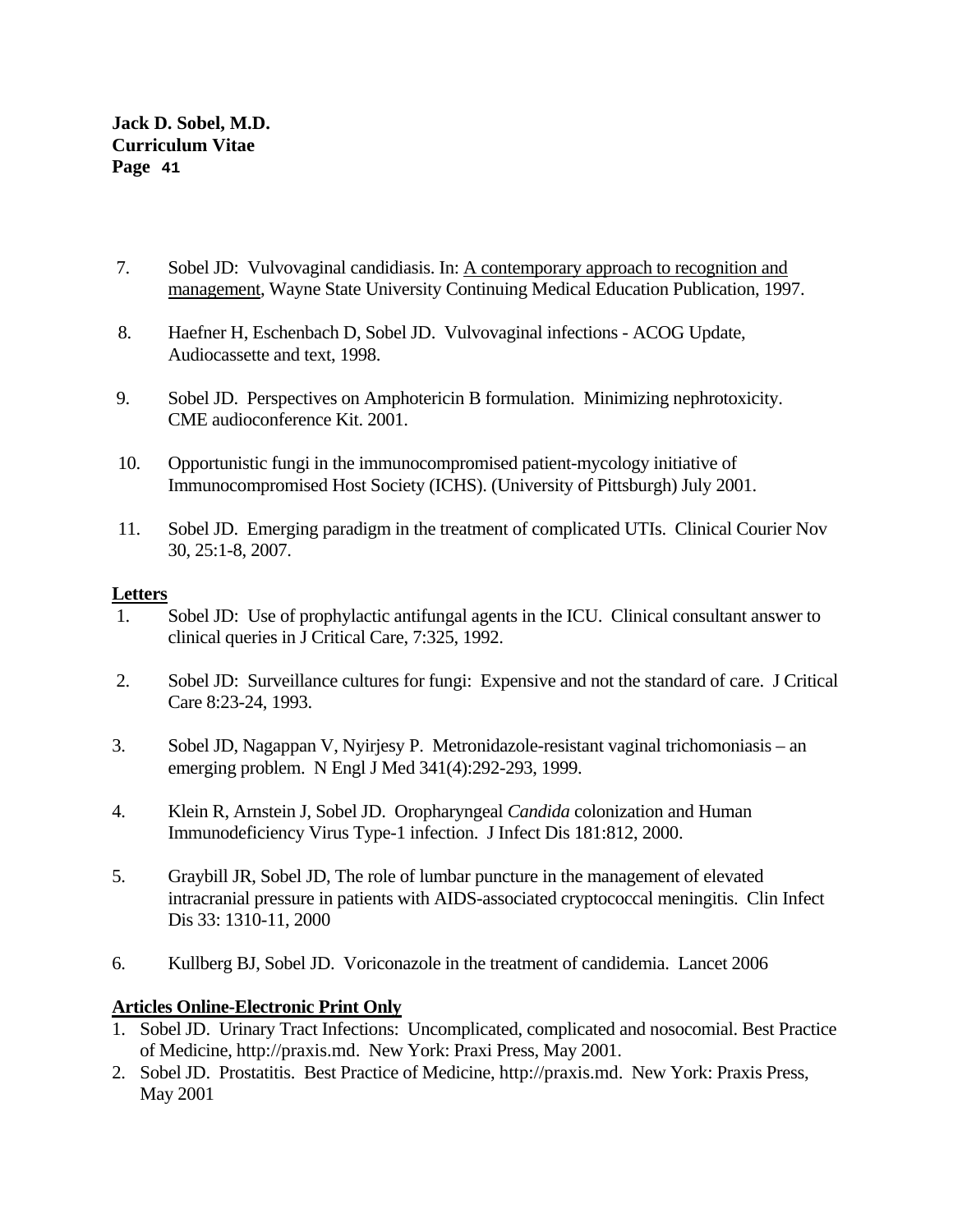- 3. Sobel JD. Approach to the patient with vulvovaginal symptoms. (Updated annually) UpToDate 2002, 2003, 2004, 2005, 2006, 2007
- **4. Sobel JD. Vulvovaginal candidiasis. (Updated annually) UpToDate** 2002, 2003, 2004, 2005, 2006, 2007**, 2008**
- **5. Sobel JD. Bacterial vaginosis. (Updated annually) UpToDate** 2002, 2003, 2004, 2005, 2006, 2007, **2008**
- **6. Sobel JD. Trichomoniasis. (Updated annually) UpToDate** 2002, 2003, 2004, 2005, 2006, 2007, **2008**

#### **Editorials**

- 1. Rex JH, Sobel JD. Preventing intra-abdominal candidiasis in surgical patients. Critical Care Medicine. 27:1033-1034, 1999.
- 2. Sobel JD. Mass or syndromic treatment of sexually transmitted diseases. Curr Infect Dis Rpts 1:365-366, 1999.
- 3. Sobel JD: Failure of Metronidazole to prevent preterm delivery in women with asymptomatic bacterial vaginosis. Curr Infect Dis Rpts 2: 499-500, 2000
- 4. Sobel JD, Rex JH: Invasive candidiasis: Turning risk into a practical prevention policy? Clin Infect Dis. 33:187-190, 2001.
- 5. Sobel JD. Alternative treatment modalities for prevention of urinary tract infection in women: Lactobacilli or cranberry juice. Curr Infect Dis Rpts 3:527-8, 2001.
- 6. Sobel JD. Controversies in the diagnosis of candiduria—what is the critical colony count? Curr. Treatment Options in I.D. 4: 81-83, 2002.
- 7. Sobel JD. Management of uncomplicated *Candida* vaginitis: Evidence based. Ob/Gyn 4:158- 159, 2002
- 8. Sobel JD. Steroid therapy of vulvovaginal lichen planus. Curr. Rep. in Infect. Dis. 100:359- 362, 2002.
- 9. Sobel JD. Estrogen therapy to prevent recurrent UTI in post-menopausal women. Curr Infect Dis Rpts 5:479-480, 2003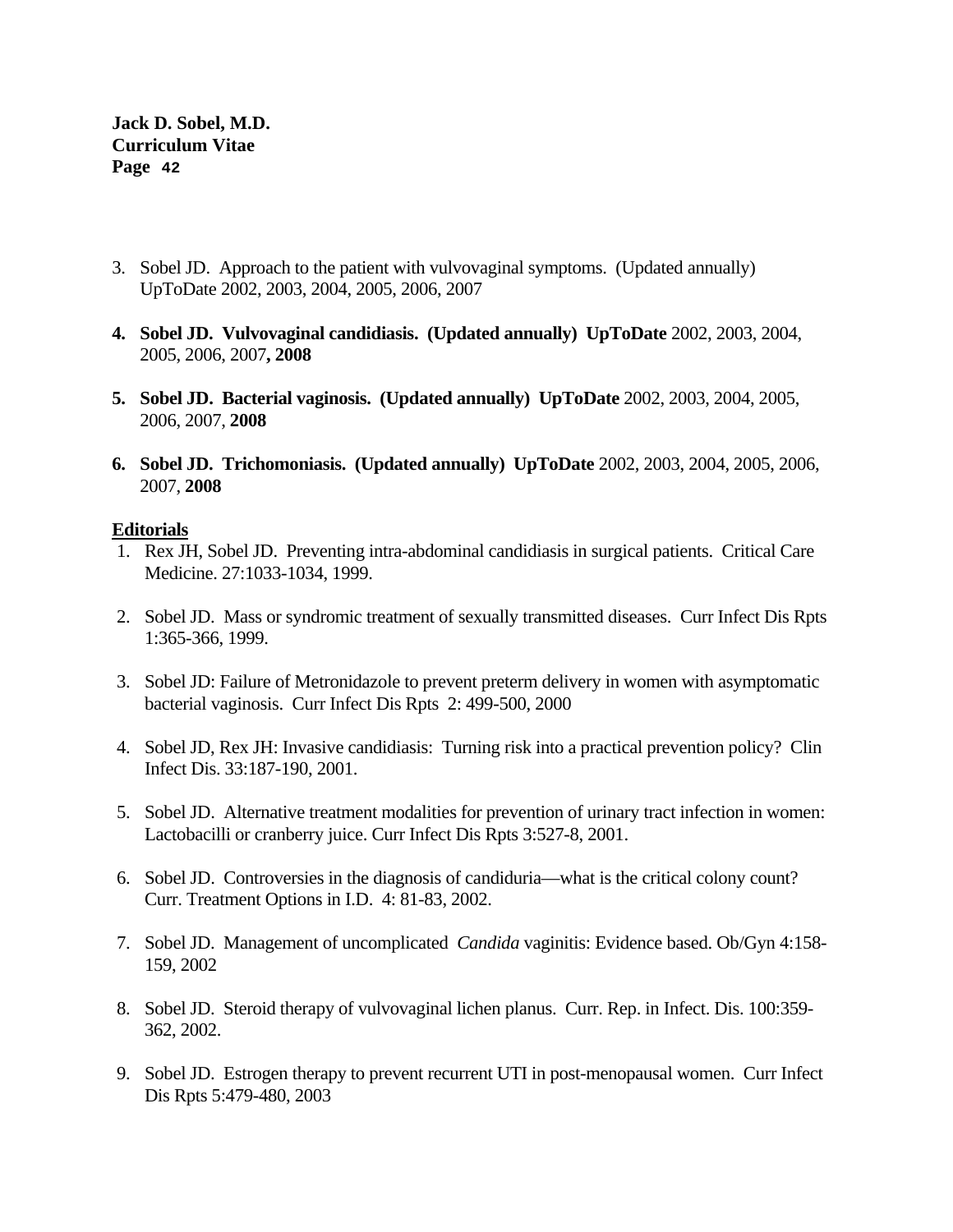- 10. Sobel JD. The good and bad of Lactobacillus. Infect in Med 21:80-81, 2004.
- 11. Sobel JD. Intravaginal metronidazole versus metronidazole plus nystatin ovules for bacterial vaginosis. Evidence-based. Obstet & Gynecol 7:135-136, 2005.
- 12. Sobel JD. Does lactobacillus prevent post-antibiotic vulvovaginal candidiasis. Clinical Trial Report. Current Reports in Infect DIs 7:443-11, 2005
- 13. Sobel JD. Antifungal bladder irrigation when and not how to treat candiduria? Infect Dis Clin Pract 14:125-126, 2006.
- 14. Sobel JD, Revankar S. Echinocandins—First choice- First line therapy for invasive candidiasis. N Eng J Med 356:2525-6, 2007
- **15. Sobel JD. Changing epidemiology of invasive candidiasis in ICU's—Much ado about nothing. Critical Care Med 36:2188-9, 2008**
- **16. Sobel JD. Duration of antibiotics treatment for urinary tract infections. Curr Infect Dis Rep 10:483-4, 2008**

## **Books Authored/Edited**

- 1. Critical Care Clinics of North America. JD Sobel (Editor), W.B. Saunders, Philadelphia, PA, Vol. 4, No. 8, April 1988.
- 2. Terconazole. JD Sobel (Editor), McGraw-Hill Book Company, New York, NY, 1990.
- 3. Vulvovaginal infections: Current Concepts in Diagnosis and Therapy. J.D. Sobel (Editor), Academy Professional Information Services, Inc., New York, NY, 1990.
- 4. Ketoconazole in Perspective: A Review of 10 Years' Experience in the Treatment of Fungal Infections. RJ Hay (Editor-in-Chief), DL Greer, PH Jacobs, JD Sobel, M Viviani (Guest Editors), Adis International Ltd., Chester, 1991.
- 5. Infections in I.V. Drug Abusers. DP Levine and JD Sobel (Editors), Oxford University Press, New York, NY, 1991.
- 6. The Principles and Practice of Medical Intensive Care, JD Sobel (Section Editor), RW Carlson, MA Geheb (Editors), WB Saunders Co., Philadelphia, PA, 1993.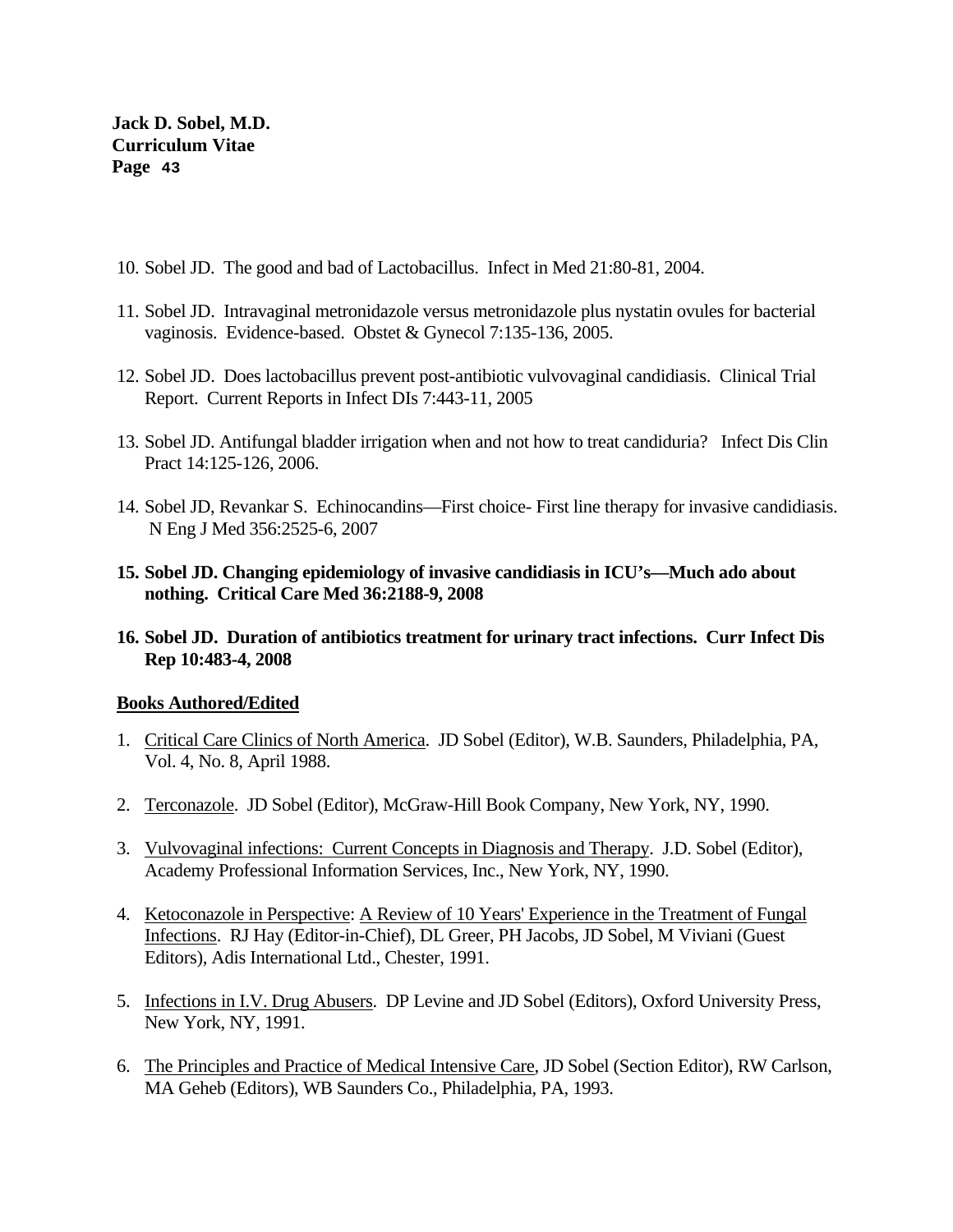- 7. Dismukes W, Pappas P, Sobel JD, Ed. Clinical Mycology, Oxford Press, 2003
- 8. Sobel JD, Vazquez JA. Contemporary Diagnosis And Management of Fungal Infection. Handbooks in Healthcare Co, 1<sup>st</sup> Edition, Newtown, PA, 2003
- 9. Sobel JD. Section Editor. "Fungal Infections" in, "Antimicrobial Therapy Guide  $18<sup>th</sup>$ Edition", Antimicrobial Prescribing Inc, Newtown, PA, 2006.
- 10. Sobel JD, Vazquez JA. Contemporary diagnosis and management of fungal infection. Handbooks in Healthcare Co, 2nd Edition, Newtown, PA, 2006.
- 11. Sobel JD. Section Editor. Fungal infections in antimicrobial resistance. Mayer D, Lerner S, Sobel JD (in press)

## **Book Chapters**

- 1. Sobel JD: Infections of the oral cavity. In: Internal Medicine for Dentistry, LF Rose and D Kaye (Editors), Mosby, St. Louis, pp 298-308, 1983.
- 2. Sobel JD and D Kaye: Urinary tract infections. In: Infectious Diseases, G Mandell, J Bennett, and G Douglas (Editors), 2nd Edition, 1984.
- 3. Sobel JD: Pulmonary unfections in the immunocompromised host. In: The Pneumonias, ME Levison (Editor), John Wright, Boston, 1984.
- 4. Sobel JD: Vulvovaginal candidiasis: Sexually related infectious diseases. In: Clinical Laboratory Aspects, T. Sun (Editor) Field Rich and Assoc., New York, NY, pp 143-153, 1986.
- 5. Sobel JD: Comparison of Ketoconazole prophylactic regimens for treatment of recurrent vulvovaginal candidosis. In: Iwata K., Vanden Bossche H. eds. In vitro and in vivo evaluation of antifungal agents. Amsterdam:Elsevier Science Publishers. pp 241-6, 1986.
- 6. Sobel JD and D Kaye: Host defense mechanism in urinary tract infections. In: Diseases of the Kidney, Schrier and Gottschalk (Editors), Little and Brown pp 967-993, 1987, 2nd Edition 1992.
- 7. Sobel JD and D Kaye: Urinary tract infections. In: Textbook of Urology, J Gillenwater (Editor), 1st Edition, pp 246-303, 1987, 2nd Edition 1993.
- 8. Sobel JD: Host Factors in the pathogenesis of urinary tract infections. V. Andriole (Editor),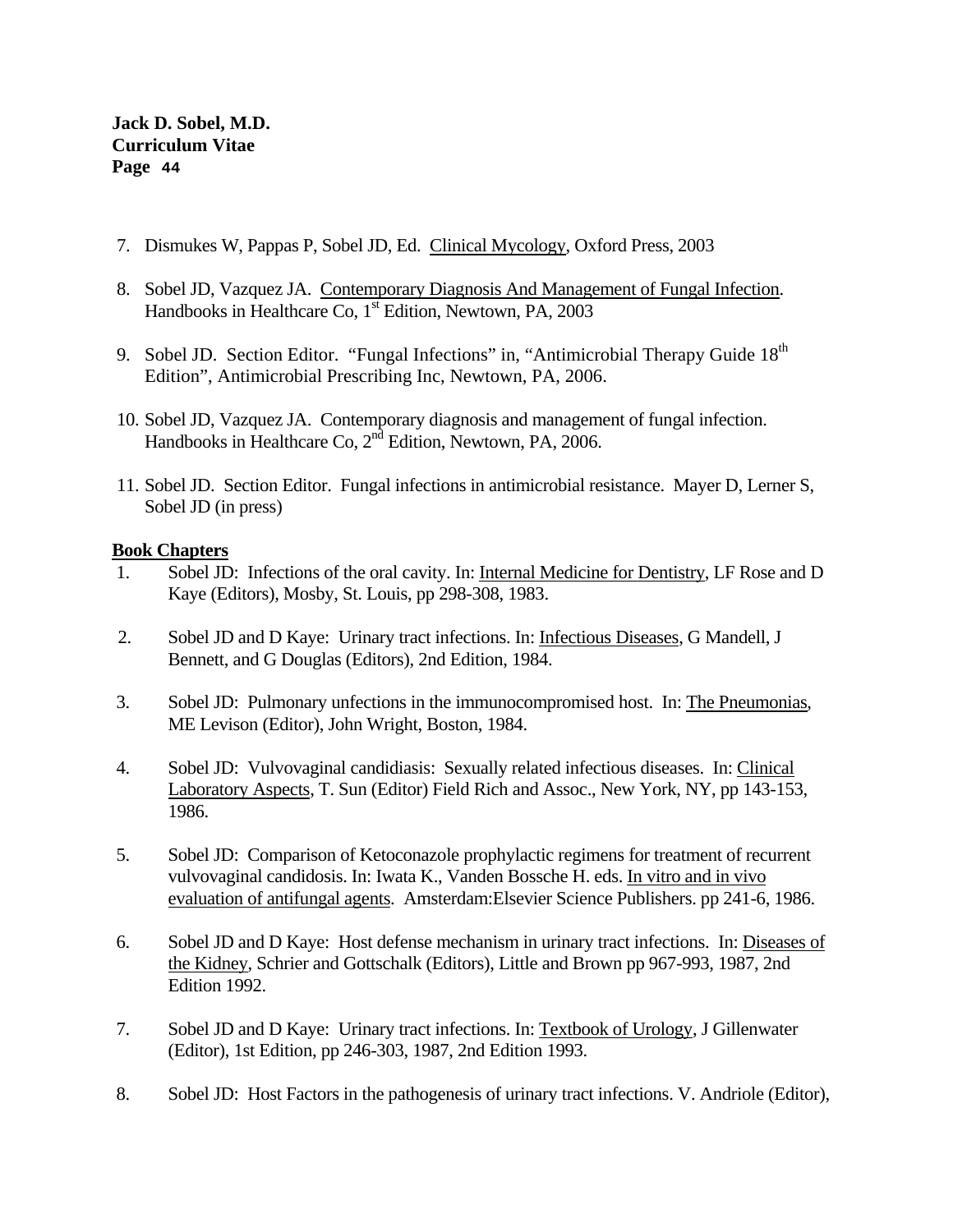In: Infectious Disease Clinics of North America. Vol. 1(4) pp 751-772, 1987.

- 9. Sobel JD: *Candida* infections in the intensive care unit. In: Critical Care Clinics of North America. W.B. Saunders Company, Philadelphia, PA, Vol 4, No 2, pp 325-344, 1988.
- 10. Sobel JD and D Kaye: Urinary tract infections. In: Principles and Practice of Infectious Diseases, G Mandell, J Bennett and G Douglas (Editors) 3rd Edition 1989.
- 11. Sobel JD: Evaluation of new antifungal drugs in treatment of *Candida* Vaginitis. In: Terconazole, McGraw-Hill Book Company, New York, NY, JD Sobel (Editor), pp 9-18, 1989
- 12. Sobel JD: Vulvovaginal candidiasis. In: Sexually Transmitted Diseases. 2nd Edition Holmes, Mardh, Sparling, Wiesner, et al (Editors), McGraw Hill, Chpt 45, pp 515-523, 1990.
- 13. Sobel JD: *Candida* vulvovaginitis. In: Vulvovaginal infections: Current concepts in Diagnosis and Therapy. JD Sobel (Editor), Academy Professional Information Services, Inc., New York, NY, pp 36-56, 1990.
- 14. Cook RL, Redondo-Lopez V, Sobel JD: The vaginal microflora of normal women. In: Vulvovaginal Infections: Current Concepts in Diagnosis and Therapy. JD Sobel (Editor), Academy Professional Information Services, Inc., New York, NY, pp 2-24, 1990.
- 15. Sobel JD: Pathogenesis of *Candida* Vulvovaginitis. In: Current Topics in Medical Mycology. MR McGinnis (Editor), Springer-Verlag, New York, NY, Vol 3, p 86-108, 1990.
- 16. Sobel JD: Imipenem and Aztreonam. In: Infectious Diseases Clinics of North America. D Kaye (Editor), W.B. Saunders Co., Philadelphia, PA, 2nd Edition, 1990.
- 17. Sobel JD: Fungal infections of the urinary tract. In: Principles and Practice of Nephrology. 1st Edition, HR Jacobson, GE Striker, S Klahr (Editors), B.C. Decker, Inc, Philadelphia, PA, pp 612-618, 1990.
- 18. Sobel JD: Therapeutic considerations in fungal vaginitis. In: Antifungals, Handbook of Experimental Pharmacology. JF Ryley (Editor), Springer-Verlag Publishers, Germany, pp 365-383, 1990.
- 19. Sobel JD: Vaginal infections in adult women. In: Medical Clinics of North America,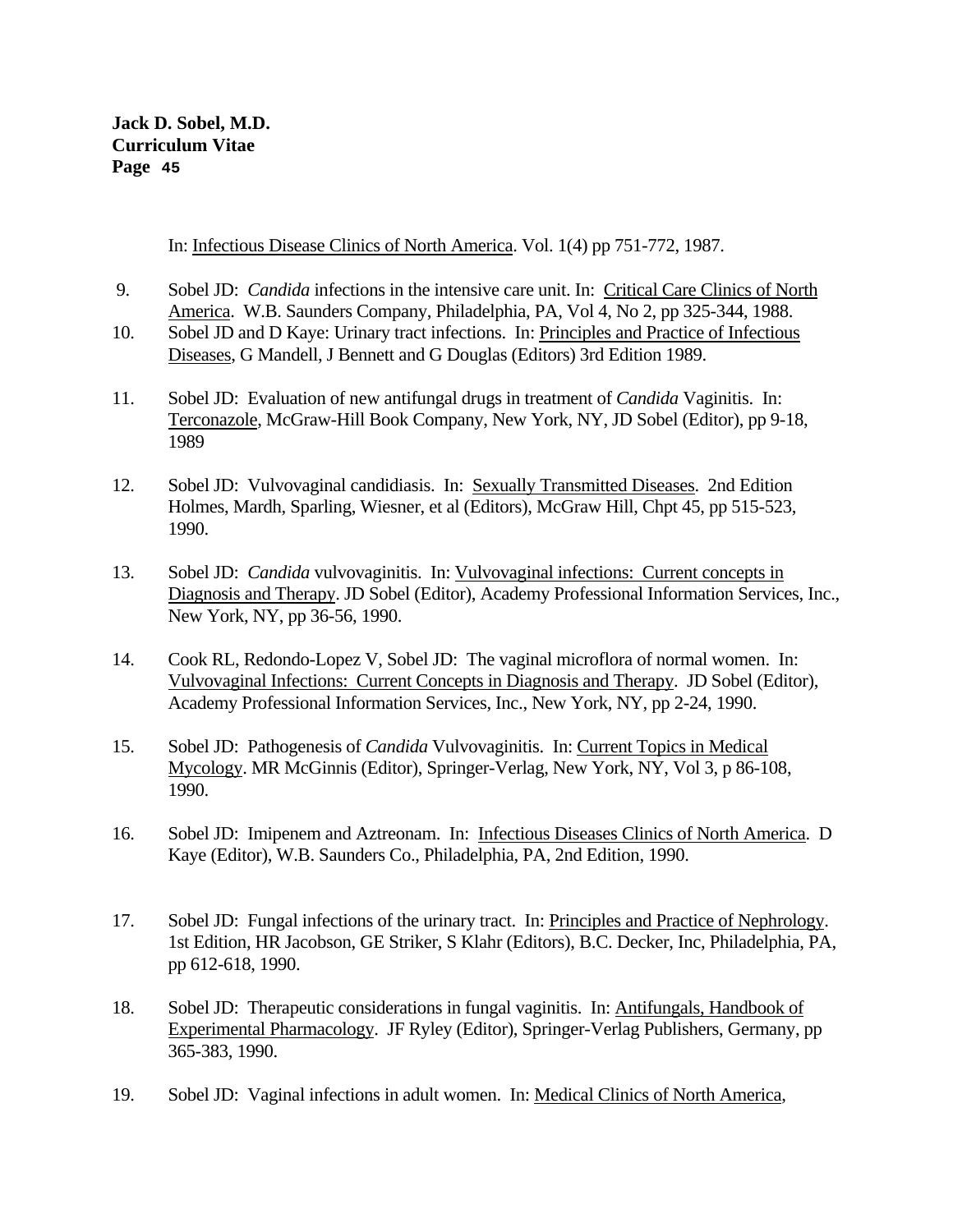Sexually Transmitted Diseases, Vol 74, No. 6, p 1573-1602, 1990.

- 20. Sobel JD: Controversial aspects of candidiasis in the Acquired Immunodeficiency Syndrome. In: Mycoses in AIDS Patients. H. Vanden Bossche, Donald MacKenzie, Geert Cauwenbergh (Editors),Plenum Press, New York, NY, p 93-100, 1990.
- 21. Sobel JD, Kaye D: Urinary tract infections. In: Adult and Pediatric Urology. T Gillenwater (Editor), Mosby Co, St. Louis, MO, 2nd Edition, pp 275-339, 1990.
- 22. Sobel JD: Vaginitis in adult women. In: Obstet-Gynecol Clinics of North America M Rosen, R Reid (Editors), W.B. Saunders Co, Philadelphia, PA, pp 851-879, 1990.
- 23. Sobel JD: *Candida* vulvovaginitis. In: Sexually Related Infectious Diseases, T. Sun (Editor), Yearbook Medical Publishers, Inc., Chicago, IL pp 143-152, 1990.
- 24. Sobel JD, Cook RL, and Redondo-Lopez V: Lactobacilli: A role in controlling the vaginal microflora. In: Vaginitis and Vaginosis. BJ Horowitz (Editor), Wiley-Liss Inc., New York, NY, pp 47-43, 1991.
- 25. Sobel JD: Bacterial etiologic agents in the Pathogenesis of Urinary Tract Infection. In: Urinary Tract Infections, Medical Clinics of North America, D Kaye (Editor), Vol 75, pp 253-275, 1991.
- 26. Sobel JD: Acquired Immunodeficiency Syndrome in Intravenous Drug Abusers. In: Infections in Drug Abusers. DP Levine and JD Sobel (Editors), Oxford University Press, New York, NY, pp 342-379, 1991.
- 27. Sobel JD and H Reinhart: Antibacterial Host Factors in the Urinary Tract. In: Advances in Internal Medicine. GH Stollerman, JT LaMont, JJ Leonard, MD Siperstein (Editors), Mosby Year Book, Chicago, IL, Vol 36, pp 131-150, 1991.
- 28. Brown P, and JD Sobel: Treatment of urinary tract infections in women. In: Conn's Current Therapy, RE Rakel (Editor), pp 600-604, 1992.
- 29. Sobel JD: Vulvovaginitis. In: Dermatology Clinics of North America. M. Turner (Editor), W.B. Saunders Co, Philadelphia, PA, Vol 10, pp 339-359, 1992.
- 30. Sobel JD: Genital candidiasis. In: Candidiasis: Pathogenesis, Diagnosis and Treatment, G. Bodey (Editor), 2, Edition, Raven Press, New York, NY, Chapter 12, pp 225-247, 1992.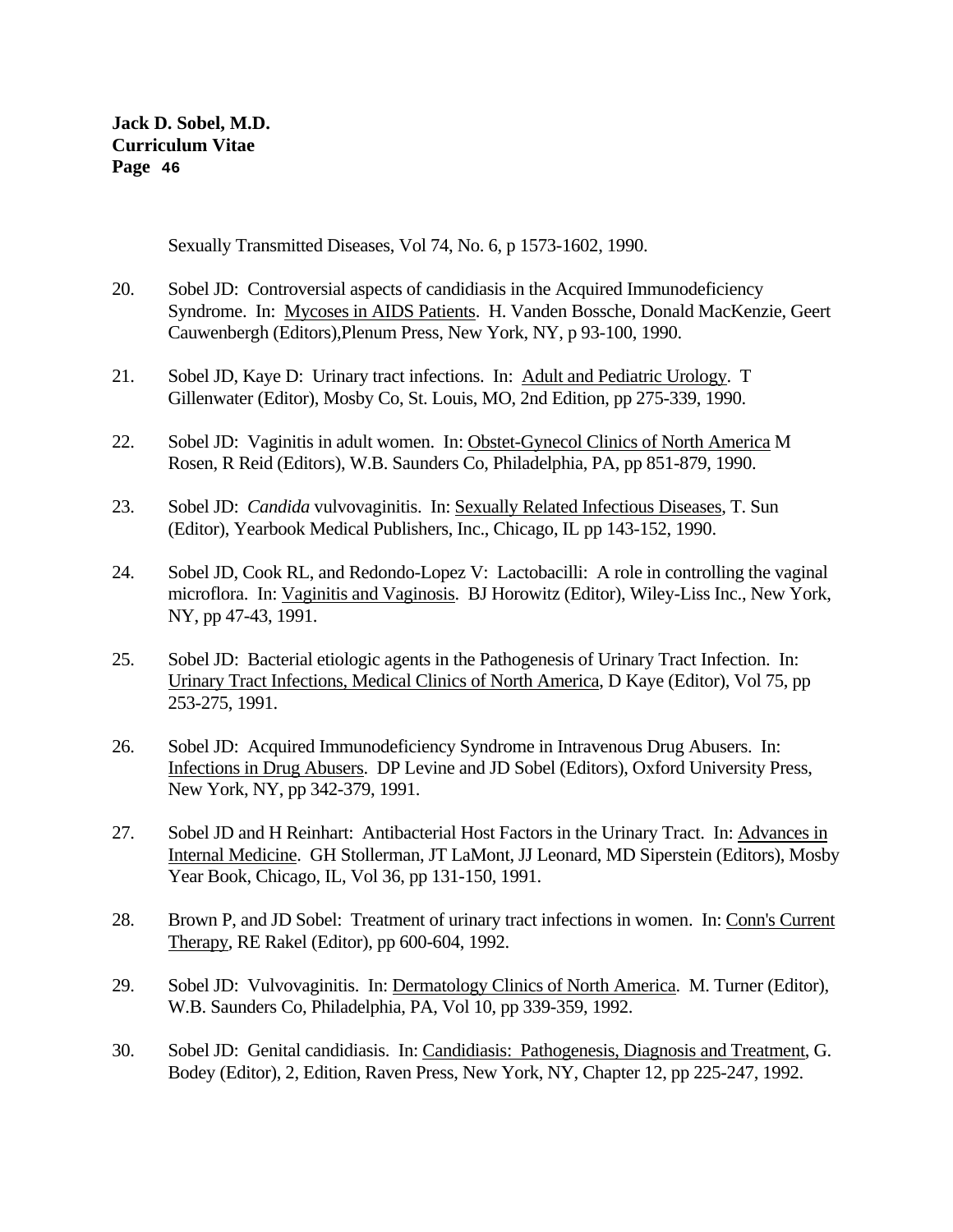- 31. Bodey EP, Sobel JD: Lower gastrointestinal candidiasis. In: Candidiasis: Pathogenesis, Diagnosis and Treatment. GP Bodey (Editor), Raven Press, New York, NY, 2nd Edition, Chapter 11, pp 205-224, 1992.
- 32. Sobel JD. Nosocomial endocarditis. In: Infective Endocarditis, D. Kaye (Editor), Raven Press, New York, NY, 2nd Edition, pp 361-373, 1992.
- 33. Sobel JD: *Candida* infections. In: The Principles and Practice of Medical Intensive Care, RW Carlson, MA Geheb (Editors), WB Saunders Co., Philadelphia, PA, Chapter 33, pp 434- 444, 1993.
- 34. Sobel JD, H Reinhart, and D Kaye: Host defense mechanisms in urinary tract infections. In: Diseases of the Kidney. R. Schrier, Gottschalk (Editors), Little, Brown and Company, Boston, MA, (Fifth Edition), pp 885-908, 1993.
- 35. Sobel JD: Rare causes of vaginitis. In: Vulvovaginitis, P Elsner, J Martius (Editors), Marcel Dekker Inc., New York, NY, Chapter 18, pp 403-416, 1993.
- 36. Sobel JD: Vulvovaginal candidiasis. In: Infections in Obstetrics and Gynecologic Disease, JG Pastorek (Editor), Aspen Books, Rockville, MD, pp 523-536, 1994.
- 37. Sobel JD: Vulvovaginitis. In: Infectious Diseases, 5th Edition, Hoeprich PD, Jordan MC, Ronald AR (Editors), JB Lippincott Co, Philadelphia, PA, Chapter 60, pp 575-582, 1994.
- 38. Sobel JD, Vazquez J: Fungal infections of the gastrointestinal tract. In: Gastrointestinal and Hepatic Infections, CM Surawicz and RL Owen (Editors), W. B. Saunders Company, Philadelphia, PA, pp 219-245, 1994.
- 39. Sobel JD, Kaye D. Urinary tract infections. In: Principle and Practice of Infectious Diseases, Mandell G, Bennett J, Dolin R (Editors), 4th Edition Chapter 55, pp 662-690, 1994.
- 40. Levine DP, Sobel JD. Infections in IV drug abusers. In: Principles and Practice of Infectious Diseases, Mandell GL, Bennett JE, Dolin R,(Editors), Churchill Livingstone Publishers, New York, NY Chapter 290, pp 2696-2709, 1994.
- 41. Sobel JD: Management of Vaginosis: prevention and treatment. In: The Treatment of protozoal infections: Role of single dose secnidazole. Adis International Med Publish Drug Investigation 8(Suppl 1):26-34, 1994.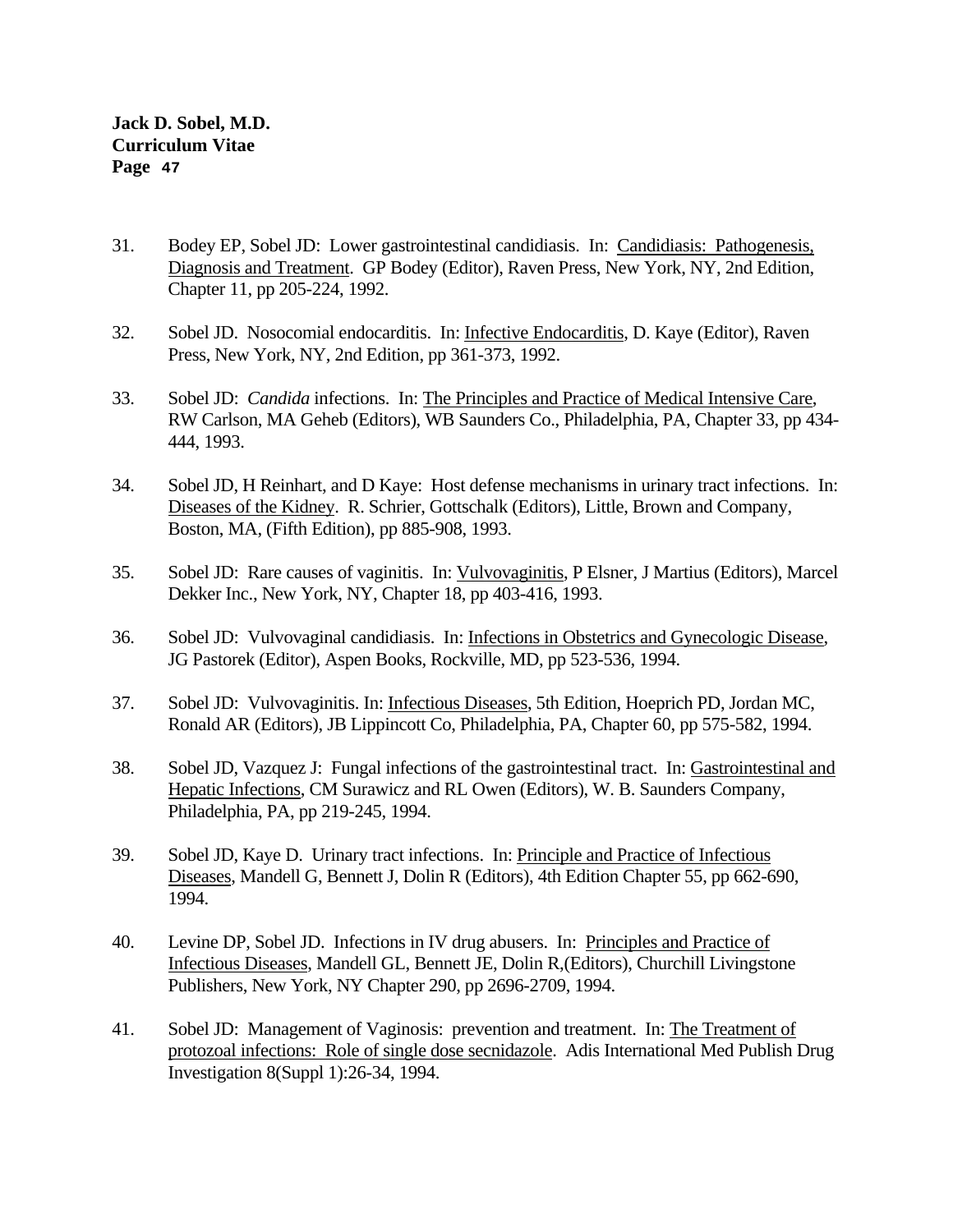- 42. Sobel JD: Fungal infections of the urinary tract. In: Principles and Practice of Nephrology, Jacobson HR, Striker GE, Klahr S (Editors), 2nd Edition, B.C. Decker Inc., Philadelphia, PA pp 497-503, 1995.
- 43. Vazquez J, Sobel JD: Fungal infections in diabetics. In: Infectious Disease Clinics of North America, Eliopoulos GW (Editor), WB Saunders Co, Philadelphia, PA 9(1):97-116, 1995.
- 44. Sobel JD: Fungal diseases in genitourinary medicine. In: Principles and Practice of Clinical Mycology, Kibbler CC, Mackenzie DWR, Odds FC (Editors), John Wiley & Sons Ltd, London, pp 179-199, 1995.
- 45. Fidel P, Sobel JD: Immunopathogenesis of recurrent vulvovaginal candidiasis. In: Cliniguide to Fungal Infections, 6:1-8, 1995.
- 46. Lundstrom T, Sobel JD: Vancomycin, trimethoprim-sulfamethoxazole and rifampin. In: Infectious Disease Clinics of North America, Kaye, D (Editor), WB Saunders Co, Philadelphia, PA Vol 9, pp 747-767, 1995
- 47. Sobel JD, Vazquez JA: Urinary tract infections due to *Candida* species. In: Molecular Pathogenesis of Urinary Tract Infections, Mobley H. and Warren JW (Editors), American Society for Microbiology, Washington, DC pp 119-131, 1995.
- 48. Sobel JD: Vulvovaginal candidiasis. In: Sexually-related Infectious Diseases: Laboratory Aspects, 3rd Edition, Tsieh Sun (Editor), Field & Wood, Inc., Philadelphia, PA, 1995.
- 49. Sobel JD: Candiduria. In: Current therapy of Infectious Diseases, Schlossberg D (Editor), Mosby Year Book, Philadelphia, PA pp 193-194, 1996.
- 50. Sobel JD: *Candida* vulvovaginitis. In: Seminars in Dermatology, The Vulva in Health and Disease, Elsner P, Pincus SH (Editors), WB Saunders Co, Philadelphia, PA 15:17-28, 1996.
- 51. Sobel JD: Vulvovaginal candidiasis. In: Atlas of Infectious Diseases, Mandell, G (Editor), Current Medicine, Philadelphia, PA Vol 5, Chapter 7, sections 7.2-7.7, 1996.
- 52. Sobel JD: Urinary tract infections: uncomplicated, complicated and nosocomial. In: Current Practice of Medicine, Bone R, Neu H (Editors), Current Medicine, Philadelphia, PA, Vol 2, Chapter 9, 1996.
- 53. Gallis H, Sobel JD. Candiduria. In: Urinary Tract Infections and Infections of the Female Pelvis, Atlas of Infectious Diseases. G. Mandell (editor), Vol 9, Chapter 5, 5.2-5.15, 1996.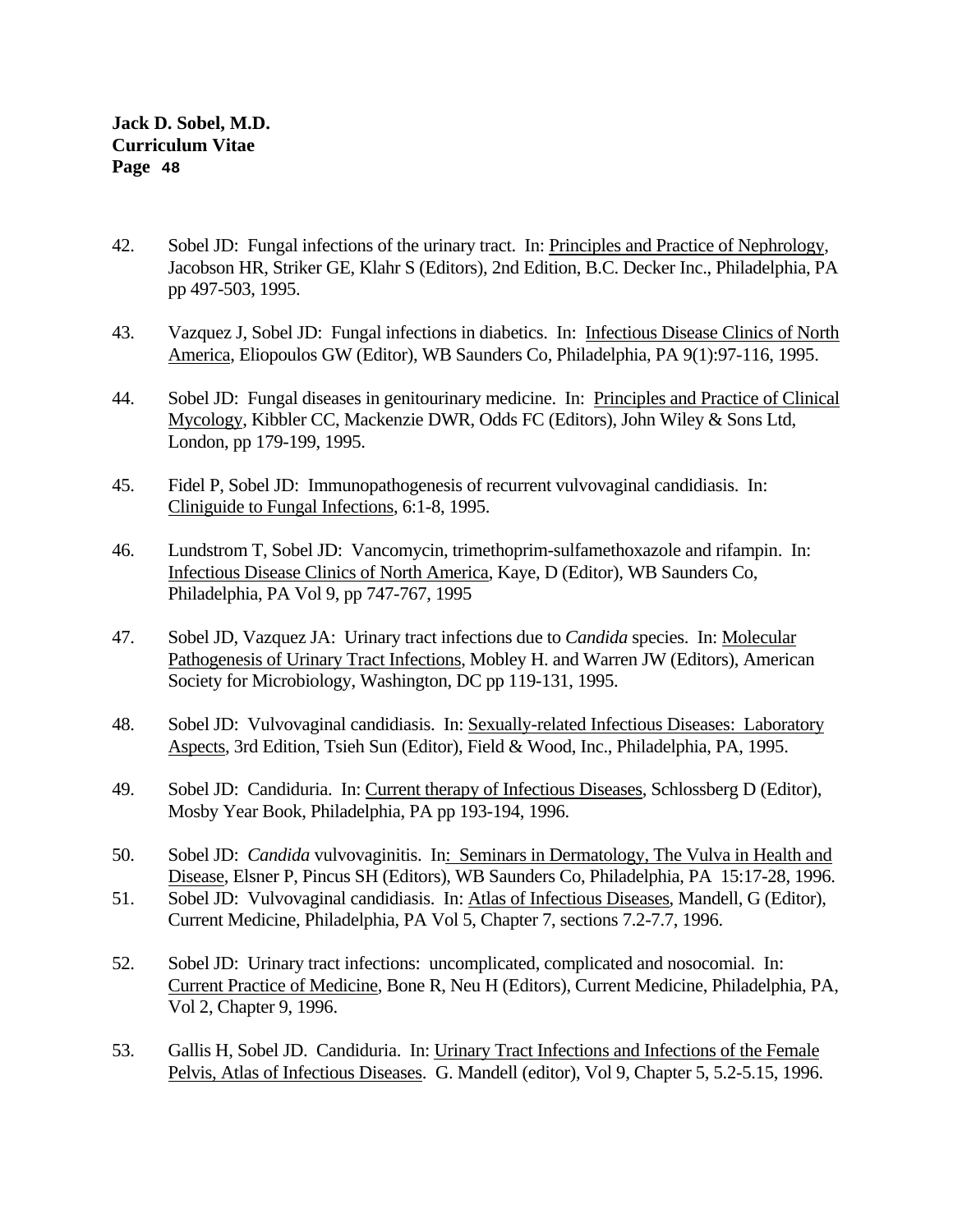- 54. Lundstrom TS, Sobel JD: Fungal infections. In: Association for Professionals, Infect Cont Epid Curr, R Olmstead (Editor), Mosby Year Book Publishers, Chicago, IL, Chapter 28, pp. 591-8, 1996.
- 55. Sobel JD: Pathogenesis of urinary tract infections. Role of host defenses. In: Infectious Diseases Clinics of North America, V. Andriole (Editor), 11:531-551, 1997.
- 56. Sobel JD: Vaginitis. In: Emergency Care of the Women, M.D. Pearlman, Judith E. Tintinalli (Editors), McGraw-Hill Publishers, Chapter 43, pp 535-549, 1998.
- 57. Sobel JD. Vulvovaginal candidiasis. In: Sexually Transmitted Diseases. Holmes KK, Mardh P-A, Sparling PF, Lemon SM, Stamm WE, Piot P, Wasserheit JN (Editors), MaGraw Hill, New York, Chapter 45, p 629-639, 1998.
- 58. Rex J, Sobel JD, Powderly W. *Candida* Infections. In: Antimicrobial Therapy and Vaccines, Yu VL, Merigan TC Jr, Barrier SL (Editors), William & Wilkins, Baltimore, Maryland,  $1<sup>st</sup>$  edition, pp1054-1076, 1998.
- 59. Sobel JD. Biotherapeutic agents as therapy for vaginitis. In: Probiotic Therapy, GW Elmer, LV McFarland, CM Surawicz (Editors), Humana Press, Inc, Totowa, NJ, 221-244, 1999.
- 60. Sobel JD: Urinary Tract Infections: Uncomplicated, complicated, and nosocomial. In: Current Practice of Medicine. FT Fitzgerald (Editor), Vol 2, Number 4, 164:555-562, 1999.
- 61. Sobel JD, Vazquez J: Fungal infections of the urinary tract. In: Comprehensive Clinical Nephrology, RJ Johnson, J Feehally (Editors), Mosby International, Chapter 58, Section 10, pp 58.1-58.6, 1999.
- 62. Fidel PL Jr, Sobel JD. Murine models of *Candida* vaginal infection. In: Handbook of animal models of infection. Zak O, Sande M (Editors), Academic Press, Guersney UK, Chapter 90, pp 741-748, 1999.
- 63. Sobel JD, Kaye D. Urinary Tract Infections. In: Principles and Practice of Infectious Diseases, Mandell G, Bennett J, Dolin R (Editors), Churchill Livingston, Philadelphia, PA, 5<sup>th</sup> Edition, Vol 1, Chapter 62, pp 773-805, 2000
- 64. Sobel JD: Candiduria. In: Current Therapy of Infectious Diseases, Schlossberg D (Editor), Mosby Year Book, Philadelphia, PA., p 233-236,  $2<sup>nd</sup>$  edition, 2000.
- 65. Sobel JD. Mucocutaneous candidiasis. In: Fungal Infections, R Diamond (Editor), Atlas of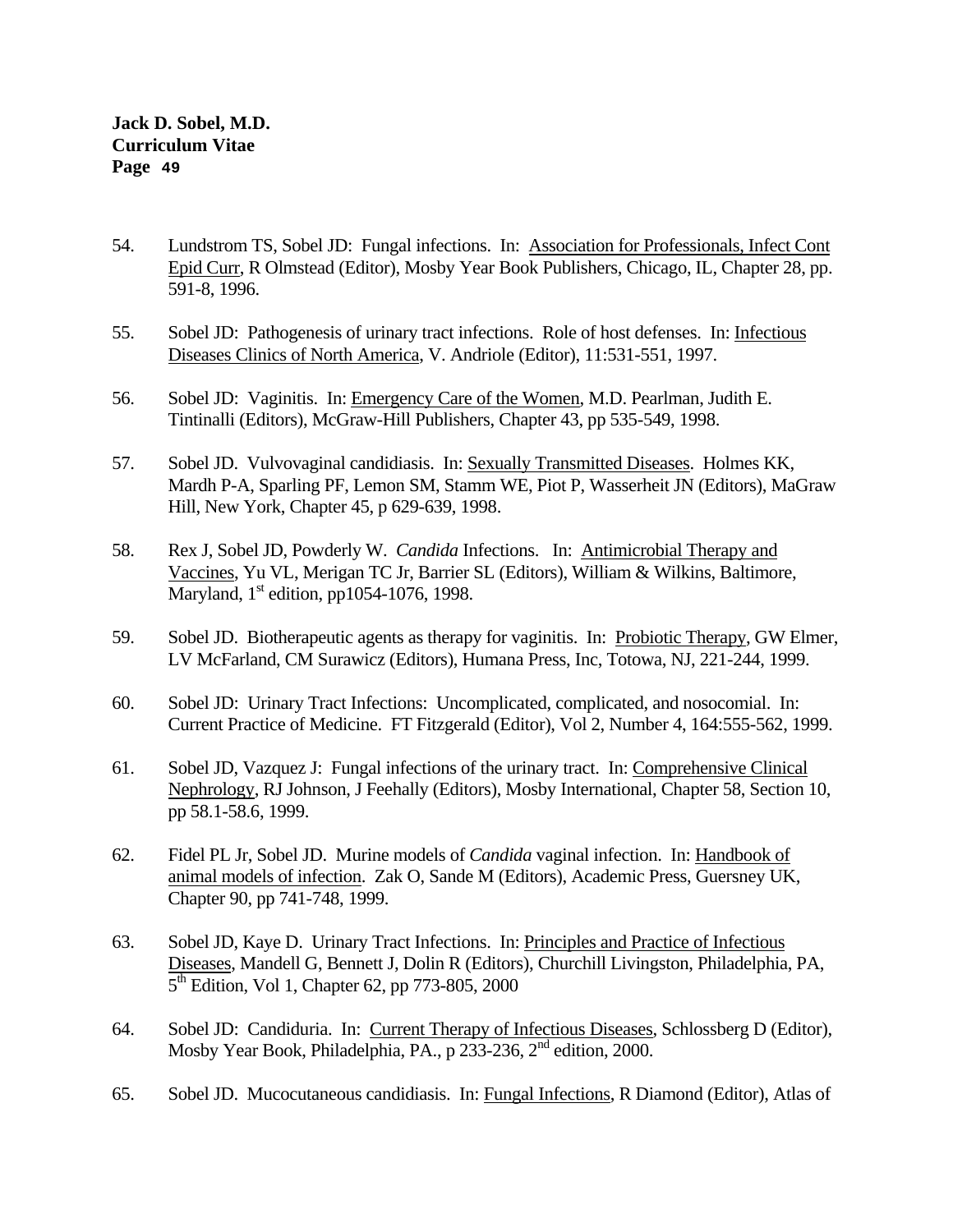Infectious Diseases. Churchill Livingston, Chapter 8; 118-136, 2000.

- 66. Sobel JD: Vulvitis, vaginitis and cervicitis. In: Infectious Disease, D Armstrong, Cohen J (Editors), Mosby, London, United Kingdom, Chapter 52, pp 1-8, 2000
- 67. Lundstrom TS, Sobel JD. Vancomycin, Teicoplanin, Quinupristin/Dalfopristin and Linezolid. In: Infectious Disease Clinics of North America, D. Kaye (Editor). 14:463-474, 2000.
- 68. Lundstrom TS, Sobel JD. Fungal Infections: *Candida* and other pathogenic fungi. In: APIC Infection Control and Applied Epidemiology: Principles and Practice, R. Olmstead (Editor), Mosby Year Book, Inc., St. Louis, Missouri, Chapter 29, 2000.
- 69. Sobel JD: Genital candidosis. In: Medicine, Sexually Transmitted Infection Medicine Publishing Co, Oxford, UK, Vol 29: 8:67-71, 2001.
- 70. Sobel JD: *Candida* vaginitis. In: Infectious Diseases in Obstetrics and Gynecology, S Faro, D Soper (Editors), WB Saunders,  $1<sup>st</sup>$  edition p39-54, 2001.
- 71. Fidel PJ Jr, Sobel JD: Host defense against vaginal candidiasis. In: *Candida* and Candidiasis. Calderone RA (Editor) pp 193-209, 2001.
- 72. Sobel JD: Urinary tract infections and infections of the female pelvis In: Essential Atlas of Infectious Diseases  $2^{nd}$  edition. Editor Mandell G. Churchill Livingston,  $2^{nd}$  Edition, pp. 268-290, 2001.
- 73. Sobel JD: Vaginitis and Cervicitis. In: Expert Guide to Infectious Diseases, J Tan (Editor) American College of Physicians,  $1<sup>st</sup>$  Edition, Philadelphia, PA, pp 316-340, 2002.
- 74. Sobel JD. Recent advances in the treatment of vulvovaginal candidiasis. In: Contemporary Therapy in Obstetrics and Gynecology. Ransom S, Dombrowski M, Evans M and Ginsburg K (Editors) pp 405-409, 2002.
- 75. Sobel JD: Fungal infections of the genitourinary tract. In: Clinical Mycology, E Anaissie, M McGinnis, M. Pfaller (Editors), WB Saunders, p 496-508, 2002.
- 76. Brown PD, Sobel JD. Bacterial infections of the urinary tract in women. In: Conn's Current Therapy. Rakel R (Editor), Elsevier Science, Philadelphia p 736-739, 2003.
- 77. Hillier S, Sobel JD. Vaginal Infections. In: Atlas of Sexually Transmitted Diseases and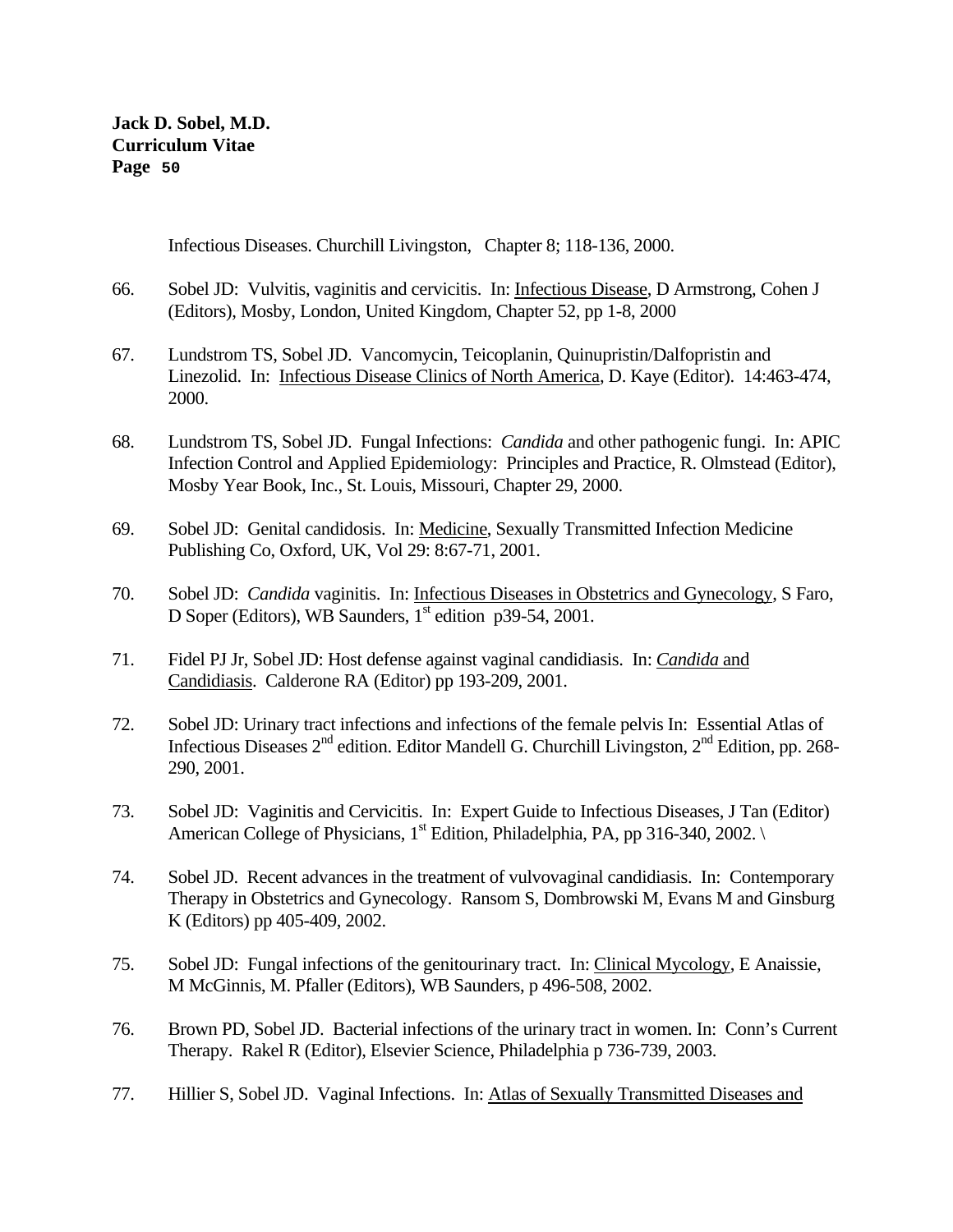> AIDS, 3rd Edition. Morse S, Holmes KE, Editors. Harcourt Health Sciences, U.K., p 159- 176, 2003.

- 78. Sobel JD. Vaginitis, vulvitis and cervicitis and cutaneous vulval disease. In: Infectious Diseases, Cohen J, Powderley WG (Editors), 2<sup>nd</sup> Edition, Harcourt Publications, London, UK., p 683-692, 2003.
- 79. Sobel JD, Vazquez J. Fungal infections of the urinary tract. In: Comprehensive Clinical Nephrology, Johnson RJ, Feehally E (Editors), 2<sup>nd</sup> Edition, Mosby International, p 715-722. 2003.
- 80. Sobel JD, Vazquez J. Candidiasis. In: Clinical Mycology. Dismukes W, Pappas P, Sobel JD (Editors),Chapter 11, Oxford Press, UK, pp 143-187, 2003.
- 81. Sobel JD. Vaginitis. In: Obstetric and Gynecologic Emergencies. Pearlman MD, Tintinelli J, Dyne P (Editors) McGraw-Hill, New York, p 449-464, 2004.
- 82. Sobel JD. Infections of the urinary tract and female pelvis. In: Essential Atlas of Infectious Diseases", Third Edition, Mandell G (Editor) Churchill Livingston p 252-270, 2004.
- 83. Sobel JD, Kaye D. Urinary tract infections. In: Principles and Practices of Infectious Diseases. Mondell G, Bennett J, Dolan R (Editors),  $6<sup>th</sup>$  Edition, Churchill Livingston, Philadelphia, PA 2004
- 84. Lundstrom, TS, Sobel JD. Fungal Infections: *Candida* and other pathogenic fungi. In: APIC Infection Control and Applied Epidemiology: Principles and Practice: R. Olmstead (Editor), Chapter 92, Mosby Year Book, Inc, St. Louis, Missouri, 2004, p 92-13.
- 85. Sobel JD. Genital candidiasis. In: Medicine. Section: Sexually Transmitted Infection. Medicine Publishing Co, Oxford, UK, pp 62-65, 2005.
- 86. Rex J, Sobel JD, Powderly W. Treatment of candidiasis in HIV-infected persons. In: Antimicrobial Therapy in AIDS. Yu VL, Merigan T, Barrier SL (Editors), Williams, Wilkins Publishers, Baltimore, 2005
- 87. Rex J, Sobel JD, Powderley W. Candida infections. In: Antimicrobial Therapy and Vaccines. Yu VL, Merigan TC, Banner SL (Editors), 3rd Edition, Wilkins & Wilkins, Baltimore, MD, 2005.
- 88. Sobel JD. Candiduria. In: Drug Treatment in Urology. Eardley I, Whela P, Kirby N,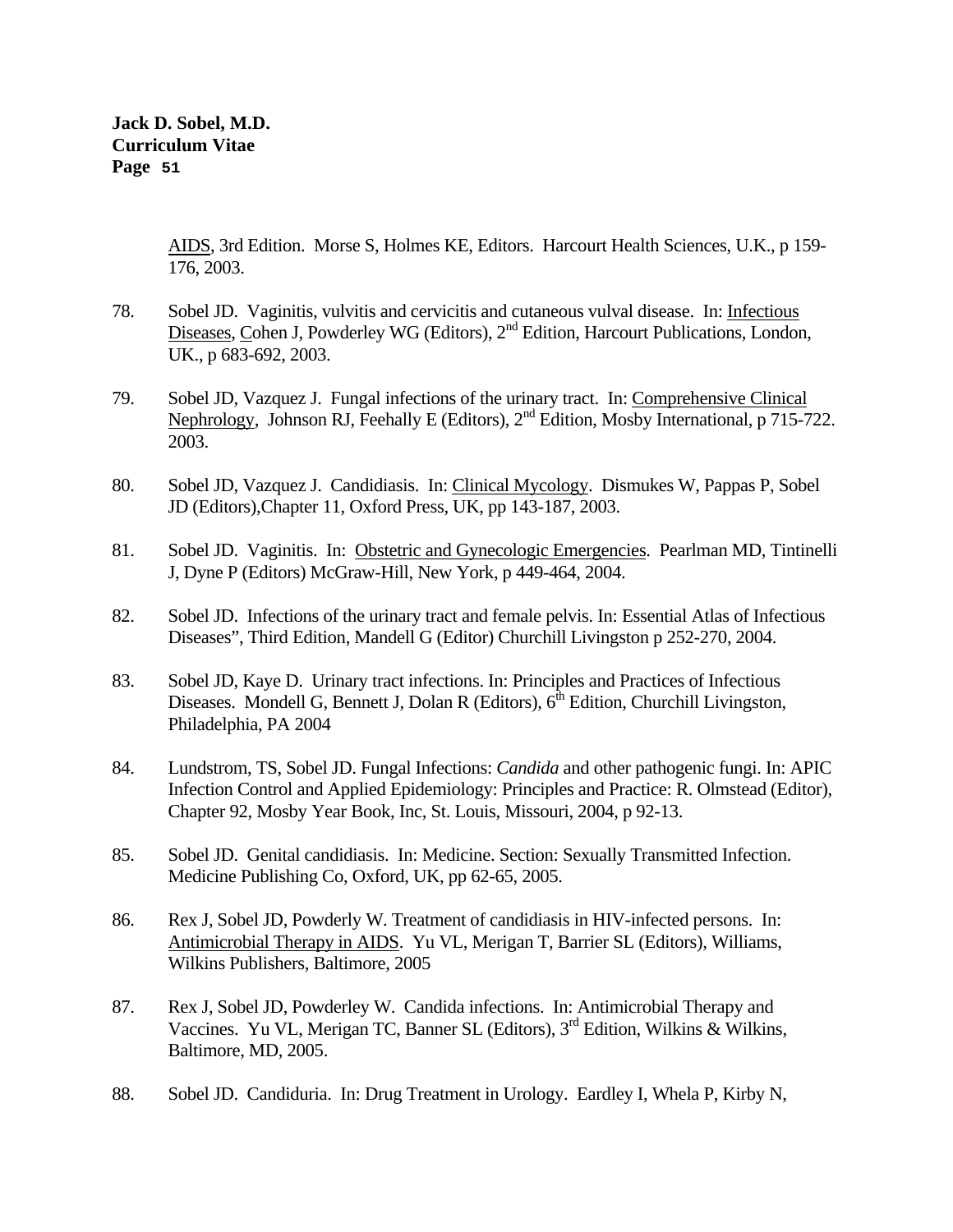Schaeffer A (Editors), Blackwell Publishing, Oxford, UK, p 149, 2006.

- 89. Ebright JR, Sobel JD. Treponema pallidum and syphilis. A disease with history. In: Schaechader's Mechanisms of Microbial Diseases, Chapter 24, p 263-270, 2006.
- 90. Ebright JR, Sobel JD. Sexually transmitted diseases. In: Schaechader's Mechanisms of Microbial Disease, Chapter 69, p 666-672, 2006.
- 91. Sobel JD. Mucocutaneous *Candida* infections. In: Atlas of Fungal Infections. Kauffman C (Ed), 2nd Edition, Chapter 8, Churchill Livingstone, p 123-144, 2006.
- 92. Sobel JD. Candidiasis: In Diagnosis and Treatment of Human Mycosis, Hospenthal DR, Rinaldi, M (Editors), Humana Press, p 137-162, 2007
- 93. Sobel JD. Vaginitis and cervicitis. In: Expert Guide to Infectious Diseases. Tan, J (ed). American College of Physicians, 2<sup>nd</sup> Edition, Philadelphia, PA, P 326-352, 2007
- 94. Sobel JD. Candiduria. In: Current Therapy of Infectious Diseases. Schlossberg D (Editor) 3<sup>rd</sup> Edition, Cambridge Press, 2007
- **95. Sobel JD. Fungal infections of the genitourinary tract. In: Clinical Mycology, Anaissie E, McGinnis M, Pfaller M (Editors) Elsevier,2nd Edition, Chapter 26, p 545-557, 2008.**
- **96. Sobel JD. Vulvovaginal candidiasis. In: Sexually Transmitted Diseases, Holmes KK, Mardy PP, Sparling PF, Lemon SM, Stamm WE, Piot P, Wasserhed JN (Editors), Chapter 45, McGrawhill, NY, NY p 823-838, 2008.**
- **97. Holmes KK, Stamm WE, Sobel JD. Lower genital tract infected syndromes in women. In: Sexually Transmitted Diseases, Holmes KK, Mardy PP, Sparling PF, Lemon SM, Stamm WE, Piot P, Wasserhed JN (Editors), Chapter 55, McGrawhill, NY, NY p 987- 1016, 2008**
- **98. Sobel JD. Vaginitis-vulvovaginal candidiasis. In: The Five Minute Obstetric and Gynecology Consult. Hillard PJ (Editor). Lippincott, Williams and Wilkins, p 208-209, 2008**
- 99. Sobel JD. Fungal infection of the urinary tract. In: Comprehensive Clinical Nephrology. Johnson RJ, Feehally E (Editors),  $3<sup>rd</sup>$  Edition. Mosby International (in press)
- 100. Sobel JD, Akins R. Clinical and epidemiologic aspects of Candida resistance to antifungal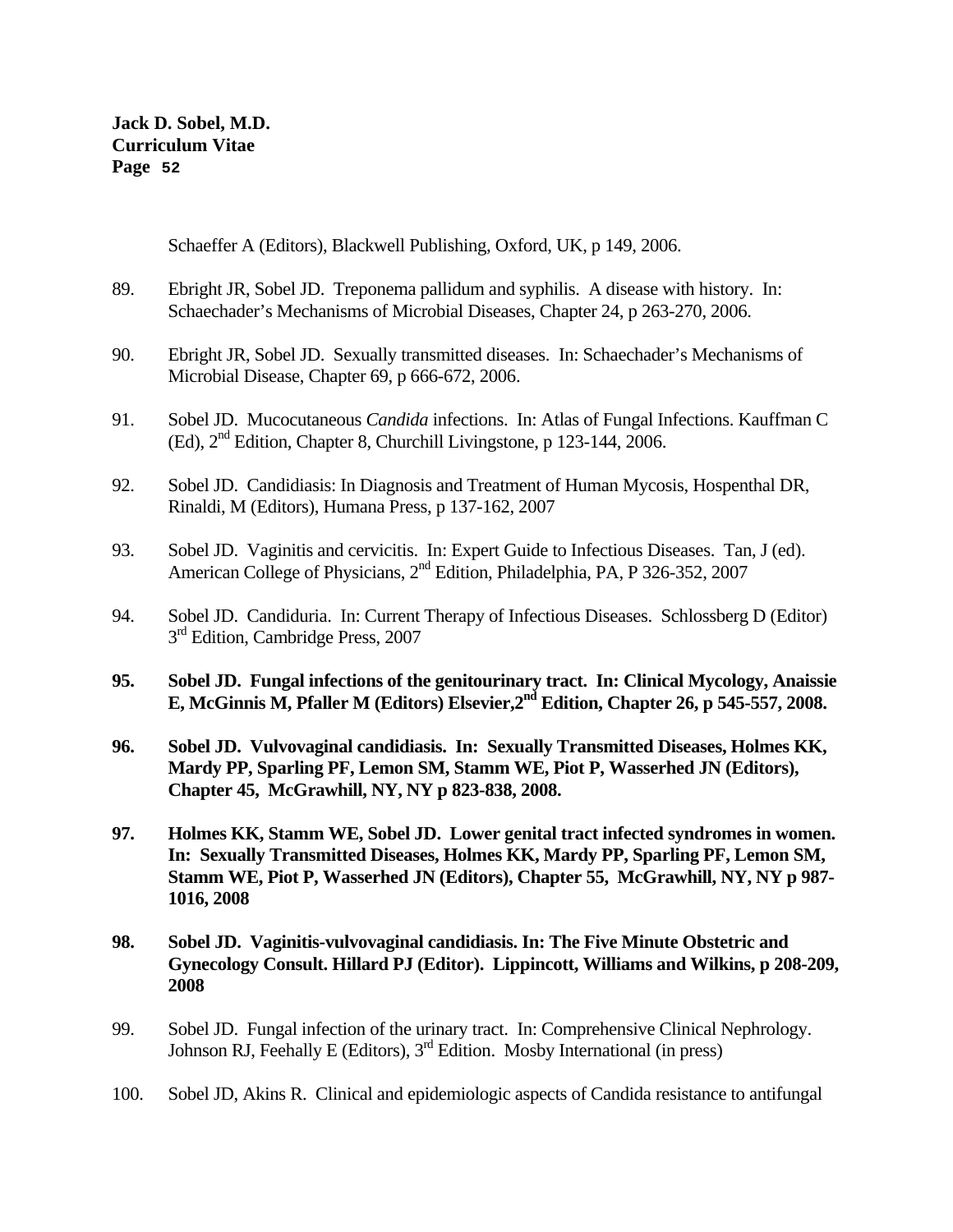agents. In: Antimicrobial Resistance. . Mayers D, Sobel, JD (Editors) (in press)

- 101. Akins R, Sobel JD. Molecular basis of Candida antifungal resistance. In: Antimicrobial Resistance. Mayers D, Sobel, JD (Editors) (in press)
- 102. Sobel JD. Vaginal yeast infections. In: Practical Pathways: A Problem-Oriented Approach to Infectious Diseases in Women. Newton ER (Editor). McGrawhill (in press)
- 103. Sobel JD. *Candida* vaginitis. In: Vulvovaginal Disease, Ledger W and Witkin S (Editors), W.B. Saunders Co, New York, NY, (In press).
- 104. Sobel JD. Genital candidosis. In: International Standard Book for Infectious Diseases in Obstetrics, Gynecology, Dermatology, Urology, and Clinical Immunology, Weissenbacher ER (Editor), Medifact Publishing House, Munich, Germany (In press).
- 105. Farage MA, Sobel JD. Vaginal flora in the menopause. In: Textbook of the Aging Skin, Farage MA, Miller KW, Maibach HL (Editors) Springer-Verlag (In press)
- 106. Nailor MD, Sobel JD. Antibiotics for gram positive bacterial infections. Infect Dis Clinics of N Amer 2009 (in press)
- 107. Sobel JD. Vulvovaginitis. In: Female Sexual Pain Disorders, Chapter 15, Goldstein A, Pukall C (editors), Goldstein T (first editor). Blackwell, 2009, (in press)
- 108. Sobel JD. Vulvovaginal candidiasis. In: Sexual Transmitted Infections, First Edition, Goss, G, Tyring S (Editors) 2009 (in press)
- 109. Sivasubramanian G, Sobel JD. Urinary tract infections due to Aspergillus. In: Aspergillosis: From Diagnosis to Prevention, Pasquelotto A (Editor), Springer 2009 (in press
- 110. Sobel JD. Vaginitis, vulvitis, cervicitis and cutaneous vulval lesions. In: Infectious Diseases, Cohen J, Powderly W (Editors) 2009 (in press)

## **Published Abstracts**

- 1. Sobel JD, Schamroth L: Ulcerative colitis in South African Bantu. South African Medical Congress, July 1969.
- 2. Sobel JD, Pimstone B: Growth hormone secretion in the diencephalic syndrome. South African Medical Congress, July 1969.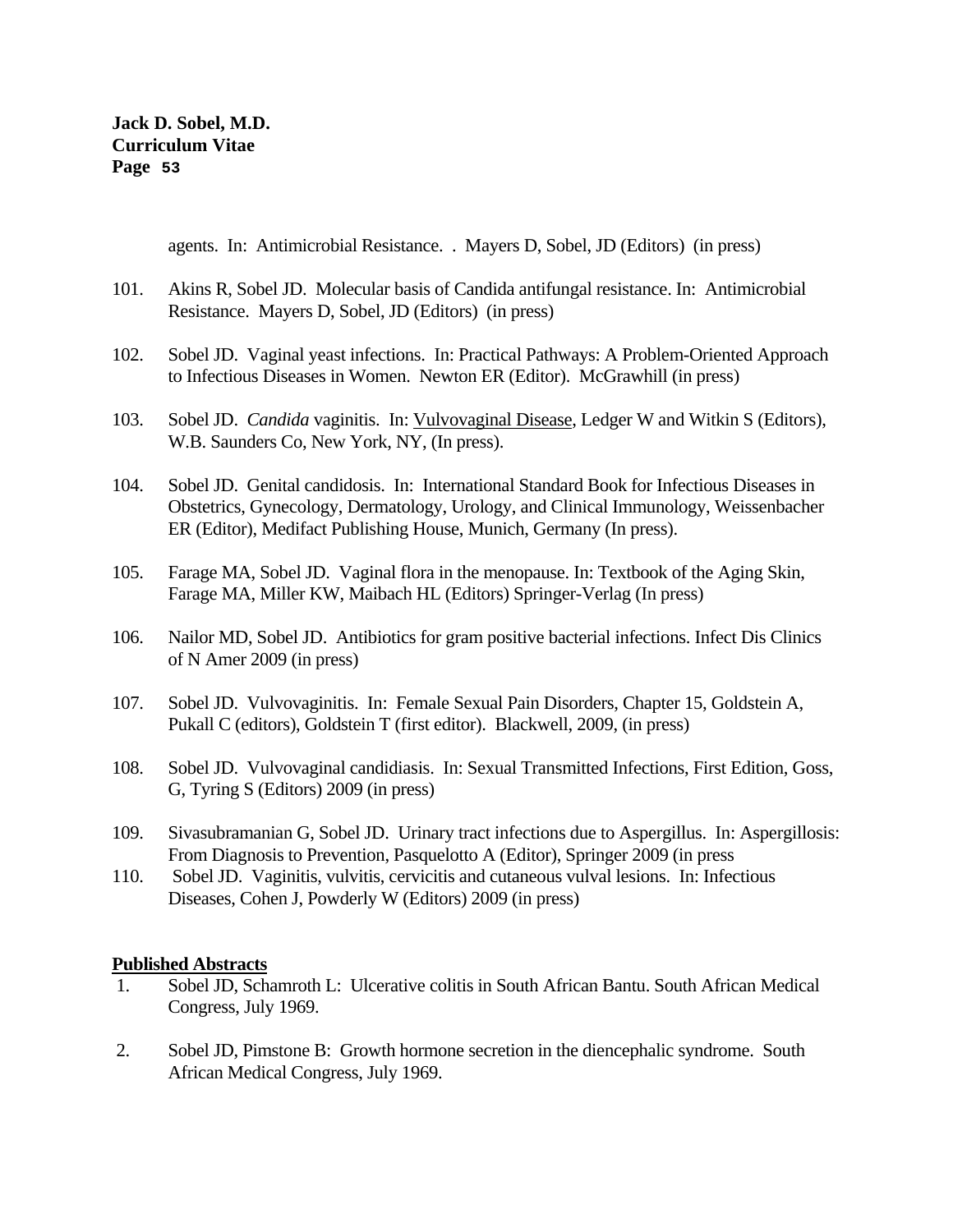- 3. Sobel JD, Haim S: Fibrinolytic activity in Behcet's disease. International Hematology Congress, Tel Aviv, June 1973.
- 4. Sobel JD, Gallin JI: Elaboration of polymorphonuclear and mononuclear cell chemoatractants by human skin fibroblasts. American Federation of Clinical Research, San Francisco, May 1978; Clin Res 26:385A, 1978.
- 5. Goodheart G, Sobel JD, Levison ME: Cefaclor *in vivo* clinical efficacy in bronchitis. 18th Interscience Conference on Antimicrobial Agents and Chemotherapy (ICAAC), Atlanta, Abstract #232, September 1978.
- 6. Sobel JD, Levison ME, Kaye D: The effect of the menstrual cycle on bacterial adherence to vaginal epithelial cells. AFCR, Boston; Clin Res 26(4), 1978.
- 7. Levison ME, Sobel JD, Quach R, Kaye D: Differences in quantitative bacteriology of the vagina in different populations. Clin Res 26:627A, 1978.
- 8. Sobel JD, Myers P, Levison ME, Kaye D: Adherence of *Candida albicans* to vaginal and buccal epithelial cells. 19th ICAAC, October 1979.
- 9. Sobel JD, Kaye D, Levison ME: Adherence of bacteria to vaginal epithelial cells at various times of the menstrual cycle. AFCR Meeting, Washington; Clin Res 27:357A, 1979.
- 10. Sobel JD, Myers P, Levison ME, Kaye D: Adherence of *Candida albicans* to vaginal and buccal epithelial cells. AFCR Meeting, Washington; Clin Res 27:516A, 1979.
- 11. Sobel JD, Tchao R, Bazzolo J, Levison ME, Kaye D: Adherence of bacteria to human vaginal epithelial cells multilayer tissue culture. AFCR Meeting, Washington, Clin Res 27:481A, 1979.
- 12. Merzbach D, Obedeanu N, Meshulam T, Sobel JD: Adherence to human buccal epithelial cells and hydrophobicity of gram negative bacteria. Israel Society of Microbiology Annual Scientific Meeting, Jerusalem, 1981.
- 13. Meshulam T, Verhoef J, Sobel JD, Merzbach D: Virulence of individual mucoid and non-mucoid strains of Pseudomonas as assessed by opsonophagocytosis. Israel Society of Microbiology annual Scientific Meeting, Jerusalem, 1981.
- 14. Meshulam T, Verhoef J, Sobel JD, Merzbach D: Opsonization and phagocytosis of mucoid and nonmucoid Pseudomonas aeruginosa clinical isolates. Israel Society of Microbiology Annual Scientific Meeting, Jerusalem, 1981.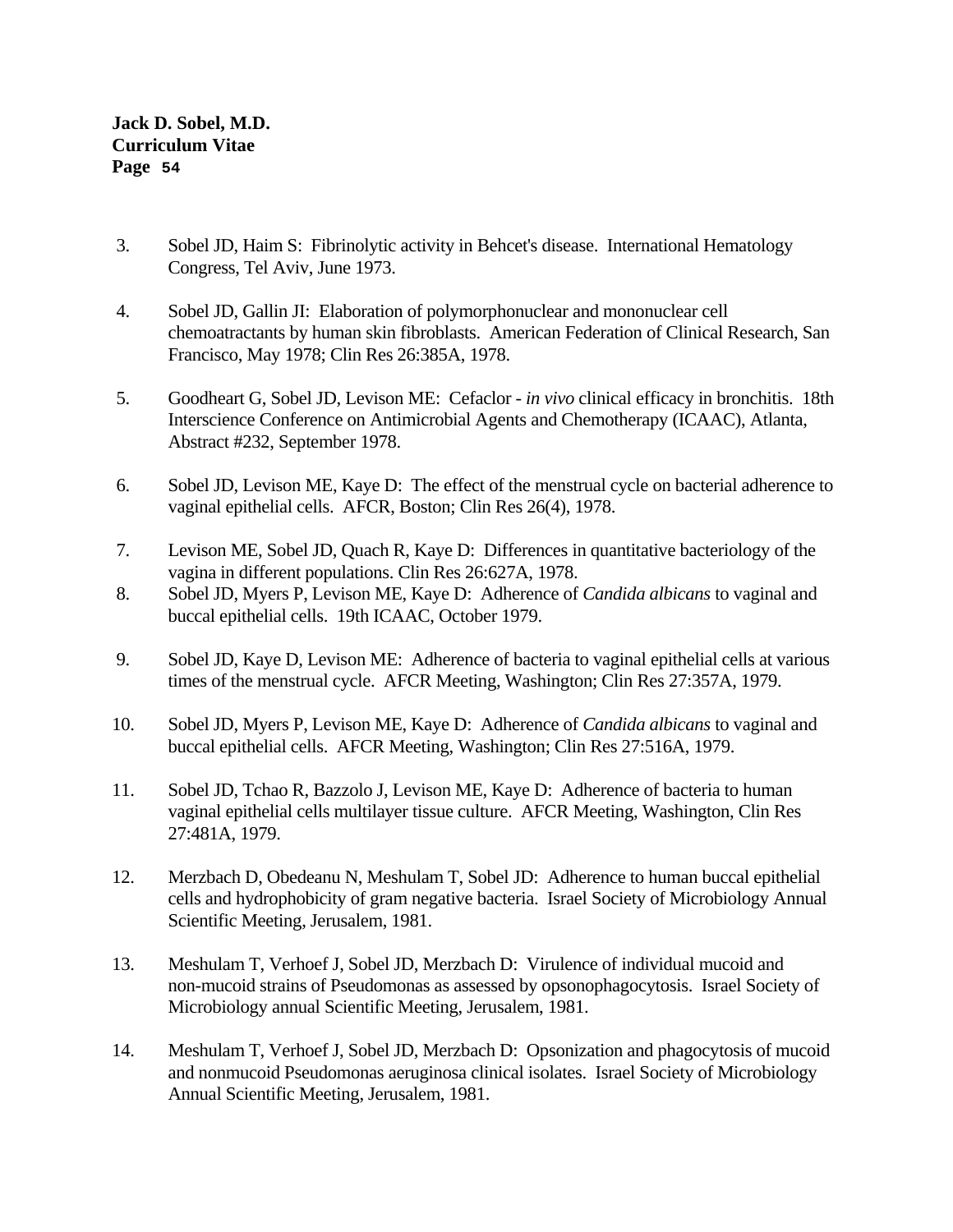- 15. Sobel JD, Obedeanu N: The effect of subinhibitory concentrations of ketoconazole on in vitro adherence of *C. albicans* to vaginal epithelial cells. 22nd ICAAC, Miami, October 1982.
- 16. Sobel JD, Obedeanu N, Meshulam T, Merzbach D: Hydrophobicity of gram negative bacteria, hemagglutination and adherence to human buccal epithelial cells. 22nd ICAAC, Miami, October 1982.
- 17. Sobel JD, Muller G, Buckley H: Critical role of germination of *C. albicans* in pathogenesis of experimental vulvovaginal candidiasis. 23rd ICAAC, Las Vegas, 1983.
- 18. Sobel JD, Muller G: Comparison of ketoconazole, BAY N7133, and BAY L9139 in experimental *Candida* vaginitis. 23rd ICAAC, Las Vegas, 1983.
- 19. Sobel JD, Muller G: Adherence of *C. albicans*. 23rd ICAAC, Las Vegas, 1983.
- 20. O'Connor M, Muller G, Kelley M, Sobel JD: Identification and strain differentiation of *C*. *albicans* in recurrent vulvovaginal candidiasis. National Student Research Forum, Houston, 1984.
- 21. Sobel JD, Muller G, Kaye D: Pathogenesis of bacteriuria in the elderly. American Federation of Clinical Research, Washington, Clin Res 32:228A, 1984.
- 22. Sobel JD: Ketoconazole maintenance prophylaxis in the management of recurrent vulvovaginal candidiasis. American Society of Obstetrics and Gynecology, San Francisco, 1984.
- 23. Sobel JD, Muller G: Comparison of itraconazole (R511211) and ketoconazole in the treatment of experimental vulvovaginal candidiasis. 24th ICAAC, Washington DC, 1984.
- 24. O'Conner MI, Muller G, Sobel JD: Recurrent vulvovaginal candidiasis. Epidemiological aspects based upon strain identification of *C. albicans*. 24th ICAAC, Washington DC, 1984.
- 25. Sobel JD, Muller G: Effect of estrogen in adherence of *C. albicans* and *E. coli* to rat bladder and vaginal epithelial cells. 24th ICAAC, Washington DC, 1984.
- 26. Sobel JD, Muller G, Kaye D: Pathogenesis of bacteriuria in the elderly. Susceptibility to bacterial adherence as a host risk factor. 24th ICAAC, Washington DC, 1984.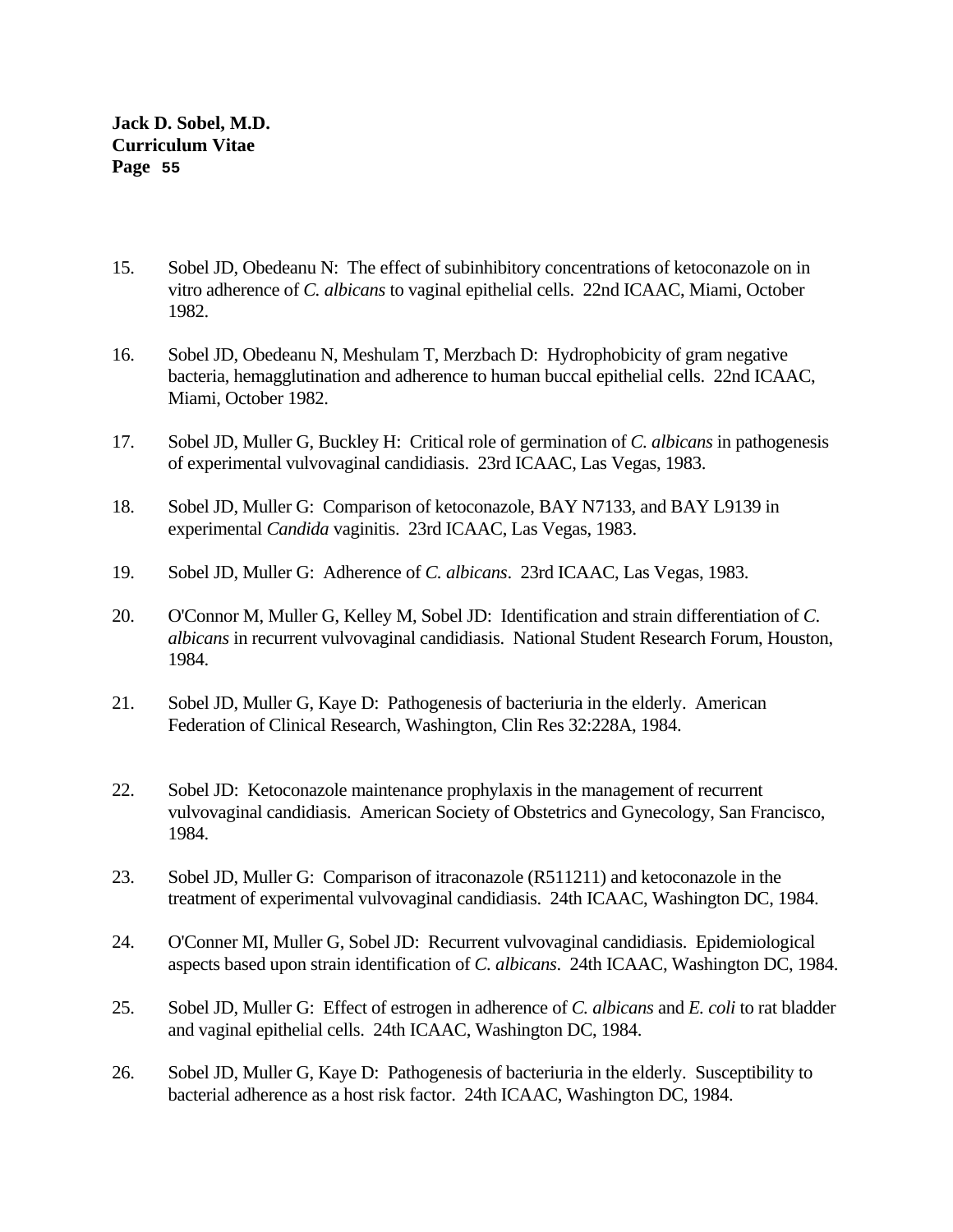- 27. Sobel JD: Management of recurrent vulvovaginal candidiasis. Symposium on the In Vitro and *In Vivo* Evaluation of Antifungal Agents, Tokyo, Japan, 1985.
- 28. Sobel JD: Epidemiology of recurrent vulvovaginal candidiasis based upon typing of strains of *C. albicans*. Symposium on the *In Vitro* and *In Vivo* evaluation of Antifungal Agents, Tokyo, Japan, 1985.
- 29. Sobel JD: Ketoconazole prophylaxis of recurrent vulvovaginal candidiasis Study II. International Conference on Chemotherapy, Kyoto, Japan, June 1985.
- 30. Sobel JD: Pathogenesis and treatment of recurrent vulvovaginal candidiasis. World Dermatology Conference, West Berlin, Germany, May 1987.
- 31. Sobel JD, Opitz M: Immunomodulation of *C. albicans* germ tube formation. 27th Interscience Conference on Antimicrobial Agents and Chemotherapy, New York, New York, Oct 1987.
- 32. Sobel JD: Epidemiology and pathogenesis of recurrent vulvovaginal candidiasis. New York Academy of Science Meeting on "Anti-Fungal Agents". Garden City, New York, Oct 1987.
- 33. Sobel JD: Pathogenesis and treatment of urinary tract infections in pregnancy. Philippine Society of OB/GYN, Manila, Philippines, November 1987.
- 34. Sobel JD: Treatment of *Candida* Vaginitis. Philippine Society of OB/GYN, Manila, Philippines, November 1987.
- 35. Sobel JD: Treatment of *Candida* Vaginitis. University of Sydney, Sydney, Australia, November 1987.
- 36. Sobel JD: Recurrent Vulvovaginal Candidiasis Relapse or Re-infection. Symposium on Vaginitis, Luxembourg, October 1987.
- 37. Sobel JD, Schmitt C, Meriwether C, Opitz M: Evaluation of new slide latex agglutination test (SLA) for diagnosis of acute *Candida* vaginitis. ASM Annual Meeting, May 1988, Miami, FL; Abstract F41, p398.
- 38. Cook RL, Sobel JD: *Gardnerella* vaginalis conclusive identification as primary bacterial type adhering to clue cells in bacterial vaginosis. ASM Annual Meeting, May 13, 1988, Miami, FL DI54 p96.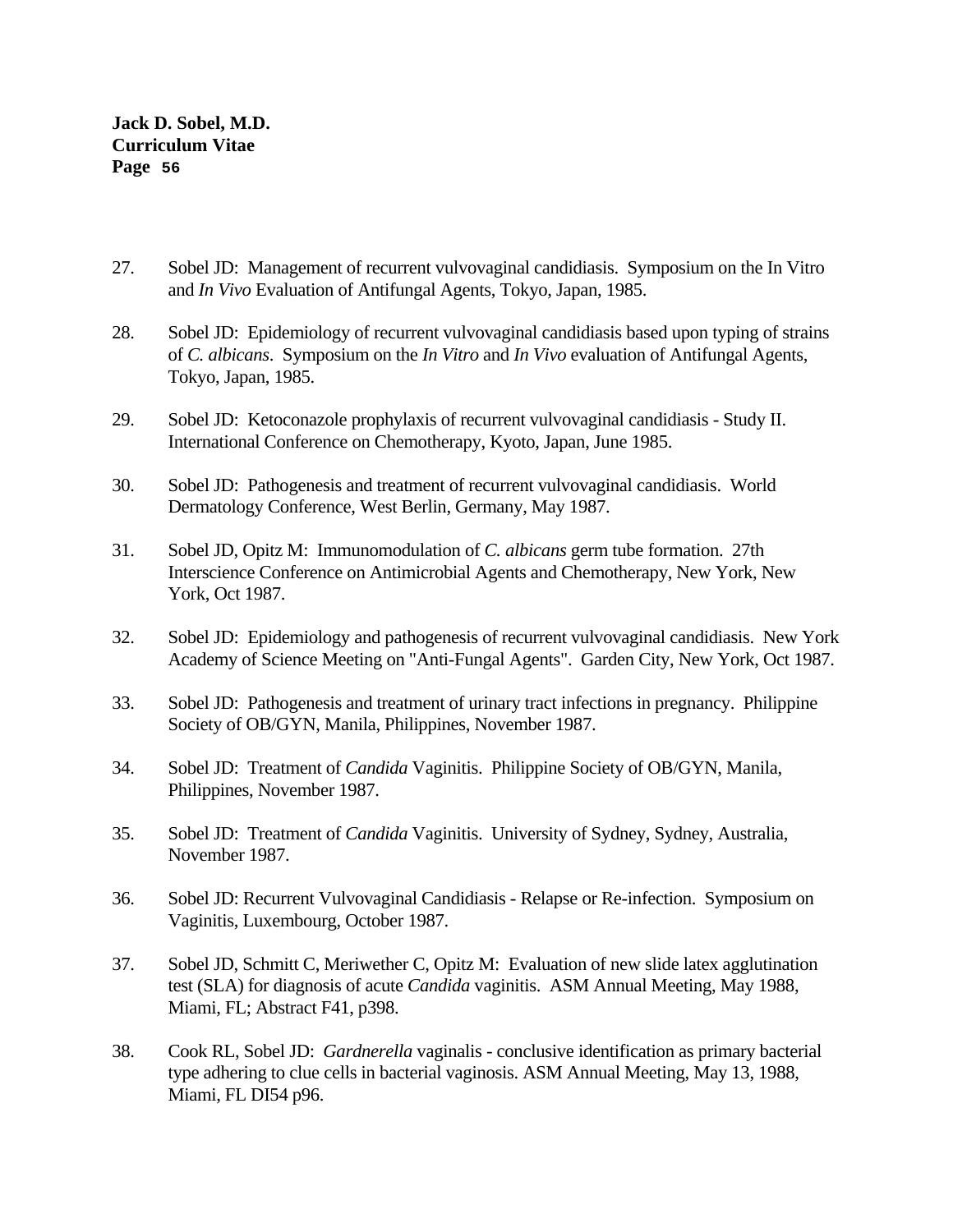- 39. Sobel JD: Immune inhibition of *Candida* germ tubes formation. Am Soc for Clin Invest Mtg, Washington DC, May 1988. Clin Res Vol. 33, No. 3 1988 Abst. 552A.
- 40. Cook R, Schmitt C, Meriwether C, Sobel JD: Predicting recurrence of bacterial vaginosis in women with recurrent +BV. 28th Interscience Conference on Antimicrobial Agents and Chemotherapy, Los Angeles, CA, Oct 1988 Abstract #852, p262
- 41. Crane LR, Komshian S, Sauber A, Karanes C, Sobel JD: Antibiotic therapy in febrile neutropenic patients what is the optimum duration of therapy. ICAAC, Los Angeles, CA, Oct 1988, Abstract #21, p 114.
- 42. Crane L, Komshian S, Uwaydah A, Sobel JD: Frequency, characteristics and risk factors for candidemia in patients with recent major surgery. Interscience Conference on Antimicrobial Agents and Chemotherapy, Los Angeles, CA, Oct 1988.
- 43. Reinhart H, Obedeanu N, Walz D, Sobel JD: A new ELISA method for this rapid quantification of Tamm-horsfall protein (THP) in urine. ICAAC, Los Angeles, Oct 1988, Abstract #472, p192.
- 44. Chandrasekar PH, Sluchak JA, Sobel JD: Alternative Agents against Methicillin-resistant and susceptible *Staphylococcus aureus* and *Staphylococcus epidermidis*. American Society of Microbiology, 89th Annual Meeting, New Orleans, LA May 1989.
- 45. Sunstrum J, Meriwether C, Sobel JD: HIV-1 Does not replicate in human vaginal epithelial cells. International AIDS Meeting, Montreal, Canada, June 1989. #7h.C.P.147, p 635.
- 46. Reinhart HH, Sobel JD: Host factors in pathogenesis of Urinary Tract Infections. 16th International Congress on Chemotherapy. Jerusalem, Israel, June 1989.
- 47. Alkan M, Apte R, Sobel JD: Specific and non-specific suppression of the immune response to experimental localized *Candida* infections. 16th International Congress of Chemotherapy, Jerusalem, Israel, p 288, 1989.
- 48. Finkelstein R, Sobel JD: *In vitro* activity of Triazole antifungal agents against *Candida* sp. 16th International Congress of Chemotherapy. Jerusalem, Israel, p 267, 1989.
- 49. Vazquez JA, Sobel JD: Disseminated *Mycobacterium marinum* infection. 35th Annual Scientific Meeting, Michigan Chapter, American College of Physicians, Traverse City, MI,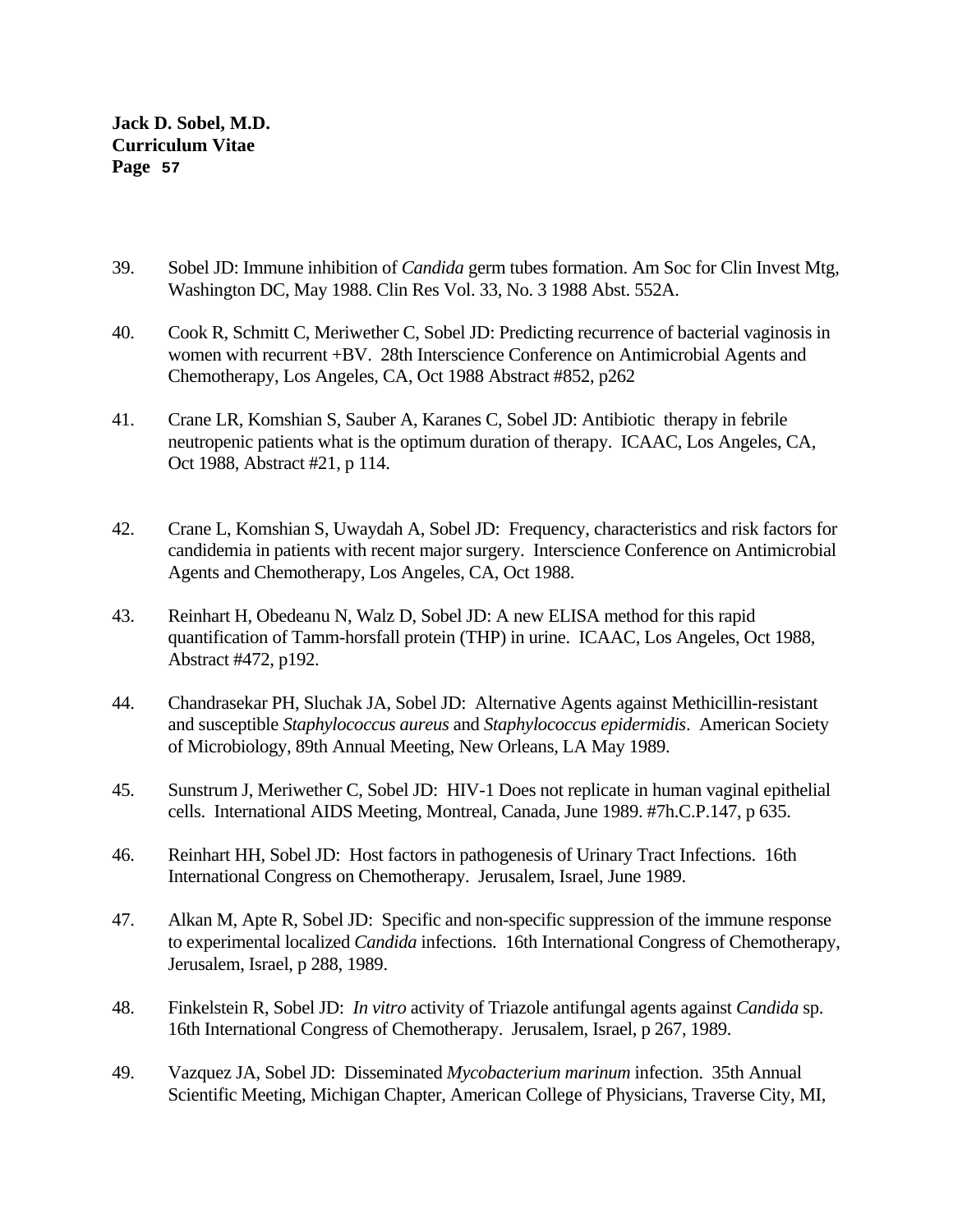1989 #197.

- 50. Reinhart H, Obedeanu N, Sobel JD: Qualitative and quantitative studies of Tamm-Horsfall protein binding to Uropathogenic *E. coli*, MS fimbriae and lectins. 29th ICAAC, Houston, TX, 1989 #1132, p 293.
- 51. Reinhart H, Obedeanu N, Sobel JD: Adherence properties of THP to vaginal, buccal and uroepithelial cells. 29th ICAAC, Houston, TX, 1989 #1133, p 294.
- 52. Redondo-Lopez V, Cook RL, Schmitt C, Meriwether C, Sobel JD: Vulvovaginal Candidiasis complicating Recurrent Bacterial Vaginosis. 29th ICAAC, Houston, TX, 1989 #998, p 271.
- 53. Cook RL, Redondo-Lopez V, Sobel JD: Lactobacillus speciation and hydrogen peroxide in the pathogenesis of recurrent Bacterial Vaginosis. 29th ICAAC, Houston, TX, 1989 #996 p 271.
- 54. Cook RL, Redondo-Lopez V, Sobel JD: Is antibiotic resistance of anaerobic bacteria important in the pathogenesis of Recurrent Bacterial Vaginosis. 29th ICAAC, Houston, TX 1989 #997, p 271.
- 55. Reinhart H, Obedeanu N, Hooton TM, Stamm W, Sobel JD: Urinary excretion of Tamm-Horsfall protein in women with or without a history of recurrent Urinary Tract Infections. 29th ICAAC, Houston, TX 1989 #907, p 253.
- 56. Vazquez JA, Reinhart H, Weidenbach MB, Sobel JD, Zervos MJ: Evaluation of restriction enzyme fragment analysis as a typing system for *Candida*. 29th ICAAC, Houston, TX 1989 #529, p 190.
- 57. Spencer J, Reinhart H, Sobel J: Quantitation of Urinary Tamm Horsfall protein in girls with and without recurrent urinary tract infections. American Urological Association, 1990 Annual Meeting, New Orleans, LA.
- 58. Sobel JD: Vulvovaginal Candidiasis. Second Conference on *Candida* and Candidiasis. American Society for Microbiology. Philadelphia, PA April 1-4, 1990, Abstract #517, p 3.
- 59. Vazquez JA, Beckley A, Sobel JD, Zervos MJ: Comparison of restriction fragment enzyme analysis versus pulse field electrophoresis (CHEF) as a typing system for *Candida albicans*. Second Conference on *Candida* and Candidiasis. American Society for Microbiology. Philadelphia, PA, April 1-4, 1990 Abstract #G2, p 15.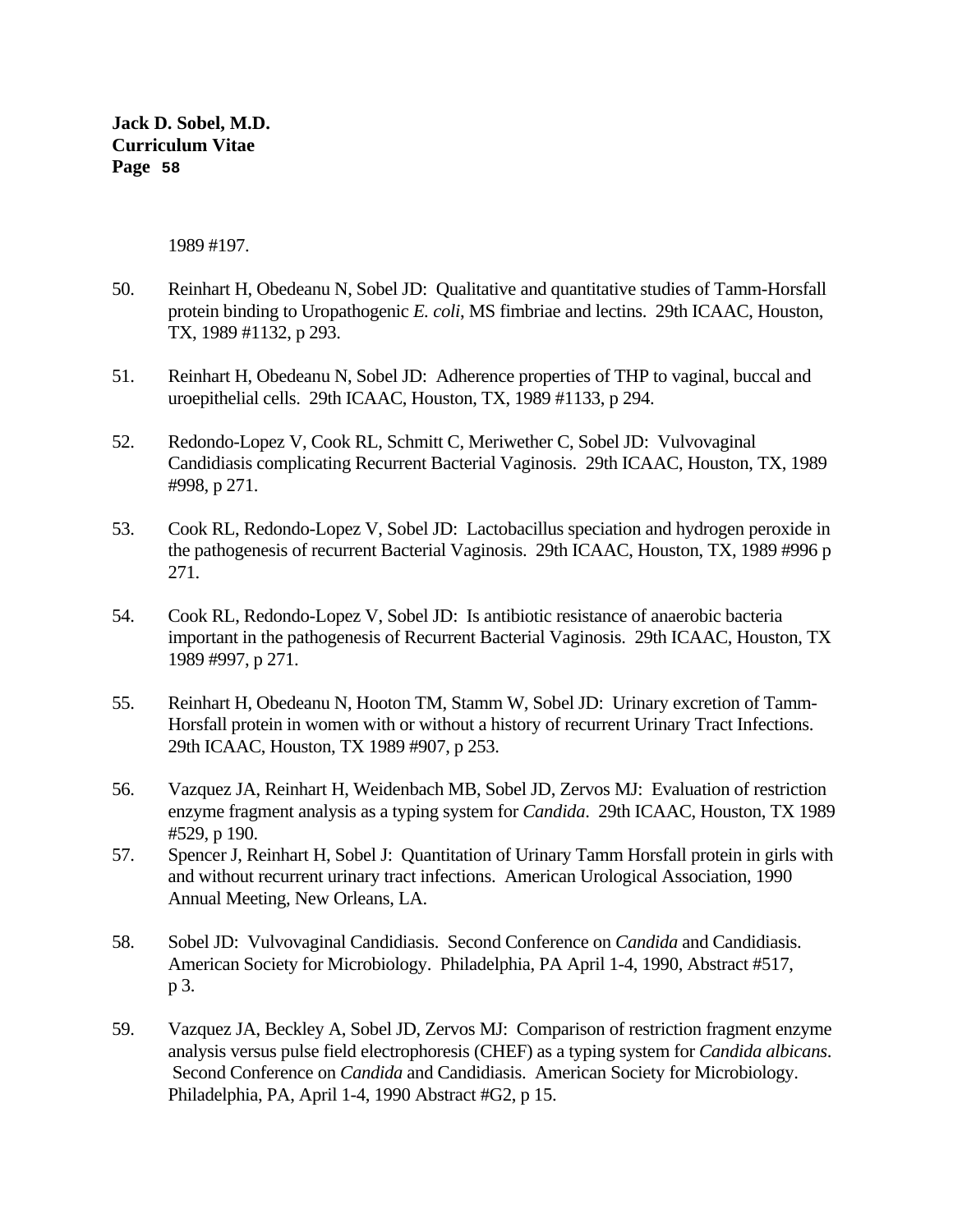- 60. Sanchez VT, Vazquez JA, Jones D, Sobel JD, Zervos MJ: Epidemiology of nosocomial infection with *Candida parapsilosis*. Second Conference on *Candida* and Candidiasis. American Society for Microbiology. Philadelphia, PA, April 1-4, 1990, Abstract #G3, p 15.
- 61. Redondo-Lopez V, Cook RL, Sanders KD, Sobel JD: *In vitro* polyamine catabolism of anaerobic bacteria isolated from women with bacterial vaginosis. 90th Annual Meeting of American Society for Microbiology. Anaheim, CA, May 13-17, 1990, Abstract #B25, p 30.
- 62. Sanchez V, Chandrasekar PH, JD Sobel: Diagnosing systemic candidiasis in neutropenic cancer patients using a *Candida* Antigen Test. 90th Annual Meeting of the American Society for Microbiology. Anaheim, CA, May 13-17, 1990, Abstract #C359, p 403.
- 63. Vazquez JA, Donabedian S, Sanchez V, Sobel JD, Zervos MJ: Evaluation of restriction enzyme fragment analysis as a typing system for non-*albicans Candida* sp. 90th Annual Meeting of the American Society of Microbiology. Anaheim, CA, May 13-17, 1990, Abstract #C359, p 403.
- 64. Sanchez VT, Sobel JD, Vazquez J, Jones D, Zervos M: Epidemiology of nosocomial infection with *Candida Lusitanea*. 90th Annual Meeting of the American Society for Microbiology, Anaheim, CA, May 13-17, 1990, Abstract #L32, p 433.
- 65. Reinhart H, Obedeanu N, Meazbach D, Sobel JD: Effect of Tamm-Horsfall protein on chemiluminescence response on polymorphonuclear leukocytes to uropathogenic *Escherichia coli*. 30th Interscience Conference on Antimicrobial Agents and Chemotherapy. Atlanta, GA, Oct 1990, Abstract #520, p 173.
- 66. Reinhart H, Obedeanu N, Korzenowski O, Kaye D, Sobel JD: Urinary excretion of Tamm-Horsfall protein in elderly women. 30th Interscience Conference on Antimicrobial Agents and Chemotherapy. Atlanta, GA, Oct 1990, Abstract #521, p 173.
- 67. Vazquez JA, Donabedian S, Beckley A, Sanchez V, Sobel JD, Zervos MJ: Evaluation of pulsed-field gel electrosis versus restriction enzyme analysis as a typing system for Non*albicans Candida* species. 30th Interscience Conference on Antimicrobial Agents and Chemotherapy. Atlanta, GA, Oct 1990, Abstract #1035, p 258.
- 68. Sanchez V, Vazquez JA, Sobel JD, Zervos MJ: Nosocomial infection with *Candida parapsilosis*. 30th Interscience Conference on Antimicrobial Agents and Chemotherapy. Atlanta, GA, Oct 1990, Abstract #1127, p 274.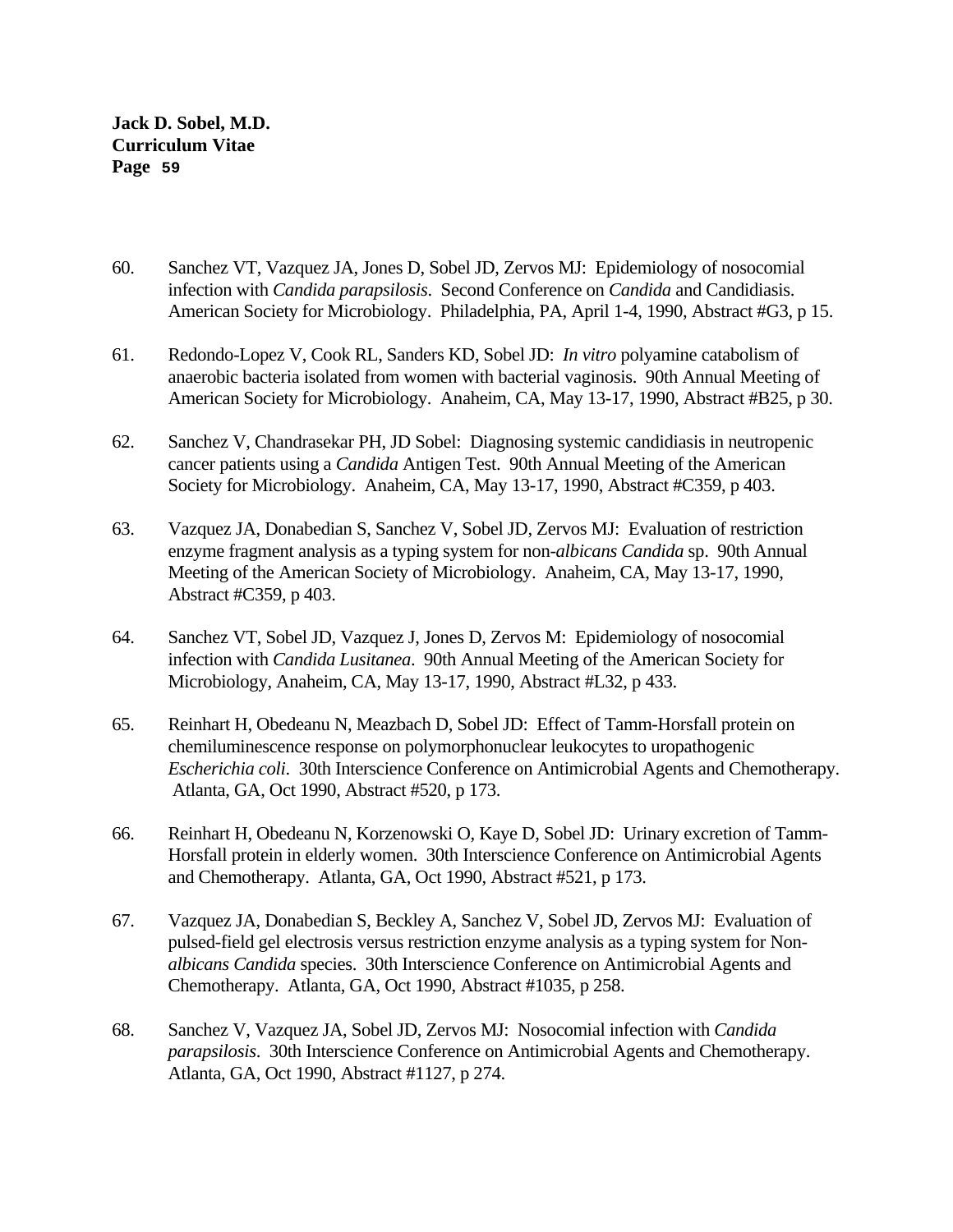- 69. Reinhart H, Robinson R, Obedeanu N, Sobel JD: Quantitation of THP in its native aggregational state and after dilutional disaggregation. 17th International Chemotherapy Congress, Berlin, Germany, June 23, 1991.
- 70. Vazquez JA, Sanchez V, Barth-Jones D, Sobel JD, Zervos MJ: Epidemiology of nosocomial infection with *Candida albicans*. 17th International Chemotherapy Congress. Berlin, Germany, June 23, 1991.
- 71. Vazquez JA, Donabedian S, Lynch M, Sobel JD, Zervos MJ: Recurrent vaginitis due to non-*albicans Candida* sp. An Epidemiologic study. 17th International Chemotherapy Congress, Berlin, Germany, June 23, 1991.
- 72. Vazquez JA, Beckley A, Sobel JD, Zervos MJ: comparison of restriction fragment enzyme analysis (REA) versus pulse field electrophoresis (CHEF) as a typing system for *Candida albicans*. Am Society for Microbiology Annual Meeting, Dallas, TX, May 5-9, 1991.
- 73. Fidel P Jr, Lynch ME, Redondo-Lopez V, Sobel JD: Immunological unresponsiveness in patients with recurrent vulvovaginal candidiasis can be detected by DTH reactivity, but not lymphoproliferation. American Society for Microbiology Annual Meeting, Dallas, TX, May 5-9, 1991.
- 74. Lynch ME, KuKuruga M, Fidel PL, Jr., Nakeff A, Sobel JD: Flow Cytometric detection of fibrinogen (Fbn) receptors as a measure of Germ Tube (GT) formation in *Candida albicans*. XI Congress of the International Society for Human and Animal Mycology. Montreal, Canada, June 23-27, 1991.
- 75. Fidel PL Jr., Sobel JD: Use of murine model and *Candida albicans* culture filtrate antigen (CaCF) to study regulation of cell-mediated immunity associated with recurrent vulvovaginal candidiasis (RVVC). XI Congress of the International Society for Human and Animal Mycology, Montreal, Canada, June 23-27, 1991.
- 76. KuKuruga M, Lynch ME, Nakeff A, Sobel JD: Analysis of proliferation and differentiation of *Candida albicans in vitro* by multivariate flow cytometry. 15th Congress of International Society for Analytical Cytology. Bergen, Norway, August 23-30, 1991.
- 77. Sobel JD, Schmitt CA, Lynch M, Vazquez J, Zervos M: Emerging Problem of Vaginitis due to *Saccharomyces cerevisiae*. 31st Interscience Conference on Antimicrobial Agents and Chemotherapy, Chicago, IL, September 28 - October 2, 1991, Abstract #343.